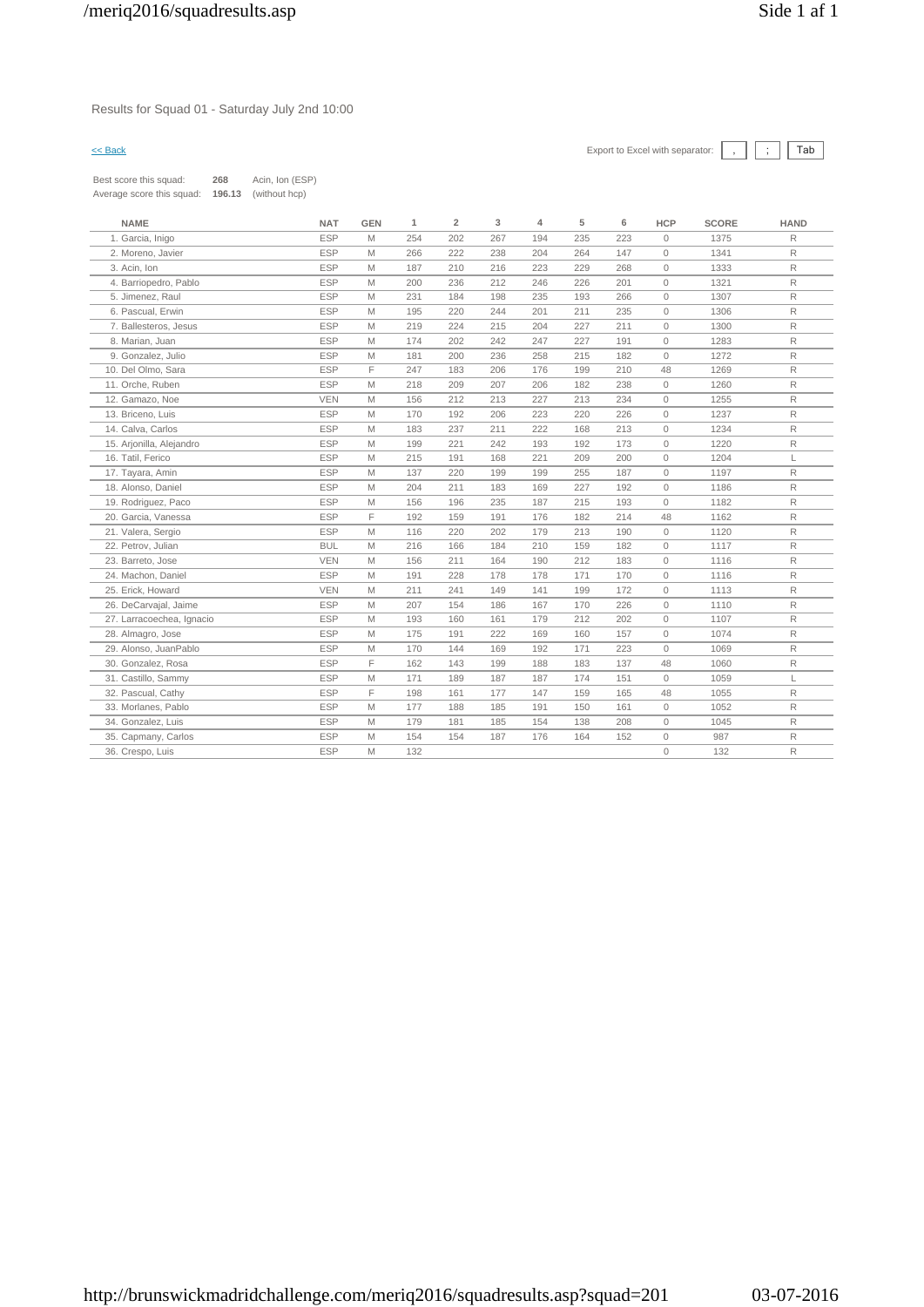# Results for Squad 05 - Sunday July 3th 10:00

| Best score this squad:    | 290    | Barriopedro, Pablo (ESP) |
|---------------------------|--------|--------------------------|
| Average score this squad: | 196.98 | (without hcp)            |

| <b>NAME</b>               | <b>NAT</b> | <b>GEN</b> | $\mathbf{1}$ | $\overline{2}$ | 3   | 4   | 5   | 6   | <b>HCP</b> | <b>SCORE</b> | <b>HAND</b>  |     |
|---------------------------|------------|------------|--------------|----------------|-----|-----|-----|-----|------------|--------------|--------------|-----|
| 1. Barriopedro, Pablo     | <b>ESP</b> | M          | 245          | 182            | 279 | 279 | 290 | 204 | $\Omega$   | 1479         | $\mathsf{R}$ | (R) |
| 2. Orche, Ruben           | <b>ESP</b> | M          | 223          | 255            | 222 | 225 | 238 | 223 | $\circ$    | 1386         | R            | (R) |
| 3. Acin, Ion              | <b>ESP</b> | M          | 258          | 233            | 192 | 233 | 207 | 246 | $\circ$    | 1369         | $\mathsf{R}$ | (R) |
| 4. Arjonilla, Alejandro   | <b>ESP</b> | M          | 232          | 238            | 224 | 213 | 220 | 231 | $\circ$    | 1358         | $\mathsf{R}$ | (R) |
| 5. Moreno, Javier         | <b>ESP</b> | M          | 160          | 213            | 232 | 245 | 244 | 227 | $\circ$    | 1321         | $\mathsf{R}$ | (R) |
| 6. Tatil, Ferico          | <b>ESP</b> | M          | 236          | 215            | 221 | 248 | 165 | 233 | $\circ$    | 1318         | L.           | (R) |
| 7. Alonso, Daniel         | <b>ESP</b> | M          | 235          | 242            | 215 | 204 | 215 | 193 | $\circ$    | 1304         | R            | (R) |
| 8. Del Olmo, Sara         | <b>ESP</b> | E          | 212          | 237            | 179 | 223 | 158 | 245 | 48         | 1302         | $\mathsf{R}$ | (R) |
| 9. Petrov, Julian         | <b>BUL</b> | M          | 189          | 214            | 236 | 206 | 248 | 203 | $\circ$    | 1296         | R            | (R) |
| 10. Almagro, Jose         | <b>ESP</b> | M          | 245          | 208            | 225 | 192 | 208 | 212 | $\circ$    | 1290         | $\mathsf{R}$ | (R) |
| 11. Pascual, Erwin        | <b>ESP</b> | M          | 226          | 236            | 191 | 212 | 213 | 192 | $\circ$    | 1270         | R            | (R) |
| 12. Barriopedro, Teresa   | <b>ESP</b> | F          | 198          | 179            | 265 | 186 | 201 | 183 | 48         | 1260         | R            |     |
| 13. Puente, Txus          | <b>ESP</b> | M          | 214          | 236            | 172 | 193 | 200 | 213 | $\circ$    | 1228         | $\mathsf{R}$ |     |
| 14. Larracoechea, Ignacio | <b>ESP</b> | M          | 160          | 220            | 205 | 193 | 217 | 203 | $\circ$    | 1198         | $\mathsf{R}$ | (R) |
| 15. Briceno, Luis         | <b>ESP</b> | M          | 220          | 191            | 161 | 215 | 232 | 178 | $\Omega$   | 1197         | $\mathsf{R}$ | (R) |
| 16. Rodriguez, Paco       | <b>ESP</b> | M          | 201          | 218            | 215 | 219 | 181 | 148 | $\circ$    | 1182         | $\mathsf{R}$ | (R) |
| 17. Morlanes, Pablo       | <b>ESP</b> | M          | 174          | 169            | 175 | 191 | 255 | 194 | $\circ$    | 1158         | $\mathsf{R}$ | (R) |
| 18. Calva, Carlos         | <b>ESP</b> | M          | 165          | 170            | 216 | 214 | 191 | 200 | $\circ$    | 1156         | R            | (R) |
| 19. Velasco, Carlos       | <b>ESP</b> | M          | 152          | 206            | 183 | 227 | 194 | 193 | $\circ$    | 1155         | $\mathsf{R}$ |     |
| 20. Hurtado, Jorge        | <b>ESP</b> | M          | 216          | 168            | 191 | 198 | 203 | 178 | $\circ$    | 1154         | $\mathsf{R}$ |     |
| 21. Garcia, Vanessa       | <b>ESP</b> | F          | 161          | 204            | 202 | 195 | 188 | 151 | 48         | 1149         | $\mathsf{R}$ | (R) |
| 22. Rodriguez-P, Julian   | <b>USA</b> | M          | 167          | 174            | 194 | 225 | 221 | 165 | 0          | 1146         | R            |     |
| 23. Barrionuevo, Eloy     | <b>ESP</b> | M          | 163          | 150            | 173 | 233 | 216 | 201 | $\circ$    | 1136         | $\mathsf{R}$ |     |
| 24. Alonso, JuanPablo     | <b>ESP</b> | M          | 178          | 207            | 200 | 193 | 172 | 186 | $\circ$    | 1136         | $\mathsf{R}$ | (R) |
| 25. Marian, Juan          | <b>ESP</b> | M          | 198          | 136            | 181 | 197 | 209 | 208 | $\circ$    | 1129         | $\mathsf{R}$ | (R) |
| 26. Cuevas, Olegario      | <b>ESP</b> | M          | 162          | 180            | 216 | 178 | 145 | 217 | $\circ$    | 1098         | $\mathsf R$  |     |
| 27. Marazuela, Encarni    | <b>USA</b> | F          | 155          | 190            | 188 | 165 | 203 | 148 | 48         | 1097         | $\mathsf{R}$ |     |
| 28. Crespo, Luis          | <b>ESP</b> | M          | 213          | 146            | 210 | 179 | 148 | 193 | $\circ$    | 1089         | $\mathsf{R}$ | (R) |
| 29. Lopez, Francisco      | <b>ESP</b> | M          | 134          | 170            | 178 | 215 | 200 | 179 | $\circ$    | 1076         | R            |     |
| 30. Cruz, Juan Mari       | <b>ESP</b> | M          | 170          | 154            | 194 | 178 | 187 | 162 | $\circ$    | 1045         | R            |     |
| 31. Roman, Jose Luis      | <b>ESP</b> | M          | 148          | 149            | 123 | 222 | 207 | 181 | $\circ$    | 1030         | R.           |     |
| 32. Benavente, JoseManuel | <b>ESP</b> | M          | 178          | 177            | 211 | 135 | 125 | 184 | $\circ$    | 1010         | $\mathsf R$  |     |
| 33. Fernandez, Karolina   | <b>ESP</b> | F          | 128          | 170            | 149 | 173 | 114 | 160 | 48         | 942          | $\mathsf{R}$ |     |
| 34. Ballesteros, Jesus    | <b>ESP</b> | M          | 179          | 134            | 226 | 183 | 163 |     | $\circ$    | 885          | $\mathsf R$  | (R) |
| 35. Gamazo, Noe           | <b>VEN</b> | M          | 161          | 155            | 153 |     |     |     | $\Omega$   | 469          | R            | (R) |
|                           |            |            |              |                |     |     |     |     |            |              |              |     |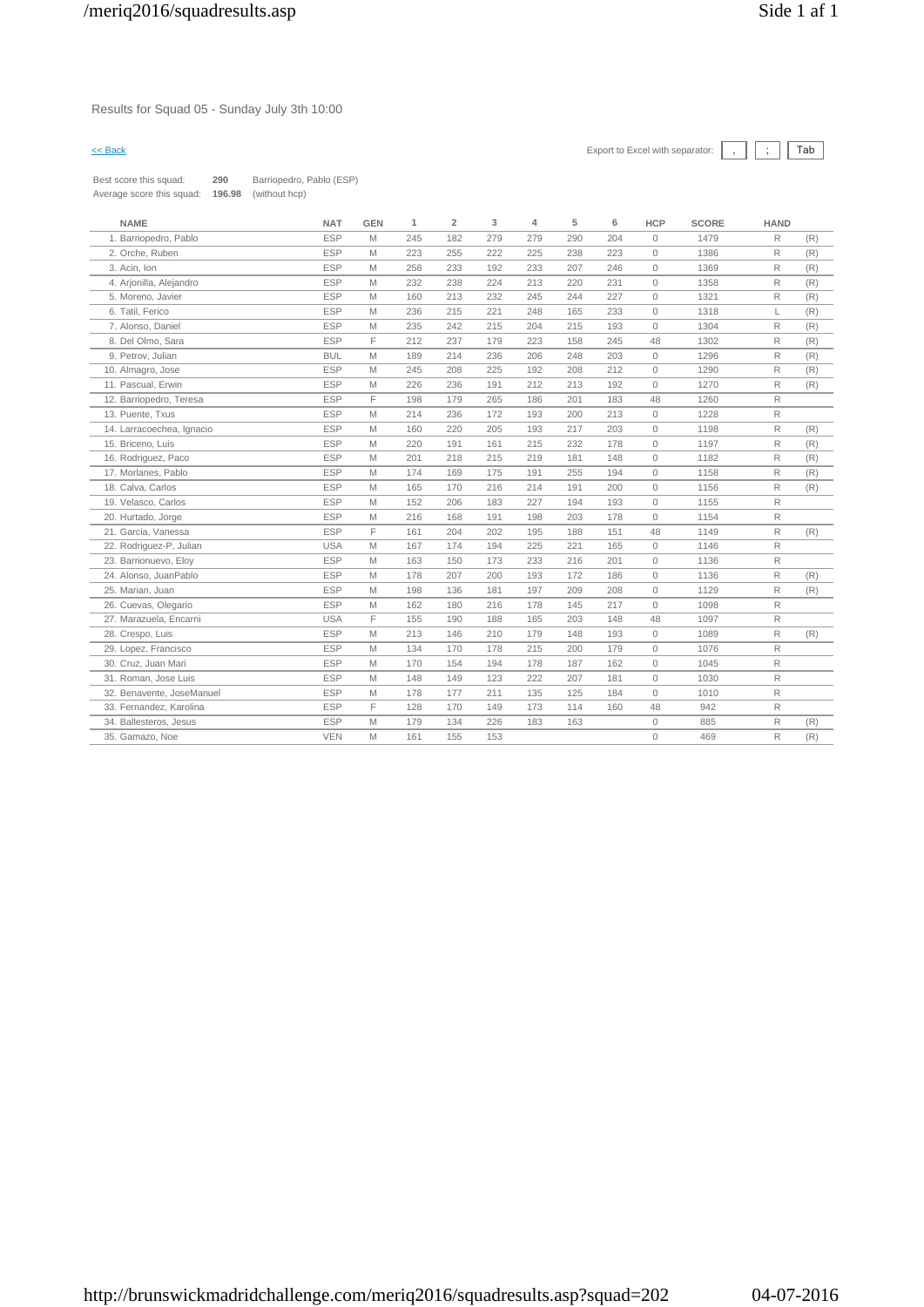Results for Squad 09 - Monday July 4th 17:00

| ac<br>٦ |  |
|---------|--|

| Best score this squad:      | 300   | Ruiz Jr, Ildemaro (VEN)<br>Briceno, Luis (ESP) |            |     |                |     |     |     |     |              |              |             |     |
|-----------------------------|-------|------------------------------------------------|------------|-----|----------------|-----|-----|-----|-----|--------------|--------------|-------------|-----|
| Average score this squad:   | 193.6 | (without hcp)                                  |            |     |                |     |     |     |     |              |              |             |     |
| <b>NAME</b>                 |       | <b>NAT</b>                                     | <b>GEN</b> | 1   | $\overline{2}$ | 3   | 4   | 5   | 6   | <b>HCP</b>   | <b>SCORE</b> | <b>HAND</b> |     |
| 1. Ruiz Jr, Ildemaro        |       | <b>VEN</b>                                     | M          | 238 | 244            | 224 | 225 | 247 | 300 | $\mathbf{0}$ | 1478         | R           |     |
| 2. Legnani, Lucas           |       | <b>ARG</b>                                     | M          | 247 | 244            | 299 | 202 | 224 | 247 | $\mathbf{0}$ | 1463         | R           |     |
| 3. Briceno, Luis            |       | <b>ESP</b>                                     | M          | 245 | 226            | 300 | 237 | 226 | 198 | $\mathbf{0}$ | 1432         | R           | (R) |
| 4. Jimenez, Raul            |       | <b>ESP</b>                                     | M          | 222 | 221            | 236 | 226 | 213 | 268 | $\mathbf{0}$ | 1386         | R           | (R) |
| 5. Pöppler, Birgit          |       | <b>GER</b>                                     | F          | 172 | 165            | 216 | 193 | 200 | 255 | 48           | 1249         | R           |     |
| 6. Ruzzante, Matías         |       | <b>ESP</b>                                     | M          | 223 | 238            | 167 | 212 | 160 | 224 | $\mathbf{0}$ | 1224         | R           |     |
| 7. Gorter, Wesley           |       | <b>NED</b>                                     | M          | 226 | 164            | 182 | 279 | 176 | 195 | $\mathbf{0}$ | 1222         | R           |     |
| 8. Gonzalez, Julio          |       | <b>ESP</b>                                     | M          | 244 | 196            | 169 | 204 | 191 | 183 | $\mathbf{0}$ | 1187         | R           | (R) |
| 9. Garcia, Alejandro        |       | <b>ESP</b>                                     | M          | 187 | 145            | 212 | 216 | 204 | 186 | $\Omega$     | 1150         | R           |     |
| 10. Mol. Roel               |       | <b>NED</b>                                     | M          | 202 | 177            | 173 | 175 | 194 | 180 | $\Omega$     | 1101         |             |     |
| 11. Cartagena, Aurora       |       | <b>ESP</b>                                     | F          | 144 | 148            | 151 | 224 | 185 | 200 | 48           | 1100         |             |     |
| 12. MartinLuengo, JoseL     |       | <b>ESP</b>                                     | M          | 188 | 171            | 166 | 202 | 192 | 180 | $\mathbf{0}$ | 1099         | R           |     |
| 13. Puente, Txus            |       | <b>ESP</b>                                     | M          | 158 | 225            | 144 | 205 | 179 | 156 | $\mathbf{0}$ | 1067         | R           | (R) |
| 14. Vallet De Eugenio, Juan |       | <b>ESP</b>                                     | M          | 150 | 212            | 197 | 148 | 179 | 177 | $\mathbf{0}$ | 1063         | R           |     |
| 15. Urbistazu, Gabriela     |       | <b>ESP</b>                                     | F          | 189 | 173            | 169 | 173 | 135 | 140 | 48           | 1027         | R           |     |
| 16. Gamazo, Noe             |       | <b>VEN</b>                                     | M          | 166 | 184            | 121 | 172 | 188 | 132 | $\Omega$     | 963          | R           | (R) |
| 17. Gonzalez, Rosa          |       | <b>ESP</b>                                     | F.         | 140 | 109            | 146 | 158 | 181 | 167 | 48           | 949          | R           | (R) |
| 18. Pepelanov, Rayko        |       | <b>BUL</b>                                     | M          | 111 | 158            | 165 | 147 | 167 | 193 | $\Omega$     | 941          | R           |     |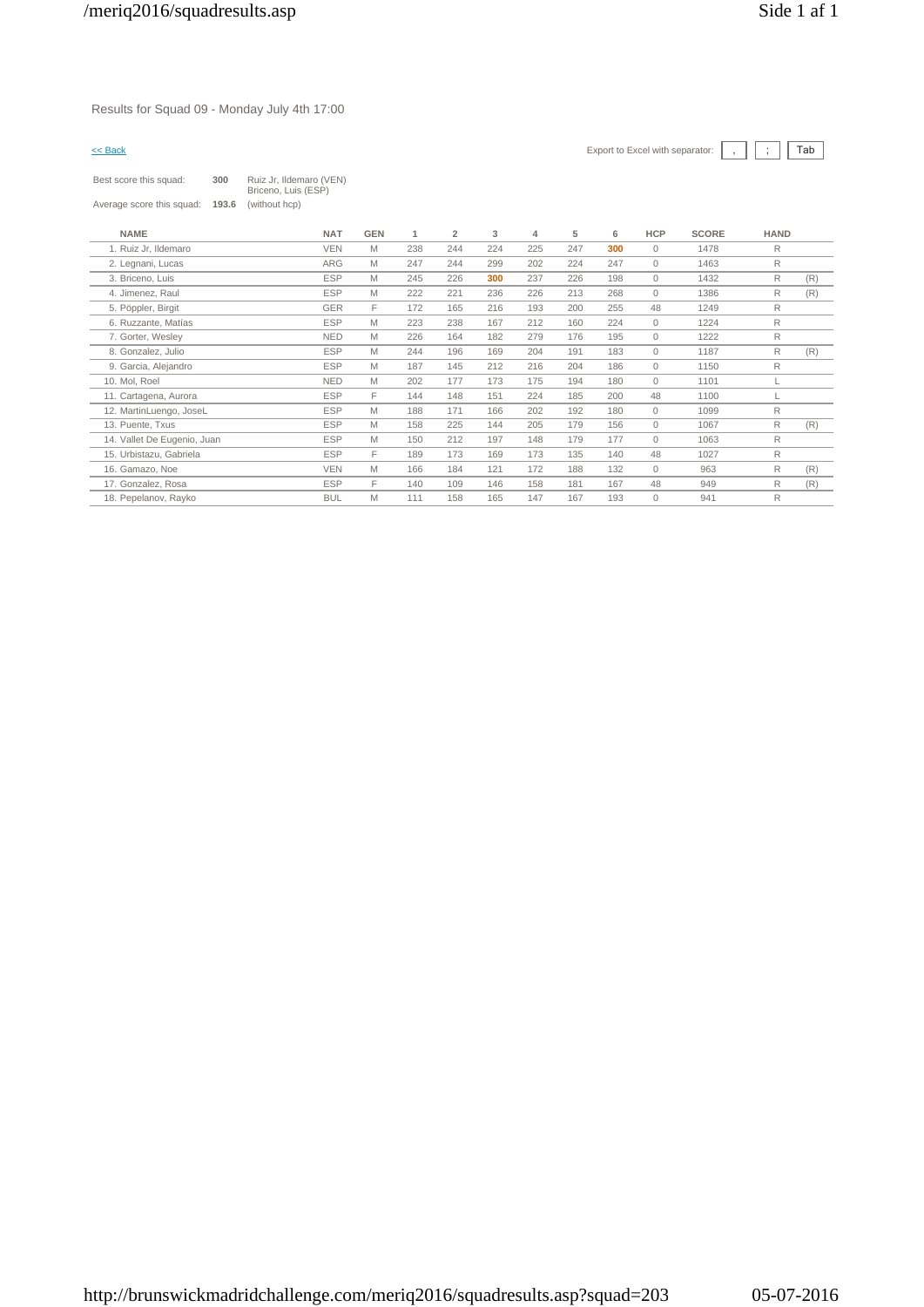# Results for Squad 10 - Monday July 4th 21:00

| Best score this squad:    | 286    | Jimenez, Raul (ESP) |
|---------------------------|--------|---------------------|
| Average score this squad: | 192.45 | (without hcp)       |

| <b>NAME</b>               | <b>NAT</b> | <b>GEN</b> | 1   | $\overline{2}$ | 3   | 4   | 5   | 6   | <b>HCP</b>   | <b>SCORE</b> | <b>HAND</b>  |     |
|---------------------------|------------|------------|-----|----------------|-----|-----|-----|-----|--------------|--------------|--------------|-----|
| 1. Jimenez, Raul          | <b>ESP</b> | M          | 198 | 217            | 237 | 286 | 248 | 205 | $\mathbf{0}$ | 1391         | R            | (R) |
| 2. Moreno, Javier         | <b>ESP</b> | M          | 216 | 234            | 238 | 247 | 209 | 234 | $\mathbf{0}$ | 1378         | $\mathsf{R}$ | (R) |
| 3. Garcia, Inigo          | <b>ESP</b> | M          | 230 | 235            | 216 | 234 | 228 | 223 | $\mathbf{0}$ | 1366         | R            | (R) |
| 4. Pöppler, Birgit        | <b>GER</b> | E          | 214 | 245            | 189 | 211 | 187 | 166 | 48           | 1260         | R            | (R) |
| 5. Sanchez, JoseA         | <b>ESP</b> | M          | 201 | 206            | 215 | 246 | 200 | 186 | $\circ$      | 1254         | $\mathsf{R}$ |     |
| 6. Gonzalez, Julio        | <b>ESP</b> | M          | 267 | 213            | 182 | 169 | 193 | 204 | $\mathbf{0}$ | 1228         | $\mathsf{R}$ | (R) |
| 7. DeCarvajal, Carlos     | <b>ESP</b> | M          | 192 | 199            | 205 | 191 | 208 | 215 | $\mathbf{0}$ | 1210         | $\mathsf{R}$ |     |
| 8. Larragan, F.Javier     | <b>ESP</b> | M          | 200 | 197            | 193 | 157 | 268 | 186 | $\circ$      | 1201         | R            |     |
| 9. Marian, Juan           | <b>ESP</b> | M          | 204 | 219            | 192 | 213 | 166 | 191 | $\mathbf{0}$ | 1185         | $\mathsf{R}$ | (R) |
| 10. DeCarvajal, Jaime     | <b>ESP</b> | M          | 212 | 204            | 193 | 205 | 154 | 212 | $\circ$      | 1180         | R            | (R) |
| 11. Larracoechea, Ignacio | <b>ESP</b> | M          | 187 | 176            | 191 | 202 | 203 | 204 | $\mathbf{0}$ | 1163         | R            | (R) |
| 12. Gill, Steven          | SCO        | M          | 193 | 186            | 143 | 212 | 217 | 181 | $\Omega$     | 1132         |              |     |
| 13. Capmany, Carlos       | <b>ESP</b> | M          | 150 | 194            | 221 | 169 | 216 | 170 | $\mathbf{0}$ | 1120         | R            | (R) |
| 14. Carrera, Florentino   | <b>ESP</b> | M          | 171 | 159            | 210 | 167 | 163 | 234 | $\mathbf{0}$ | 1104         | R            |     |
| 15. Sanchez-L, Antonio    | <b>ESP</b> | M          | 159 | 184            | 159 | 215 | 176 | 201 | $\mathbf{0}$ | 1094         | $\mathsf{R}$ |     |
| 16. Albares, Juan         | <b>ESP</b> | M          | 222 | 156            | 175 | 183 | 171 | 179 | $\mathbf{0}$ | 1086         | R            |     |
| 17. Barriopedro, Teresa   | <b>ESP</b> | F.         | 191 | 218            | 163 | 166 | 141 | 142 | 48           | 1069         | R            | (R) |
| 18. Alonso, Daniel        | <b>ESP</b> | M          | 180 | 163            | 154 | 181 | 203 | 183 | $\mathbf{0}$ | 1064         | R            | (R) |
| 19. Perez, Miguel-A       | <b>ESP</b> | M          | 128 | 183            | 170 | 163 | 229 | 177 | $\mathbf{0}$ | 1050         | R            |     |
| 20. Gamazo, Noe           | <b>VEN</b> | M          | 184 | 209            | 247 | 223 | 183 |     | $\mathbf{0}$ | 1046         | R            | (R) |
| 21. Martinez, Joaquin     | <b>ESP</b> | M          | 203 | 182            | 169 | 161 | 185 | 136 | $\mathbf{0}$ | 1036         | R            |     |
| 22. Tayara, Amin          | <b>ESP</b> | M          | 204 | 225            | 119 | 159 | 163 | 151 | $\mathbf{0}$ | 1021         | R            | (R) |
| 23. Goni, Julio           | <b>ESP</b> | M          | 151 | 199            | 199 | 144 | 174 | 140 | $\mathbf{0}$ | 1007         | R            |     |
| 24. Puente, Txus          | <b>ESP</b> | M          | 147 | 138            | 135 | 235 | 159 | 158 | $\mathbf{0}$ | 972          | R            | (R) |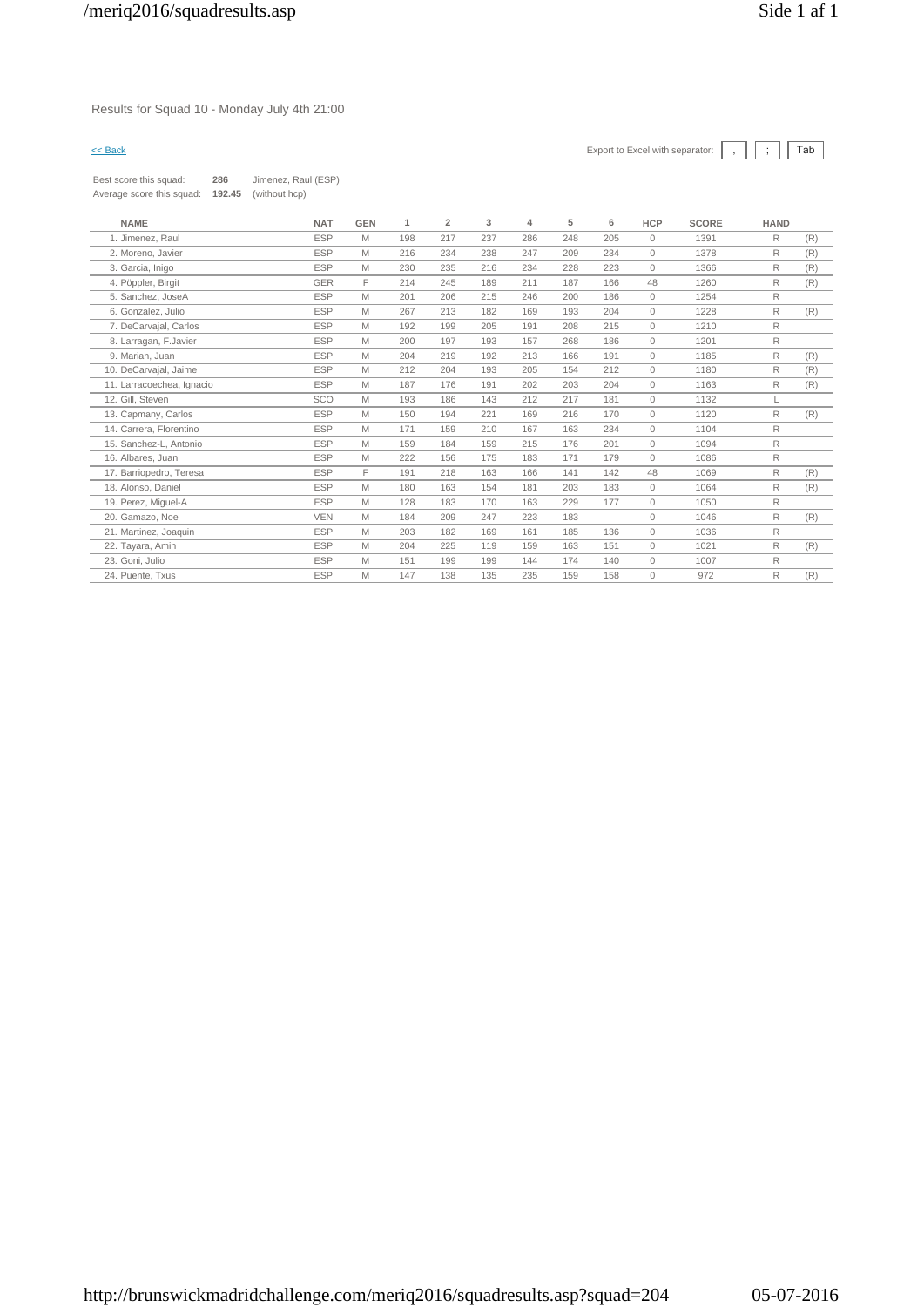# Results for Squad 11 - Tuesday July 5th 17:00

| Best score this squad:    | 278    | Gorter, Wesley (NED) |
|---------------------------|--------|----------------------|
| Average score this squad: | 192.73 | (without hcp)        |

| <b>NAME</b>               | <b>NAT</b> | <b>GEN</b> | 1   | $\overline{2}$ | 3   | 4   | 5   | 6   | <b>HCP</b> | <b>SCORE</b> | <b>HAND</b> |     |
|---------------------------|------------|------------|-----|----------------|-----|-----|-----|-----|------------|--------------|-------------|-----|
| 1. Rodriguez, Paco        | <b>ESP</b> | M          | 267 | 227            | 222 | 245 | 236 | 243 | $\Omega$   | 1440         | R           | (R) |
| 2. Gorter, Wesley         | <b>NED</b> | M          | 258 | 197            | 236 | 278 | 238 | 206 | $\Omega$   | 1413         | R           | (R) |
| 3. Gonzalez, Julio        | <b>ESP</b> | M          | 247 | 245            | 183 | 253 | 235 | 235 | $\Omega$   | 1398         | R           | (R) |
| 4. Gill, Steven           | <b>SCO</b> | M          | 257 | 268            | 218 | 217 | 205 | 213 | $\circ$    | 1378         |             | (R) |
| 5. Ovide, Marcial         | <b>ESP</b> | M          | 247 | 223            | 267 | 224 | 169 | 236 | $\Omega$   | 1366         | R           |     |
| 6. Zampin, Kévin          | <b>FRA</b> | M          | 226 | 212            | 225 | 245 | 201 | 226 | $\circ$    | 1335         | R           |     |
| 7. Stathatos, Giannis     | GRE        | M          | 258 | 209            | 199 | 222 | 164 | 269 | $\Omega$   | 1321         | R           |     |
| 8. Garcia, Gonzalo        | <b>ESP</b> | M          | 235 | 178            | 205 | 235 | 253 | 195 | $\circ$    | 1301         | R           |     |
| 9. Garcia, Inigo          | <b>ESP</b> | M          | 210 | 177            | 257 | 221 | 198 | 232 | $\Omega$   | 1295         | R           | (R) |
| 10. Garcia, Alejandro     | <b>ESP</b> | M          | 181 | 251            | 202 | 257 | 182 | 159 | $\circ$    | 1232         | R           | (R) |
| 11. Hurtado, Jorge        | <b>ESP</b> | M          | 228 | 153            | 217 | 186 | 241 | 198 | $\circ$    | 1223         | R           | (R) |
| 12. Scarfone, Pablo       | <b>ESP</b> | M          | 200 | 173            | 212 | 162 | 209 | 213 | $\circ$    | 1169         | R           |     |
| 13. Larracoechea, Ignacio | <b>ESP</b> | M          | 193 | 175            | 185 | 216 | 224 | 174 | $\Omega$   | 1167         | R           | (R) |
| 14. Martin-L. JoseL       | <b>ESP</b> | M          | 142 | 191            | 213 | 163 | 223 | 216 | $\circ$    | 1148         | R           | (R) |
| 15. Rodriguez-P, Julian   | <b>USA</b> | M          | 200 | 184            | 173 | 201 | 127 | 243 | $\circ$    | 1128         | R           | (R) |
| 16. Puente, Txus          | <b>ESP</b> | M          | 154 | 180            | 192 | 226 | 210 | 160 | $\Omega$   | 1122         | R           | (R) |
| 17. Benavente, JoseManuel | <b>ESP</b> | M          | 214 | 140            | 173 | 166 | 190 | 193 | $\Omega$   | 1076         | R           | (R) |
| 18. Roman, Jose Luis      | <b>ESP</b> | M          | 184 | 164            | 196 | 158 | 181 | 135 | $\Omega$   | 1018         | R           | (R) |
| 19. Feoli, Anna Maria     | <b>ITA</b> | F          | 129 | 165            | 144 | 179 | 182 | 161 | 48         | 1008         | L           |     |
| 20. Cartagena, Aurora     | <b>ESP</b> | F          | 152 | 149            | 181 | 188 | 126 | 140 | 48         | 984          | L           | (R) |
| 21. Serrani, Umberto      | <b>ITA</b> | M          | 163 | 214            | 158 | 141 | 171 | 126 | $\Omega$   | 973          | R           |     |
| 22. Fernandez, Karolina   | <b>ESP</b> | F          | 102 | 211            | 201 | 139 | 129 | 122 | 48         | 952          | R           | (R) |
| 23. Yakubov, Utkir        | <b>UZB</b> | M          | 139 | 117            | 160 | 154 | 189 | 167 | $\circ$    | 926          | R           |     |
| 24. Gonzalez, Rosa        | <b>ESP</b> | F.         | 139 | 105            | 169 | 188 | 154 | 119 | 48         | 922          | R           | (R) |
| 25. Campo, Miguel-A       | <b>USA</b> | M          | 125 | 134            | 130 | 122 | 148 | 148 | $\circ$    | 807          | R           |     |
| 26. Barriopedro, Pablo    | <b>ESP</b> | M          | 210 | 207            | 198 | 156 |     |     | $\Omega$   | 771          | R           | (R) |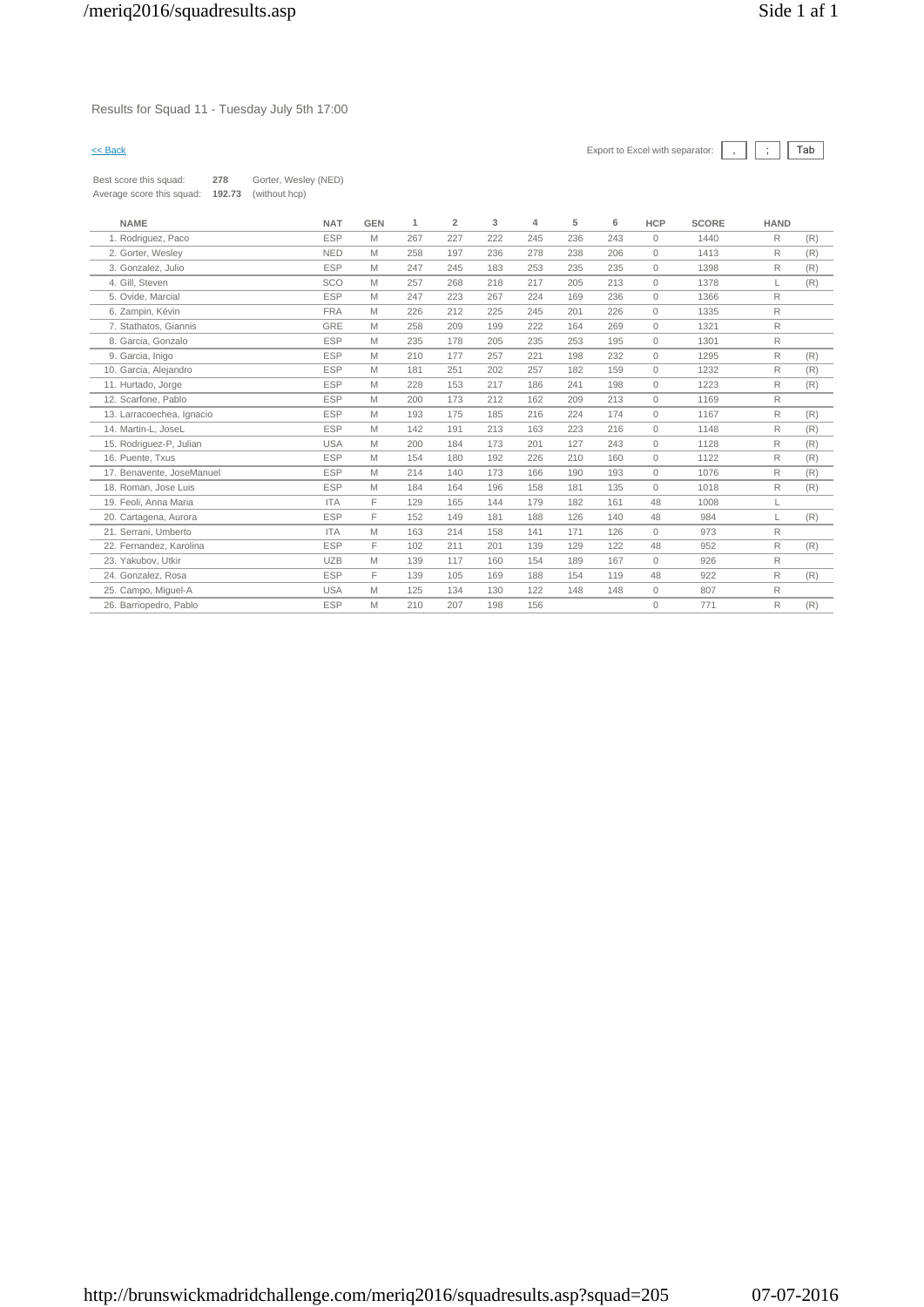# Results for Squad 12 - Tuesday July 5th 21:00

| Best score this squad:    | 268    | Stathatos, Giannis (GRE) |
|---------------------------|--------|--------------------------|
| Average score this squad: | 198.06 | (without hcp)            |

| <b>NAME</b>             | <b>NAT</b> | <b>GEN</b> | 1   | $\overline{2}$ | 3   | 4   | 5   | 6   | <b>HCP</b>   | <b>SCORE</b> | <b>HAND</b>  |     |
|-------------------------|------------|------------|-----|----------------|-----|-----|-----|-----|--------------|--------------|--------------|-----|
| 1. Stathatos, Giannis   | GRE        | M          | 268 | 247            | 211 | 183 | 235 | 267 | $\circ$      | 1411         | R            | (R) |
| 2. Zampin, Kévin        | <b>FRA</b> | M          | 255 | 208            | 238 | 225 | 226 | 189 | $\circ$      | 1341         | R            | (R) |
| 3. Ovide, Marcial       | <b>ESP</b> | M          | 213 | 266            | 200 | 246 | 214 | 184 | $\circ$      | 1323         | R            | (R) |
| 4. Pöppler, Birgit      | GER        | E          | 197 | 187            | 215 | 214 | 230 | 221 | 48           | 1312         | R            | (R) |
| 5. Orche, Ruben         | <b>ESP</b> | M          | 196 | 225            | 234 | 215 | 187 | 245 | $\circ$      | 1302         | R            | (R) |
| 6. Moreno, Javier       | <b>ESP</b> | M          | 184 | 258            | 228 | 217 | 194 | 219 | $\circ$      | 1300         | R            | (R) |
| 7. Arjonilla, Alejandro | <b>ESP</b> | M          | 199 | 217            | 193 | 256 | 190 | 236 | $\circ$      | 1291         | R            | (R) |
| 8. Marian, Juan         | <b>ESP</b> | M          | 189 | 191            | 235 | 244 | 227 | 182 | $\circ$      | 1268         | R            | (R) |
| 9. Garcia, Vanessa      | <b>ESP</b> | F          | 215 | 216            | 177 | 188 | 223 | 200 | 48           | 1267         | R            | (R) |
| 10. Tayara, Amin        | <b>ESP</b> | M          | 206 | 210            | 261 | 219 | 173 | 196 | 0            | 1265         | R            | (R) |
| 11. Del Olmo, Sara      | <b>ESP</b> | F          | 190 | 200            | 192 | 203 | 205 | 201 | 48           | 1239         | $\mathsf{R}$ | (R) |
| 12. Garcia, Inigo       | <b>ESP</b> | M          | 179 | 244            | 189 | 222 | 196 | 198 | $\circ$      | 1228         | R            | (R) |
| 13. DeCarvajal, Carlos  | <b>ESP</b> | M          | 236 | 188            | 177 | 210 | 192 | 204 | $\circ$      | 1207         | R            | (R) |
| 14. Alonso, Daniel      | <b>ESP</b> | M          | 188 | 192            | 246 | 209 | 157 | 213 | $\circ$      | 1205         | $\mathsf{R}$ | (R) |
| 15. Tatil, Ferico       | <b>ESP</b> | M          | 197 | 215            | 197 | 226 | 179 | 174 | $\circ$      | 1188         | L.           | (R) |
| 16. Alonso, JuanPablo   | <b>ESP</b> | M          | 203 | 181            | 160 | 192 | 245 | 205 | $\mathbf{0}$ | 1186         | R            | (R) |
| 17. Barriopedro, Teresa | <b>ESP</b> | F          | 199 | 224            | 190 | 182 | 171 | 172 | 48           | 1186         | R            | (R) |
| 18. Gamazo, Noe         | <b>VEN</b> | M          | 178 | 216            | 170 | 248 | 204 | 169 | 0            | 1185         | R            | (R) |
| 19. Munoz. Mario        | <b>ESP</b> | M          | 191 | 191            | 174 | 202 | 223 | 202 | $\circ$      | 1183         | $\mathsf{R}$ |     |
| 20. Sanchez-L. Antonio  | <b>ESP</b> | M          | 188 | 188            | 198 | 157 | 205 | 226 | $\circ$      | 1162         | R            | (R) |
| 21. Bailly, Michael     | <b>FRA</b> | M          | 174 | 169            | 203 | 213 | 174 | 227 | $\circ$      | 1160         | $\mathsf{R}$ |     |
| 22. Capmany, Carlos     | <b>ESP</b> | M          | 226 | 179            | 181 | 190 | 201 | 168 | $\circ$      | 1145         | R            | (R) |
| 23. Martinez, Joaquin   | <b>ESP</b> | M          | 133 | 206            | 197 | 200 | 167 | 237 | $\circ$      | 1140         | R            | (R) |
| 24. Castillo, Sammy     | <b>ESP</b> | M          | 148 | 226            | 213 | 178 | 159 | 215 | $\circ$      | 1139         | L            | (R) |
| 25. Ballesteros, Jesus  | <b>ESP</b> | M          | 145 | 152            | 195 | 198 | 218 | 224 | $\circ$      | 1132         | R            | (R) |
| 26. Gonzalez, Luis      | <b>ESP</b> | M          | 192 | 158            | 171 | 173 | 162 | 178 | $\circ$      | 1034         | R            | (R) |
| 27. Medellin, William   | <b>ESP</b> | M          | 129 | 226            | 134 | 137 | 213 | 194 | $\circ$      | 1033         | R            |     |
| 28. Carrera, Elena      | <b>ESP</b> | E          | 189 | 151            | 142 | 155 | 159 | 188 | 48           | 1032         | R            |     |
| 29. Machon. Daniel      | <b>ESP</b> | M          | 173 | 196            | 134 | 176 | 209 | 142 | $\circ$      | 1030         | R            | (R) |
| 30. Dominguez, Jose     | <b>ESP</b> | M          | 137 | 160            | 182 | 164 | 162 | 134 | $\circ$      | 939          | R            |     |
| 31. Almagro, Jose       | <b>ESP</b> | M          | 222 | 256            | 167 | 213 |     |     | 0            | 858          | R            | (R) |
| 32. Garcia, Alejandro   | <b>ESP</b> | M          | 191 |                |     |     |     |     | $\circ$      | 191          | R            | (R) |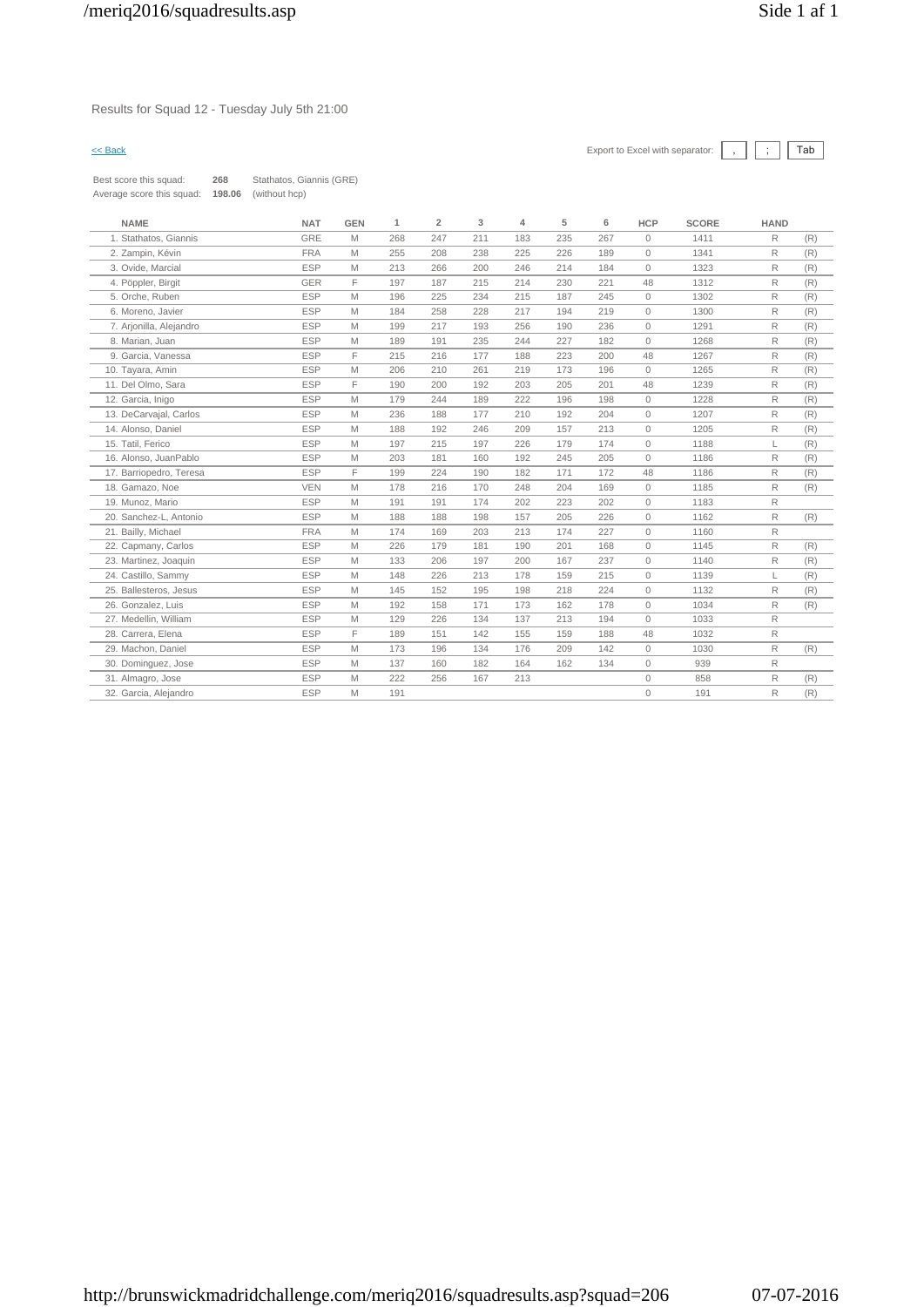Results for Squad 14 - Wednesday July 6th 21:00

| Best score this squad:    | 279    | Vontobel, Larry (SUI) |
|---------------------------|--------|-----------------------|
| Average score this squad: | 199.44 | (without hcp)         |

| <b>NAME</b>             | <b>NAT</b> | <b>GEN</b> | 1   | $\overline{2}$ | 3   | 4   | 5   | 6   | <b>HCP</b>   | <b>SCORE</b> | <b>HAND</b>  |     |
|-------------------------|------------|------------|-----|----------------|-----|-----|-----|-----|--------------|--------------|--------------|-----|
| 1. Briceno, Luis        | <b>ESP</b> | M          | 235 | 258            | 227 | 214 | 258 | 247 | $\circ$      | 1439         | R            | (R) |
| 2. Zampin, Kévin        | <b>FRA</b> | M          | 256 | 226            | 191 | 270 | 246 | 213 | $\circ$      | 1402         | R            | (R) |
| 3. Vontobel, Larry      | SUI        | M          | 258 | 197            | 279 | 217 | 193 | 218 | $\mathbf{0}$ | 1362         | $\mathsf{R}$ |     |
| 4. Weber, Andreas       | SUI        | M          | 226 | 241            | 237 | 214 | 229 | 213 | $\circ$      | 1360         | $\mathsf{R}$ |     |
| 5. Ruiz Jr, Ildemaro    | <b>VEN</b> | M          | 231 | 212            | 248 | 245 | 221 | 180 | 0            | 1337         | $\mathsf{R}$ | (R) |
| 6. Gonzalez, Luis       | ESP        | M          | 235 | 265            | 204 | 190 | 198 | 238 | $\circ$      | 1330         | R            | (R) |
| 7. Ovide, Marcial       | <b>ESP</b> | M          | 212 | 209            | 256 | 223 | 214 | 211 | $\mathbf{0}$ | 1325         | R            | (R) |
| 8. Stiegelbauer, Martin | SUI        | M          | 221 | 200            | 213 | 264 | 201 | 209 | $\circ$      | 1308         | $\mathsf{R}$ |     |
| 9. Sijssens, Mitchell   | <b>NED</b> | M          | 191 | 234            | 220 | 209 | 231 | 185 | $\circ$      | 1270         | $\mathsf{R}$ |     |
| 10. Sanchez-L, Antonio  | <b>ESP</b> | M          | 202 | 197            | 232 | 174 | 235 | 191 | $\mathbf{0}$ | 1231         | R            | (R) |
| 11. Garcia, Aleiandro   | <b>ESP</b> | M          | 257 | 202            | 180 | 219 | 206 | 156 | $\mathbf{0}$ | 1220         | R            | (R) |
| 12. Martin, Enrique     | <b>ESP</b> | M          | 257 | 221            | 186 | 199 | 182 | 164 | $\circ$      | 1209         | $\mathsf{R}$ |     |
| 13. Albares, Juan       | <b>ESP</b> | M          | 199 | 196            | 217 | 212 | 193 | 155 | $\circ$      | 1172         | R            | (R) |
| 14. Sanchez, JoseA      | <b>ESP</b> | M          | 211 | 226            | 202 | 157 | 154 | 208 | $\circ$      | 1158         | R            | (R) |
| 15. Pascual, Erwin      | <b>ESP</b> | M          | 187 | 235            | 192 | 168 | 158 | 213 | $\mathbf{0}$ | 1153         | R            | (R) |
| 16. Aubrecht, Sven      | SUI        | M          | 181 | 190            | 215 | 198 | 197 | 161 | $\circ$      | 1142         | $\mathsf{R}$ |     |
| 17. Alonso, JuanPablo   | <b>ESP</b> | M          | 215 | 181            | 156 | 235 | 214 | 130 | $\circ$      | 1131         | R            | (R) |
| 18. Bailly, Michael     | <b>FRA</b> | M          | 186 | 212            | 210 | 181 | 180 | 155 | $\circ$      | 1124         | R            | (R) |
| 19. Van Der Poel, Rody  | <b>NED</b> | M          | 182 | 235            | 150 | 155 | 174 | 217 | $\mathbf{0}$ | 1113         | $\mathsf{R}$ |     |
| 20. Prieto.J, Enrique   | <b>ESP</b> | M          | 194 | 179            | 191 | 199 | 170 | 170 | $\circ$      | 1103         | $\mathsf{R}$ |     |
| 21. Rodriguez, Evaristo | <b>ESP</b> | M          | 202 | 164            | 153 | 200 | 190 | 190 | $\mathbf{0}$ | 1099         | R            |     |
| 22. Martinez, Joaquin   | <b>ESP</b> | M          | 168 | 204            | 194 | 179 | 202 | 137 | $\circ$      | 1084         | R            | (R) |
| 23. Scarfone, Pablo     | <b>ESP</b> | M          | 188 | 219            | 196 | 159 | 145 | 175 | $\mathbf{0}$ | 1082         | R            | (R) |
| 24. Serrano, Lidia      | <b>ESP</b> | E          | 145 | 169            | 179 | 207 | 175 | 156 | 48           | 1079         | R            |     |
| 25. Yakubov. Utkir      | <b>UZB</b> | M          | 155 | 169            | 156 | 139 | 192 | 200 | $\mathbf{0}$ | 1011         | $\mathsf{R}$ | (R) |
| 26. Goni, Julio         | <b>ESP</b> | M          | 133 | 156            | 107 | 147 | 171 | 203 | $\circ$      | 917          | R            | (R) |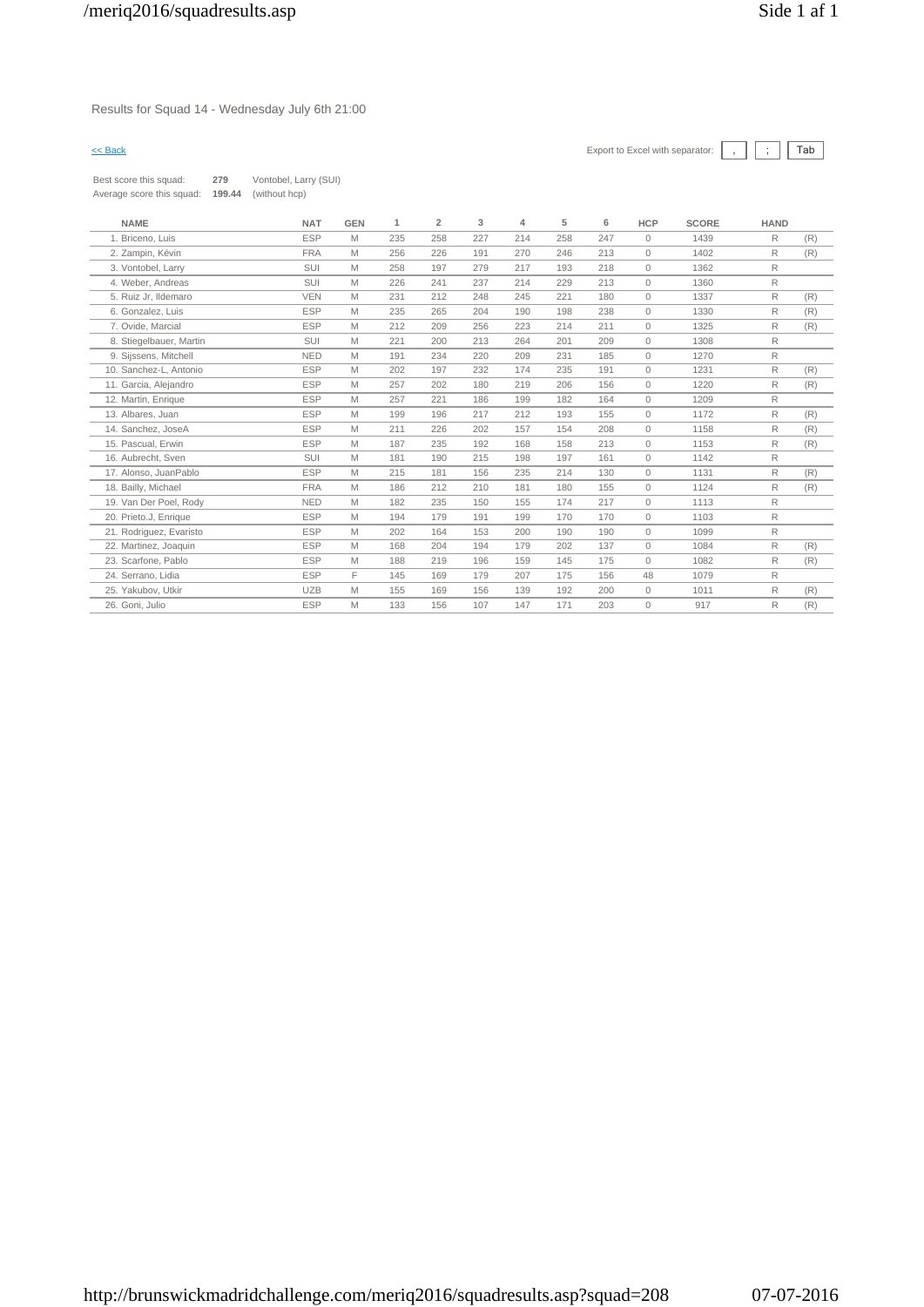Results for Squad 17 - Thursday July 7th 17:00

| Best score this squad:    | 300    | Van Geel, Jeroen (NED)<br>Wegner, Jenny (SWE) |
|---------------------------|--------|-----------------------------------------------|
| Average score this squad: | 210.22 | (without hcp)                                 |

| <b>NAME</b>              | <b>NAT</b> | <b>GEN</b> | 1   | $\overline{2}$ | 3   | 4   | 5   | 6   | <b>HCP</b>          | <b>SCORE</b> | <b>HAND</b>  |     |
|--------------------------|------------|------------|-----|----------------|-----|-----|-----|-----|---------------------|--------------|--------------|-----|
| 1. Van Geel, Jeroen      | <b>NED</b> | M          | 300 | 279            | 180 | 279 | 221 | 257 | $\circ$             | 1516         | R            |     |
| 2. Teece, Ray            | <b>ENG</b> | M          | 242 | 238            | 247 | 299 | 237 | 226 | $\mathbb O$         | 1489         | $\mathsf{R}$ |     |
| 3. Stinissen, Michell    | <b>NED</b> | M          | 238 | 247            | 279 | 246 | 270 | 204 | $\mathbf{0}$        | 1484         | L            |     |
| 4. Palermaa, Osku        | <b>FIN</b> | M          | 254 | 228            | 241 | 259 | 238 | 204 | $\mathbf{0}$        | 1424         | $\mathsf{R}$ |     |
| 5. Wegner, Jenny         | SWE        | F          | 247 | 292            | 208 | 212 | 162 | 225 | 48                  | 1394         | R            |     |
| 6. Vontobel, Larry       | <b>SUI</b> | M          | 195 | 227            | 266 | 247 | 217 | 238 | $\mathbb O$         | 1390         | R            | (R) |
| 7. Barriopedro, Pablo    | <b>ESP</b> | M          | 220 | 240            | 277 | 184 | 224 | 234 | $\mathbf{0}$        | 1379         | $\mathsf{R}$ | (R) |
| 8. Morgan, Hadley        | <b>ENG</b> | M          | 216 | 266            | 174 | 254 | 203 | 248 | $\mathsf{O}\xspace$ | 1361         | Г            |     |
| 9. Andersson, Ida        | <b>SWE</b> | F          | 183 | 187            | 235 | 215 | 230 | 260 | 48                  | 1358         | $\mathsf{R}$ |     |
| 10. Sijssens, Mitchell   | <b>NED</b> | M          | 209 | 234            | 269 | 182 | 247 | 212 | $\mathbb O$         | 1353         | $\mathsf{R}$ | (R) |
| 11. Ahlgren, Anton       | <b>SWE</b> | M          | 202 | 210            | 289 | 257 | 186 | 207 | $\mathsf{O}\xspace$ | 1351         | $\mathsf{R}$ |     |
| 12. Persson, Robin       | <b>SWE</b> | M          | 235 | 266            | 243 | 168 | 212 | 224 | $\mathbb O$         | 1348         | $\mathsf{R}$ |     |
| 13. Spil Jr, Johnny      | <b>NED</b> | M          | 227 | 212            | 246 | 234 | 227 | 187 | $\mathbf{0}$        | 1333         | $\mathsf{R}$ |     |
| 14. Teece, Richard       | <b>ENG</b> | M          | 254 | 214            | 189 | 225 | 202 | 245 | $\mathbb O$         | 1329         | $\mathsf{R}$ |     |
| 15. Gill, Steven         | SCO        | M          | 185 | 212            | 194 | 288 | 255 | 186 | $\mathbb O$         | 1320         | L            | (R) |
| 16. Fredriksson, Timmy   | <b>SWE</b> | M          | 215 | 224            | 186 | 212 | 253 | 227 | $\mathbf 0$         | 1317         | R            |     |
| 17. Tomas, Cheska        | <b>NED</b> | F          | 197 | 248            | 226 | 186 | 234 | 176 | 48                  | 1315         | R            |     |
| 18. Meka, Patrick        | <b>NED</b> | M          | 216 | 243            | 245 | 223 | 169 | 206 | $\circ$             | 1302         | R            |     |
| 19. Garcia, Inigo        | <b>ESP</b> | M          | 236 | 178            | 226 | 195 | 229 | 219 | $\mathbf{0}$        | 1283         | R            | (R) |
| 20. Williams, Stuart     | <b>ENG</b> | M          | 149 | 189            | 225 | 244 | 234 | 223 | $\circ$             | 1264         | R            |     |
| 21. Roa, Margarita       | COL        | F          | 197 | 204            | 164 | 240 | 189 | 220 | 48                  | 1262         | $\mathsf{R}$ |     |
| 22. Ballesteros, Jesus   | <b>ESP</b> | M          | 223 | 184            | 226 | 216 | 216 | 189 | $\mathsf{O}\xspace$ | 1254         | $\mathsf{R}$ | (R) |
| 23. Rodriguez-P, Julian  | <b>USA</b> | M          | 182 | 187            | 245 | 226 | 216 | 192 | $\mathsf{O}\xspace$ | 1248         | R            | (R) |
| 24. Greig, Paul          | SCO        | M          | 199 | 167            | 234 | 236 | 199 | 205 | $\mathbb O$         | 1240         | $\mathsf{R}$ |     |
| 25. Roshchenko, Olena    | <b>UKR</b> | F          | 188 | 150            | 190 | 226 | 214 | 219 | 48                  | 1235         | L            |     |
| 26. Hilferink, Ramon     | <b>NED</b> | M          | 201 | 258            | 183 | 156 | 226 | 208 | $\circ$             | 1232         | $\mathsf{R}$ |     |
| 27. Aubrecht, Sven       | SUI        | M          | 175 | 174            | 203 | 236 | 198 | 236 | $\mathsf{O}\xspace$ | 1222         | R            | (R) |
| 28. Garcia, Alejandro    | <b>ESP</b> | M          | 207 | 167            | 214 | 190 | 233 | 181 | $\mathsf{O}\xspace$ | 1192         | R            | (R) |
| 29. Persson, Kristoffer  | <b>SWE</b> | M          | 226 | 213            | 221 | 188 | 160 | 176 | $\mathbf{0}$        | 1184         | R            |     |
| 30. Hellström, Peter     | SWE        | M          | 184 | 201            | 195 | 209 | 173 | 214 | $\mathsf{O}\xspace$ | 1176         | $\mathsf{R}$ |     |
| 31. Stiegelbauer, Martin | <b>SUI</b> | M          | 162 | 209            | 259 | 174 | 152 | 204 | $\circ$             | 1160         | R            | (R) |
| 32. Weber, Andreas       | SUI        | M          | 191 | 183            | 185 | 178 | 225 | 195 | $\circ$             | 1157         | $\mathsf{R}$ | (R) |
| 33. Sloan, Christopher   | <b>IRL</b> | M          | 236 | 154            | 160 | 204 | 201 | 181 | $\mathbb O$         | 1136         | R            |     |
| 34. Munoz, Mario         | <b>ESP</b> | M          | 156 | 201            | 189 | 186 | 207 | 195 | $\mathbb O$         | 1134         | R            | (R) |
| 35. Cartagena, Aurora    | <b>ESP</b> | F          | 148 | 215            | 178 | 157 | 189 | 191 | 48                  | 1126         | L            | (R) |
| 36. Hidalgo.Jr, Pablo    | <b>ESP</b> | M          | 197 | 196            | 153 | 188 | 201 | 190 | $\circ$             | 1125         | R            |     |
| 37. Castle, Alex         | <b>ENG</b> | M          | 203 | 168            | 161 | 185 | 185 | 202 | $\mathbf{0}$        | 1104         | L            |     |
| 38. Björk, Johanna       | <b>SWE</b> | F          | 149 | 151            | 157 | 231 | 204 | 140 | 48                  | 1080         | $\mathsf R$  |     |
| 39. Yakubov, Utkir       | <b>UZB</b> | M          | 160 | 152            | 219 | 182 | 207 | 131 | $\mathsf{O}\xspace$ | 1051         | R            | (R) |
| 40. Van Der Poel, Rody   | <b>NED</b> | M          | 188 | 171            | 170 |     |     |     | $\mathbf 0$         | 529          | $\mathsf R$  | (R) |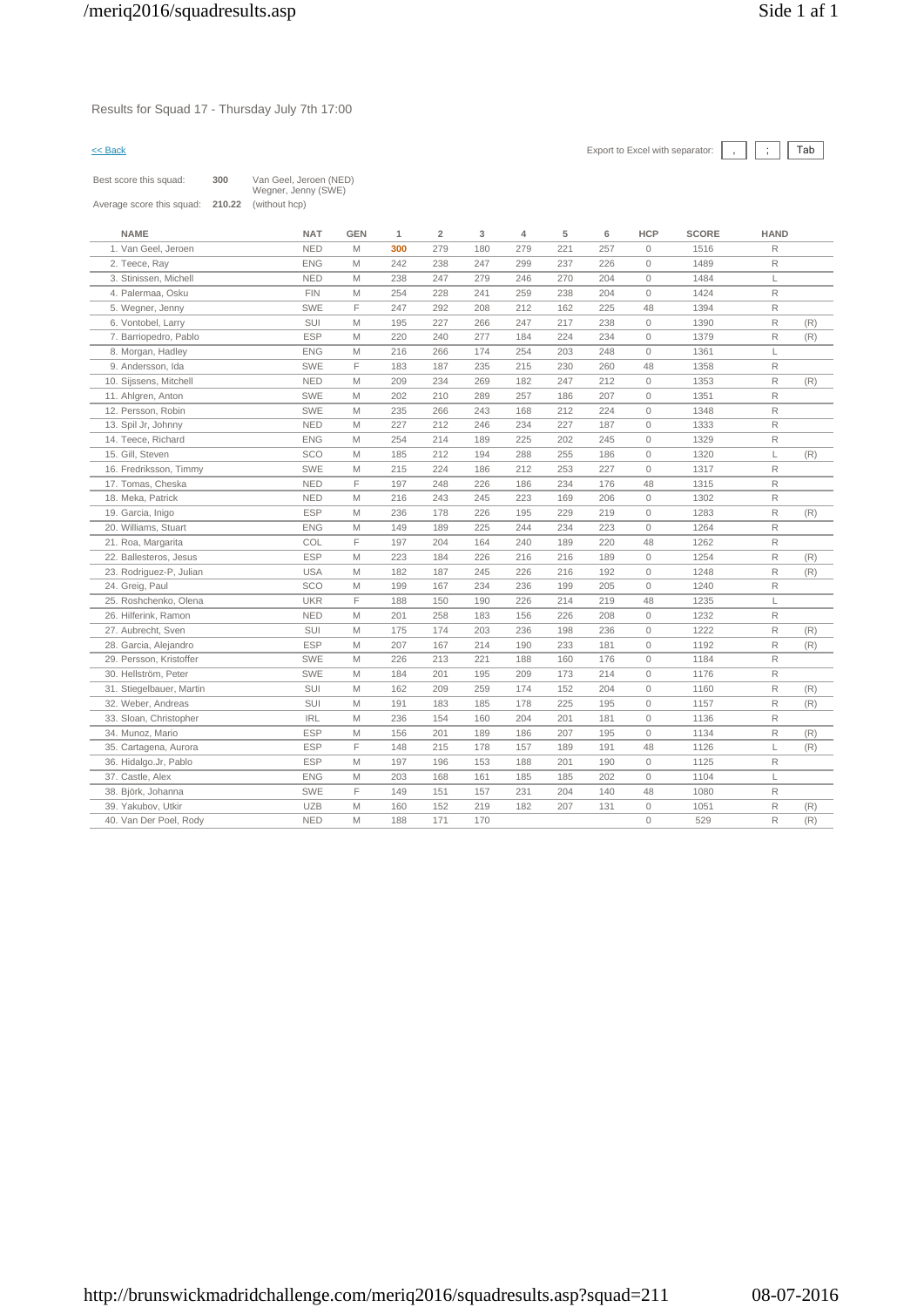# Results for Squad 18 - Thursday July 7th 21:00

| Best score this squad:    | 289    | Crosby, Elliot (ENG) |
|---------------------------|--------|----------------------|
| Average score this squad: | 209.78 | (without hcp)        |

| <b>NAME</b>                 | <b>NAT</b> | <b>GEN</b> | 1   | $\overline{2}$ | 3   | 4   | 5   | 6   | <b>HCP</b>   | <b>SCORE</b> | <b>HAND</b>  |     |
|-----------------------------|------------|------------|-----|----------------|-----|-----|-----|-----|--------------|--------------|--------------|-----|
| 1. Moor, Paul               | <b>ENG</b> | M          | 257 | 179            | 256 | 223 | 277 | 256 | $\circ$      | 1448         |              |     |
| 2. Thurlby, Rob             | <b>ENG</b> | M          | 198 | 223            | 279 | 244 | 233 | 267 | $\circ$      | 1444         | R            |     |
| 3. Barrett, Dominic         | <b>GBR</b> | M          | 279 | 228            | 225 | 259 | 246 | 204 | $\circ$      | 1441         | R            |     |
| 4. Jimenez, Raul            | <b>ESP</b> | M          | 219 | 212            | 279 | 242 | 247 | 230 | $\Omega$     | 1429         | R            | (R) |
| 5. Crosby, Elliot           | <b>ENG</b> | M          | 192 | 244            | 289 | 224 | 279 | 190 | $\Omega$     | 1418         | R            |     |
| 6. Andersson, Ida           | SWE        | F          | 238 | 211            | 253 | 237 | 198 | 201 | 48           | 1386         | R            | (R) |
| 7. Elofsson. Anton          | SWE        | M          | 279 | 238            | 169 | 213 | 258 | 182 | $\mathbf{0}$ | 1339         | R            |     |
| 8. Teece, Richard           | <b>ENG</b> | M          | 211 | 211            | 245 | 220 | 198 | 237 | $\Omega$     | 1322         | $\mathsf{R}$ | (R) |
| 9. Hellström, Peter         | SWE        | M          | 214 | 219            | 203 | 216 | 207 | 258 | $\circ$      | 1317         | R            | (R) |
| 10. Østergaard-Poulsen, Dan | <b>DEN</b> | M          | 278 | 197            | 243 | 188 | 236 | 174 | $\Omega$     | 1316         | R            |     |
| 11. Rose, Sam               | <b>ENG</b> | M          | 192 | 224            | 267 | 211 | 190 | 223 | $\circ$      | 1307         | R            |     |
| 12. Sloan, Christopher      | <b>IRL</b> | M          | 208 | 209            | 226 | 238 | 210 | 209 | $\circ$      | 1300         | $\mathsf R$  | (R) |
| 13. Agerbo, Jesper          | <b>DEN</b> | M          | 189 | 230            | 255 | 191 | 199 | 232 | $\circ$      | 1296         | R            |     |
| 14. Orche, Ruben            | <b>ESP</b> | M          | 235 | 212            | 199 | 225 | 233 | 188 | $\circ$      | 1292         | R            | (R) |
| 15. Williams, Stuart        | <b>ENG</b> | M          | 243 | 261            | 205 | 201 | 193 | 182 | $\Omega$     | 1285         | R            | (R) |
| 16. Iussan, Andrei          | <b>ROU</b> | M          | 216 | 230            | 198 | 224 | 198 | 209 | $\Omega$     | 1275         | R            |     |
| 17. Byrne, Aidan            | <b>IRL</b> | M          | 198 | 186            | 248 | 187 | 247 | 194 | $\circ$      | 1260         | R            |     |
| 18. Stevenson, Pete         | <b>ENG</b> | M          | 222 | 276            | 191 | 206 | 193 | 170 | $\circ$      | 1258         | R            |     |
| 19. Ballesteros, Jesus      | <b>ESP</b> | M          | 171 | 196            | 237 | 246 | 226 | 180 | $\circ$      | 1256         | R            | (R) |
| 20. Cocker, Lee             | <b>ENG</b> | M          | 258 | 189            | 192 | 203 | 214 | 195 | $\Omega$     | 1251         | R            |     |
| 21. Larracoechea, Ignacio   | <b>ESP</b> | M          | 215 | 199            | 244 | 170 | 213 | 206 | $\circ$      | 1247         | R            | (R) |
| 22. Petrov. Julian          | <b>BUL</b> | M          | 187 | 248            | 181 | 234 | 188 | 202 | $\mathbf{0}$ | 1240         | R            | (R) |
| 23. García.P. Pedro         | <b>ESP</b> | M          | 213 | 180            | 214 | 191 | 205 | 223 | $\circ$      | 1226         | R            |     |
| 24. Purnell, Adam           | <b>ENG</b> | M          | 200 | 224            | 233 | 175 | 202 | 169 | $\Omega$     | 1203         | R            |     |
| 25. Gamazo, Noe             | <b>VEN</b> | M          | 222 | 174            | 238 | 181 | 192 | 178 | $\mathbf{0}$ | 1185         | R            | (R) |
| 26. Tatil. Ferico           | <b>ESP</b> | M          | 211 | 206            | 238 | 178 | 157 | 189 | $\mathbf{0}$ | 1179         | L            | (R) |
| 27. Barriopedro, Teresa     | <b>ESP</b> | F          | 195 | 181            | 213 | 150 | 214 | 162 | 48           | 1163         | R            | (R) |
| 28. Peltonen. Jarmo.E       | <b>ESP</b> | M          | 191 | 223            | 199 | 196 | 158 | 169 | $\Omega$     | 1136         | R            |     |
| 29. Pinho, José             | <b>POR</b> | M          | 158 | 213            | 138 | 170 | 162 | 244 | $\circ$      | 1085         | R            |     |
| 30. Perez, Miguel-A         | <b>ESP</b> | M          | 187 | 166            | 175 | 145 | 181 | 194 | $\mathbf{0}$ | 1048         | R            | (R) |
| 31. Carrera, Florentino     | <b>ESP</b> | M          | 195 | 165            | 162 | 166 | 177 | 150 | $\mathbf{0}$ | 1015         | R            | (R) |
| 32. De Matos, Luis          | SUI        | M          | 181 | 167            | 149 | 150 | 169 | 191 | $\circ$      | 1007         | R            |     |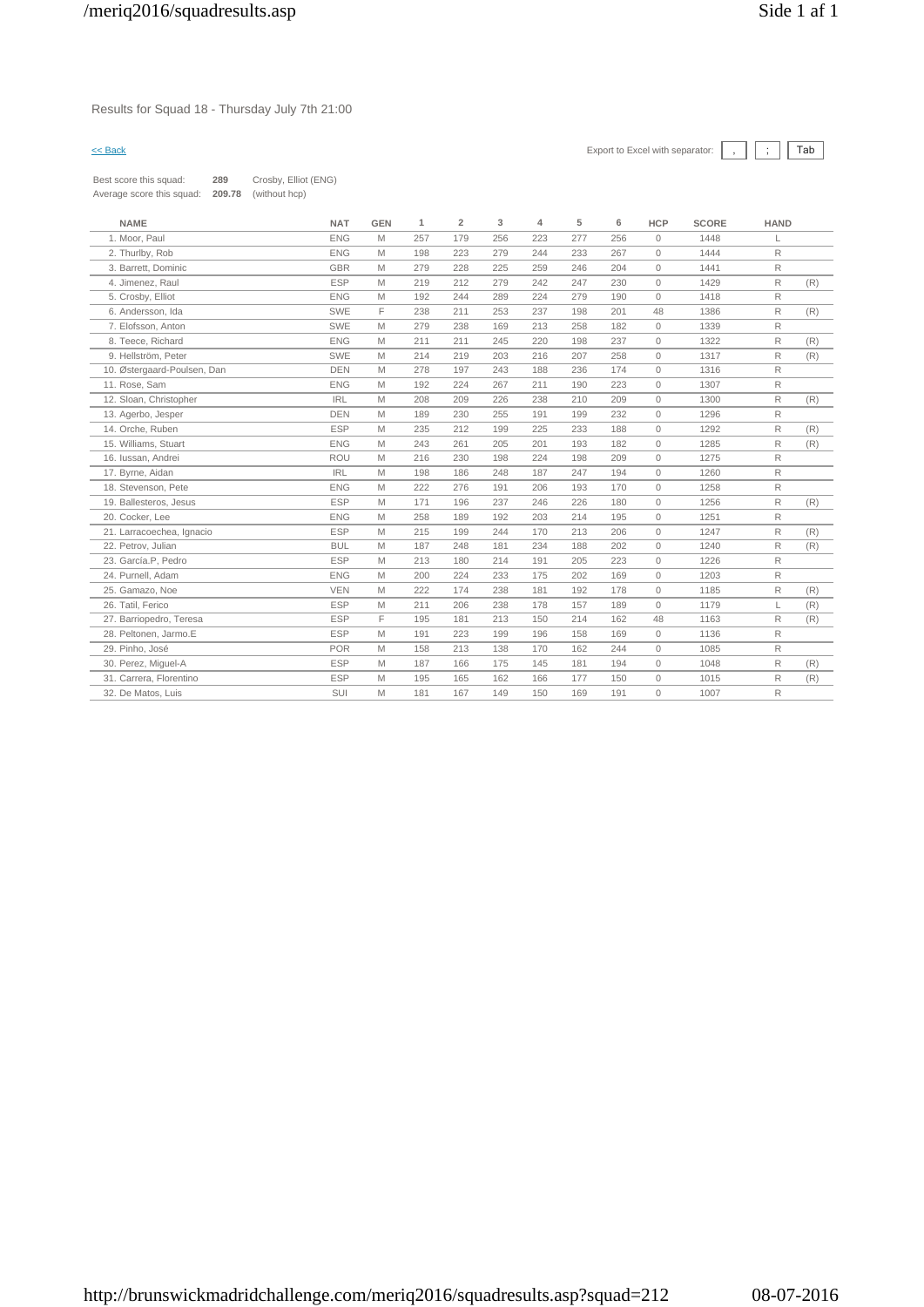# Results for Squad 20 - Friday July 8th 13:00



| Best score this squad:    | 297    | Björk, Johanna (SWE) |
|---------------------------|--------|----------------------|
| Average score this squad: | 207.85 | (without hcp)        |

| <b>NAME</b>                 | <b>NAT</b> | <b>GEN</b> | 1   | $\overline{2}$ | 3   | 4   | 5   | 6   | <b>HCP</b>   | <b>SCORE</b> | <b>HAND</b> |     |
|-----------------------------|------------|------------|-----|----------------|-----|-----|-----|-----|--------------|--------------|-------------|-----|
| 1. Palermaa, Osku           | <b>FIN</b> | M          | 234 | 267            | 229 | 245 | 234 | 257 | $\circ$      | 1466         | R           | (R) |
| 2. Williams, Stuart         | <b>ENG</b> | M          | 233 | 256            | 198 | 207 | 262 | 266 | $\Omega$     | 1422         | R           | (R) |
| 3. Morten Pedersen, Glenn   | <b>NOR</b> | M          | 242 | 279            | 279 | 226 | 215 | 176 | $\circ$      | 1417         | R           |     |
| 4. Sloan, Christopher       | <b>IRL</b> | M          | 237 | 215            | 254 | 273 | 195 | 232 | $\circ$      | 1406         | R           | (R) |
| 5. Wegner, Jenny            | <b>SWE</b> | F          | 246 | 257            | 224 | 248 | 196 | 170 | 48           | 1389         | R           | (R) |
| 6. Teece, Richard           | <b>ENG</b> | M          | 198 | 214            | 258 | 269 | 214 | 227 | $\circ$      | 1380         | R           | (R) |
| 7. Fredriksson, Timmy       | SWE        | M          | 244 | 236            | 175 | 224 | 213 | 276 | $\circ$      | 1368         | R           | (R) |
| 8. Persson, Kristoffer      | <b>SWE</b> | M          | 266 | 237            | 204 | 256 | 148 | 256 | $\Omega$     | 1367         | R           | (R) |
| 9. Barrett, Dominic         | GBR        | M          | 236 | 221            | 245 | 200 | 235 | 217 | $\circ$      | 1354         | R           | (R) |
| 10. Sijssens, Mitchell      | <b>NED</b> | M          | 237 | 247            | 234 | 277 | 178 | 167 | $\circ$      | 1340         | R           | (R) |
| 11. Pascual, Erwin          | <b>ESP</b> | M          | 219 | 225            | 213 | 227 | 240 | 215 | $\circ$      | 1339         | R           | (R) |
| 12. Østergaard-Poulsen, Dan | <b>DEN</b> | M          | 169 | 202            | 279 | 277 | 232 | 179 | $\circ$      | 1338         | R           | (R) |
| 13. Persson, Robin          | <b>SWE</b> | M          | 220 | 171            | 258 | 246 | 208 | 232 | $\circ$      | 1335         | R           | (R) |
| 14. Stevenson, Pete         | <b>ENG</b> | M          | 257 | 235            | 213 | 185 | 200 | 237 | $\circ$      | 1327         | R           | (R) |
| 15. Hansen, Carsten         | <b>DEN</b> | M          | 221 | 258            | 229 | 216 | 180 | 212 | $\circ$      | 1316         | R           |     |
| 16. Björk, Johanna          | SWE        | F          | 289 | 171            | 203 | 172 | 223 | 159 | 48           | 1265         | R           | (R) |
| 17. Hellström, Peter        | SWE        | M          | 208 | 236            | 225 | 179 | 200 | 217 | $\circ$      | 1265         | R           | (R) |
| 18. Morgan, Hadley          | <b>ENG</b> | M          | 191 | 182            | 222 | 226 | 237 | 207 | $\circ$      | 1265         | L           | (R) |
| 19. Sturt, Jonathan         | <b>ENG</b> | M          | 199 | 254            | 210 | 234 | 161 | 204 | $\circ$      | 1262         | R           |     |
| 20. Weber, Andreas          | SUI        | M          | 248 | 192            | 192 | 222 | 211 | 196 | $\circ$      | 1261         | R           | (R) |
| 21. Rose, Sam               | <b>ENG</b> | M          | 236 | 235            | 199 | 166 | 213 | 209 | $\circ$      | 1258         | R           | (R) |
| 22. Vontobel, Larry         | SUI        | M          | 195 | 202            | 201 | 214 | 224 | 205 | $\circ$      | 1241         | R           | (R) |
| 23. Ahlgren, Anton          | <b>SWE</b> | M          | 155 | 269            | 254 | 165 | 234 | 160 | $\circ$      | 1237         | R           | (R) |
| 24. Aubrecht, Sven          | SUI        | M          | 233 | 181            | 233 | 185 | 211 | 172 | $\circ$      | 1215         | R           | (R) |
| 25. Andersson, Ida          | SWE        | F          | 227 | 212            | 179 | 190 | 179 | 169 | 48           | 1204         | R           | (R) |
| 26. Greig, Paul             | SCO        | M          | 171 | 168            | 224 | 190 | 235 | 186 | $\mathbf{0}$ | 1174         | R           | (R) |
| 27. Cocker, Lee             | <b>ENG</b> | M          | 177 | 212            | 206 | 201 | 164 | 211 | $\circ$      | 1171         | R           | (R) |
| 28. Agerbo, Jesper          | <b>DEN</b> | M          | 247 | 163            | 210 | 201 | 178 | 169 | $\circ$      | 1168         | R           | (R) |
| 29. Byrne, Aidan            | <b>IRL</b> | M          | 161 | 203            | 226 | 191 | 192 | 189 | $\mathbf{0}$ | 1162         | R           | (R) |
| 30. Stiegelbauer, Martin    | SUI        | M          | 183 | 211            | 166 | 155 | 246 | 199 | $\circ$      | 1160         | R           | (R) |
| 31. Monsen, Kjell-Roald     | <b>ESP</b> | M          | 185 | 199            | 236 | 212 | 162 | 166 | $\circ$      | 1160         | R           |     |
| 32. Roshchenko, Olena       | <b>UKR</b> | F          | 146 | 148            | 193 | 181 | 214 | 193 | 48           | 1123         | L           | (R) |
| 33. De Matos, Luis          | SUI        | M          | 194 | 169            | 138 | 155 | 169 | 201 | $\circ$      | 1026         | R           | (R) |
| 34. Bettencourt, Olinda     | <b>POR</b> | F          | 192 | 171            | 159 | 141 | 159 | 135 | 48           | 1005         | R           |     |
| 35. Pinho, José             | <b>POR</b> | M          | 146 | 161            | 178 | 155 | 199 | 139 | $\circ$      | 978          | R           | (R) |
| 36. Yakubov, Utkir          | <b>UZB</b> | M          | 189 | 143            | 150 | 179 | 166 | 145 | $\circ$      | 972          | R           | (R) |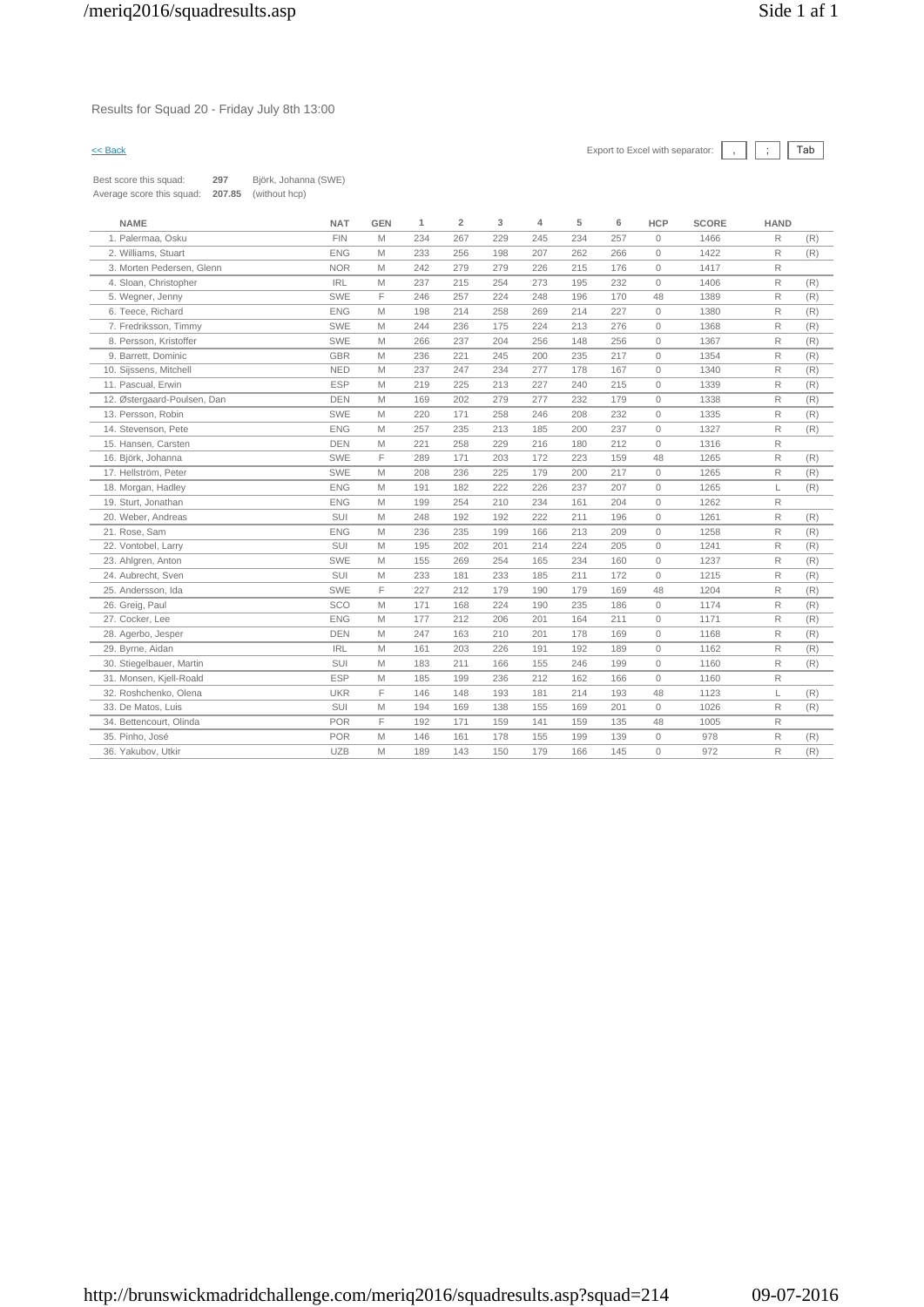Results for Squad 21 - Friday July 8th 17:00

| Best score this squad:    | 280    | Elofsson, Anton (SWE)<br>Mouveroux, Gaëtan (FRA) |
|---------------------------|--------|--------------------------------------------------|
| Average score this squad: | 205.35 | (without hcp)                                    |

| <b>NAME</b>                 | <b>NAT</b> | <b>GEN</b> | 1   | $\overline{\mathbf{2}}$ | 3   | 4   | 5   | 6   | <b>HCP</b>   | <b>SCORE</b> | <b>HAND</b>  |     |
|-----------------------------|------------|------------|-----|-------------------------|-----|-----|-----|-----|--------------|--------------|--------------|-----|
| 1. Cardona Jr, Alvar        | <b>ESP</b> | M          | 247 | 255                     | 258 | 268 | 223 | 216 | $\mathbf{0}$ | 1467         | R            |     |
| 2. Hansen, Carsten          | <b>DEN</b> | M          | 259 | 234                     | 200 | 257 | 266 | 229 | $\mathbf{0}$ | 1445         | $\mathsf R$  | (R) |
| 3. Hilferink, Ramon         | <b>NED</b> | M          | 224 | 216                     | 276 | 268 | 239 | 212 | $\circ$      | 1435         | R            | (R) |
| 4. Ratia, Jari              | <b>FIN</b> | M          | 279 | 238                     | 201 | 201 | 257 | 226 | $\circ$      | 1402         | R            |     |
| 5. Legnani, Lucas           | ARG        | M          | 278 | 243                     | 228 | 171 | 259 | 204 | $\circ$      | 1383         | R            | (R) |
| 6. Elofsson, Anton          | <b>SWE</b> | M          | 280 | 196                     | 213 | 233 | 228 | 215 | $\circ$      | 1365         | $\mathsf R$  | (R) |
| 7. Purnell, Adam            | <b>ENG</b> | M          | 245 | 216                     | 225 | 208 | 214 | 257 | $\circ$      | 1365         | $\mathsf R$  | (R) |
| 8. Mouveroux, Gaëtan        | <b>FRA</b> | M          | 236 | 221                     | 236 | 212 | 176 | 280 | $\circ$      | 1361         | R            |     |
| 9. Pongolini, Nicola        | <b>ITA</b> | M          | 220 | 214                     | 248 | 224 | 230 | 215 | $\mathbf{0}$ | 1351         | R            |     |
| 10. Torgersen, Tore         | <b>NOR</b> | M          | 223 | 203                     | 262 | 179 | 219 | 258 | $\mathbf{0}$ | 1344         | R            |     |
| 11. Salomaa, Kaaron         | <b>FIN</b> | M          | 218 | 204                     | 204 | 236 | 222 | 224 | $\circ$      | 1308         | R            |     |
| 12. Meka, Patrick           | <b>NED</b> | M          | 249 | 200                     | 197 | 196 | 192 | 260 | $\mathbf{0}$ | 1294         | R            | (R) |
| 13. Sipilä, Lauri           | <b>FIN</b> | M          | 258 | 258                     | 205 | 181 | 179 | 201 | $\circ$      | 1282         | R            |     |
| 14. Agerbo, Jesper          | <b>DEN</b> | M          | 208 | 203                     | 208 | 242 | 203 | 218 | $\circ$      | 1282         | R            | (R) |
| 15. Goron, Solène           | <b>FRA</b> | F          | 231 | 177                     | 179 | 225 | 217 | 199 | 48           | 1276         | R            |     |
| 16. Käyhkö, Tomas           | <b>FIN</b> | M          | 200 | 178                     | 247 | 209 | 195 | 242 | $\mathbf{0}$ | 1271         | R            |     |
| 17. Larracoechea, Ignacio   | <b>ESP</b> | M          | 226 | 211                     | 201 | 175 | 194 | 255 | $\Omega$     | 1262         | R            | (R) |
| 18. Roa, Margarita          | COL        | F          | 205 | 201                     | 239 | 194 | 191 | 177 | 48           | 1255         | R            | (R) |
| 19. Monsen, Kjell-Roald     | <b>ESP</b> | M          | 214 | 225                     | 206 | 179 | 201 | 224 | $\circ$      | 1249         | R            | (R) |
| 20. Tahvanainen, Santtu     | <b>FIN</b> | M          | 193 | 193                     | 231 | 200 | 182 | 248 | $\mathbf{0}$ | 1247         | R            |     |
| 21. Ekstedt, Jesper         | <b>SWE</b> | M          | 191 | 174                     | 196 | 239 | 238 | 203 | $\mathbf{0}$ | 1241         | R            |     |
| 22. Martinez, Manuel        | <b>ESP</b> | M          | 226 | 193                     | 171 | 212 | 191 | 226 | $\mathbf{0}$ | 1219         | R            |     |
| 23. Pajari, Olli-Pekka      | <b>FIN</b> | M          | 225 | 201                     | 165 | 193 | 198 | 225 | $\circ$      | 1207         | R            |     |
| 24. Teece, Richard          | <b>ENG</b> | M          | 180 | 185                     | 194 | 202 | 259 | 181 | $\mathbf{0}$ | 1201         | $\mathsf R$  | (R) |
| 25. Ramirez, Jose-A.        | <b>ESP</b> | M          | 223 | 212                     | 170 | 179 | 209 | 205 | $\mathbf{0}$ | 1198         | R            |     |
| 26. Berganza, Guillermo     | <b>ESP</b> | M          | 179 | 163                     | 203 | 222 | 220 | 208 | $\circ$      | 1195         | R            |     |
| 27. Bartaire, Wendy         | <b>FRA</b> | F          | 178 | 190                     | 196 | 174 | 166 | 243 | 48           | 1195         | R            |     |
| 28. Splendiani, Nedo        | <b>ITA</b> | M          | 209 | 190                     | 247 | 192 | 205 | 150 | $\mathbf{0}$ | 1193         | R            |     |
| 29. Pasini, Furio           | <b>ITA</b> | M          | 187 | 180                     | 211 | 190 | 217 | 198 | $\circ$      | 1183         | R            |     |
| 30. Castle, Alex            | <b>ENG</b> | M          | 205 | 199                     | 199 | 193 | 204 | 177 | $\circ$      | 1177         | L            | (R) |
| 31. Østergaard-Poulsen, Dan | <b>DEN</b> | M          | 182 | 202                     | 165 | 193 | 182 | 227 | $\circ$      | 1151         | $\mathsf{R}$ | (R) |
| 32. Goron, Cecilia          | <b>FRA</b> | F          | 191 | 172                     | 158 | 208 | 215 | 141 | 48           | 1133         | R            |     |
| 33. Stefani, Massimo        | <b>ITA</b> | M          | 169 | 148                     | 215 | 233 | 173 | 190 | $\mathbf{0}$ | 1128         | R            |     |
| 34. McKay, George           | <b>USA</b> | M          | 211 | 153                     | 183 | 164 | 209 | 201 | $\circ$      | 1121         | R            |     |
| 35. Iussan, Andrei          | <b>ROU</b> | M          | 187 | 183                     | 199 | 166 | 186 | 197 | $\circ$      | 1118         | R            | (R) |
| 36. Celli, Massimiliano     | <b>ITA</b> | M          | 183 | 178                     | 180 | 211 | 175 | 158 | $\circ$      | 1085         | R            |     |
| 37. Bagnolini, Monica       | <b>ITA</b> | F          | 183 | 161                     | 202 | 178 | 181 | 126 | 48           | 1079         | R            |     |
| 38. Sacco, Giorgio          | <b>ITA</b> | M          | 166 | 120                     | 149 | 183 | 204 | 216 | $\mathbb O$  | 1038         | L            |     |
| 39. Baldo, Alessandro       | <b>ITA</b> | M          | 197 | 183                     | 176 | 145 | 157 | 154 | $\mathbb O$  | 1012         | L            |     |
| 40. Panuccio, Marco         | <b>ITA</b> | M          | 176 | 169                     | 192 | 179 | 144 | 147 | $\circ$      | 1007         | R            |     |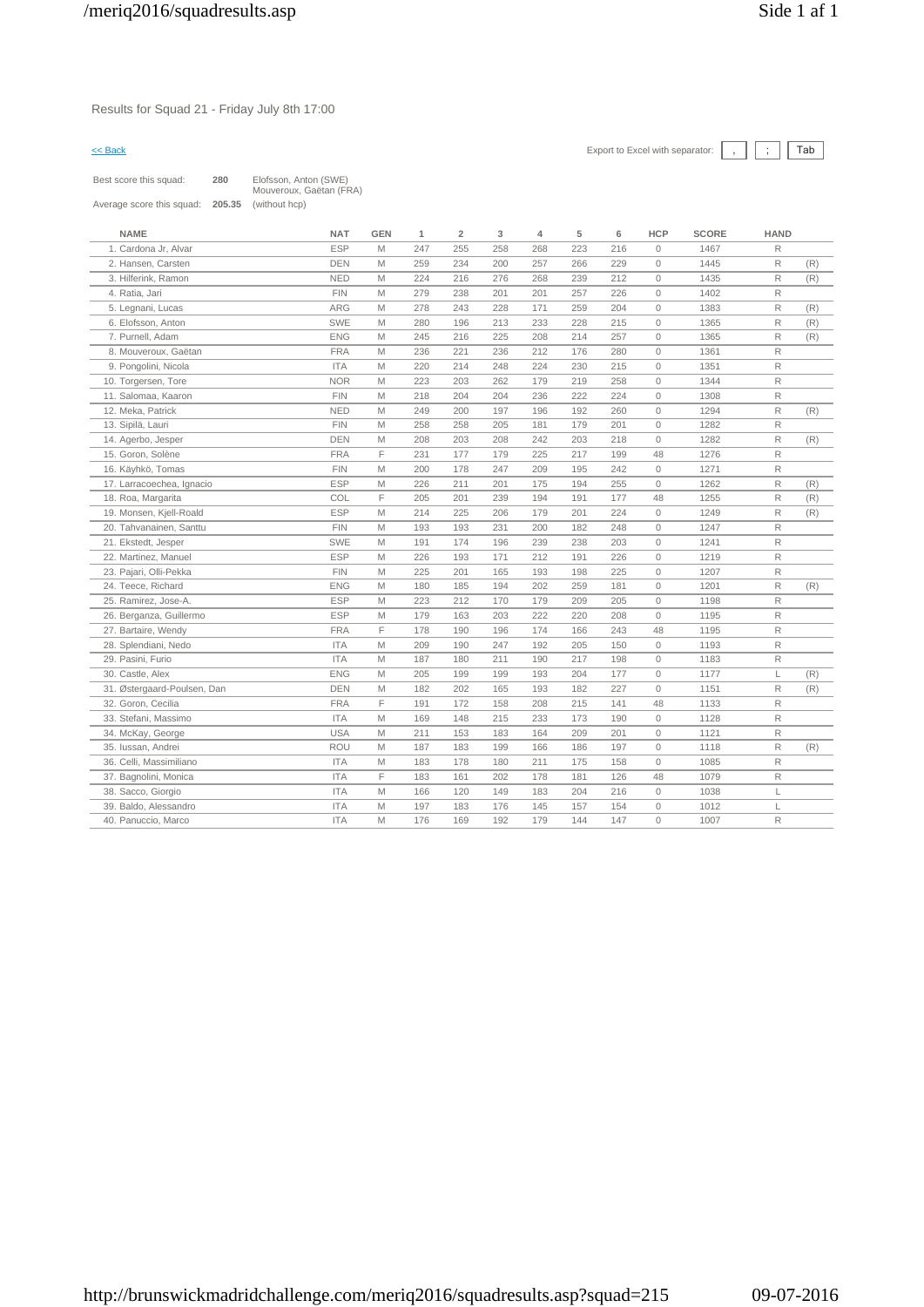# Results for Squad 22 - Friday July 8th 21:00

| Best score this squad:    | 279    | Stevenson, Pete (ENG) |
|---------------------------|--------|-----------------------|
| Average score this squad: | 201.43 | (without hcp)         |

| <b>NAME</b>             | <b>NAT</b> | <b>GEN</b> | 1   | $\overline{2}$ | 3   | 4   | 5   | 6   | <b>HCP</b>   | <b>SCORE</b> | <b>HAND</b>  |     |
|-------------------------|------------|------------|-----|----------------|-----|-----|-----|-----|--------------|--------------|--------------|-----|
| 1. Spil Jr, Johnny      | <b>NED</b> | M          | 248 | 247            | 238 | 259 | 197 | 268 | $\circ$      | 1457         | R            | (R) |
| 2. Tahvanainen. Santtu  | <b>FIN</b> | M          | 207 | 243            | 233 | 266 | 246 | 247 | $\mathbf{0}$ | 1442         | R            | (R) |
| 3. Morgan, Hadley       | <b>ENG</b> | M          | 245 | 236            | 226 | 225 | 238 | 239 | $\mathbf{0}$ | 1409         | L            | (R) |
| 4. Rose, Sam            | <b>ENG</b> | M          | 225 | 243            | 225 | 203 | 200 | 247 | $\circ$      | 1343         | R            | (R) |
| 5. Hellström, Peter     | <b>SWE</b> | M          | 246 | 214            | 205 | 211 | 217 | 240 | $\mathbf{0}$ | 1333         | R            | (R) |
| 6. Byrne, Aidan         | <b>IRL</b> | M          | 237 | 255            | 158 | 218 | 248 | 205 | $\circ$      | 1321         | R            | (R) |
| 7. Saulnier, Valentin   | <b>FRA</b> | M          | 202 | 217            | 234 | 265 | 224 | 171 | $\circ$      | 1313         | R            |     |
| 8. Käyhkö, Tomas        | <b>FIN</b> | M          | 178 | 211            | 258 | 202 | 223 | 238 | $\mathbf{0}$ | 1310         | $\mathsf{R}$ | (R) |
| 9. Pascual, Erwin       | <b>ESP</b> | M          | 244 | 218            | 198 | 226 | 217 | 203 | $\mathbf{0}$ | 1306         | R            | (R) |
| 10. Perez, Moises       | <b>ESP</b> | M          | 202 | 180            | 160 | 265 | 266 | 223 | $\circ$      | 1296         | R            |     |
| 11. Acin. Ion           | <b>ESP</b> | M          | 216 | 186            | 196 | 268 | 237 | 179 | $\circ$      | 1282         | R            | (R) |
| 12. Alonso, Daniel      | <b>ESP</b> | M          | 218 | 211            | 169 | 247 | 218 | 216 | $\mathbf{0}$ | 1279         | R            | (R) |
| 13. Elofsson, Anton     | <b>SWE</b> | M          | 218 | 209            | 222 | 204 | 188 | 227 | $\circ$      | 1268         | R            | (R) |
| 14. Salomaa, Kaaron     | <b>FIN</b> | M          | 203 | 242            | 204 | 236 | 176 | 188 | $\circ$      | 1249         | R            | (R) |
| 15. Persson, Robin      | <b>SWE</b> | M          | 223 | 238            | 237 | 155 | 219 | 175 | $\circ$      | 1247         | R            | (R) |
| 16. Stevenson, Pete     | <b>ENG</b> | M          | 211 | 169            | 200 | 188 | 279 | 195 | $\circ$      | 1242         | R            | (R) |
| 17. Persson, Kristoffer | <b>SWE</b> | M          | 255 | 236            | 199 | 203 | 171 | 169 | $\circ$      | 1233         | R            | (R) |
| 18. Ahlgren, Anton      | <b>SWE</b> | M          | 180 | 176            | 203 | 216 | 199 | 257 | $\circ$      | 1231         | R            | (R) |
| 19. García.P, Pedro     | <b>ESP</b> | M          | 216 | 197            | 194 | 197 | 187 | 210 | $\circ$      | 1201         | R            | (R) |
| 20. Guimo, Axel         | <b>ESP</b> | M          | 202 | 170            | 193 | 189 | 203 | 236 | $\circ$      | 1193         | R            |     |
| 21. Garcia, Alejandro   | <b>ESP</b> | M          | 182 | 195            | 176 | 208 | 233 | 196 | $\circ$      | 1190         | R            | (R) |
| 22. Munoz, Mario        | <b>ESP</b> | M          | 199 | 212            | 181 | 147 | 194 | 211 | $\circ$      | 1144         | R            | (R) |
| 23. Gamazo, Noe         | <b>VEN</b> | M          | 188 | 141            | 172 | 191 | 256 | 192 | $\circ$      | 1140         | R            | (R) |
| 24. Pinho, José         | <b>POR</b> | M          | 175 | 210            | 232 | 178 | 181 | 157 | $\circ$      | 1133         | R            | (R) |
| 25. Escarquel, Claude   | <b>FRA</b> | M          | 180 | 129            | 197 | 176 | 219 | 205 | $\mathbf{0}$ | 1106         | R            |     |
| 26. Sanz. Andrés        | <b>ESP</b> | M          | 191 | 202            | 176 | 161 | 176 | 182 | $\circ$      | 1088         | R            |     |
| 27. Segura, Asunción    | <b>ESP</b> | E          | 184 | 183            | 138 | 181 | 190 | 142 | 48           | 1066         | R            |     |
| 28. Peltonen. Jarmo.E   | <b>ESP</b> | M          | 175 | 200            | 189 | 132 | 182 | 179 | $\circ$      | 1057         | R            | (R) |
| 29. De Matos, Luis      | SUI        | M          | 163 | 172            | 187 | 147 | 162 | 180 | $\circ$      | 1011         | R            | (R) |
| 30. Vall Ruiz, Joan     | <b>ESP</b> | M          | 146 | 179            | 189 | 202 | 138 | 155 | $\circ$      | 1009         | R            |     |
| 31. Cartagena, Aurora   | <b>ESP</b> | F          | 152 | 112            | 179 | 151 | 148 | 203 | 48           | 993          | L            | (R) |
| 32. García.Prado, Lola  | <b>ESP</b> | F          | 128 | 147            | 138 | 154 | 179 | 133 | 48           | 927          |              |     |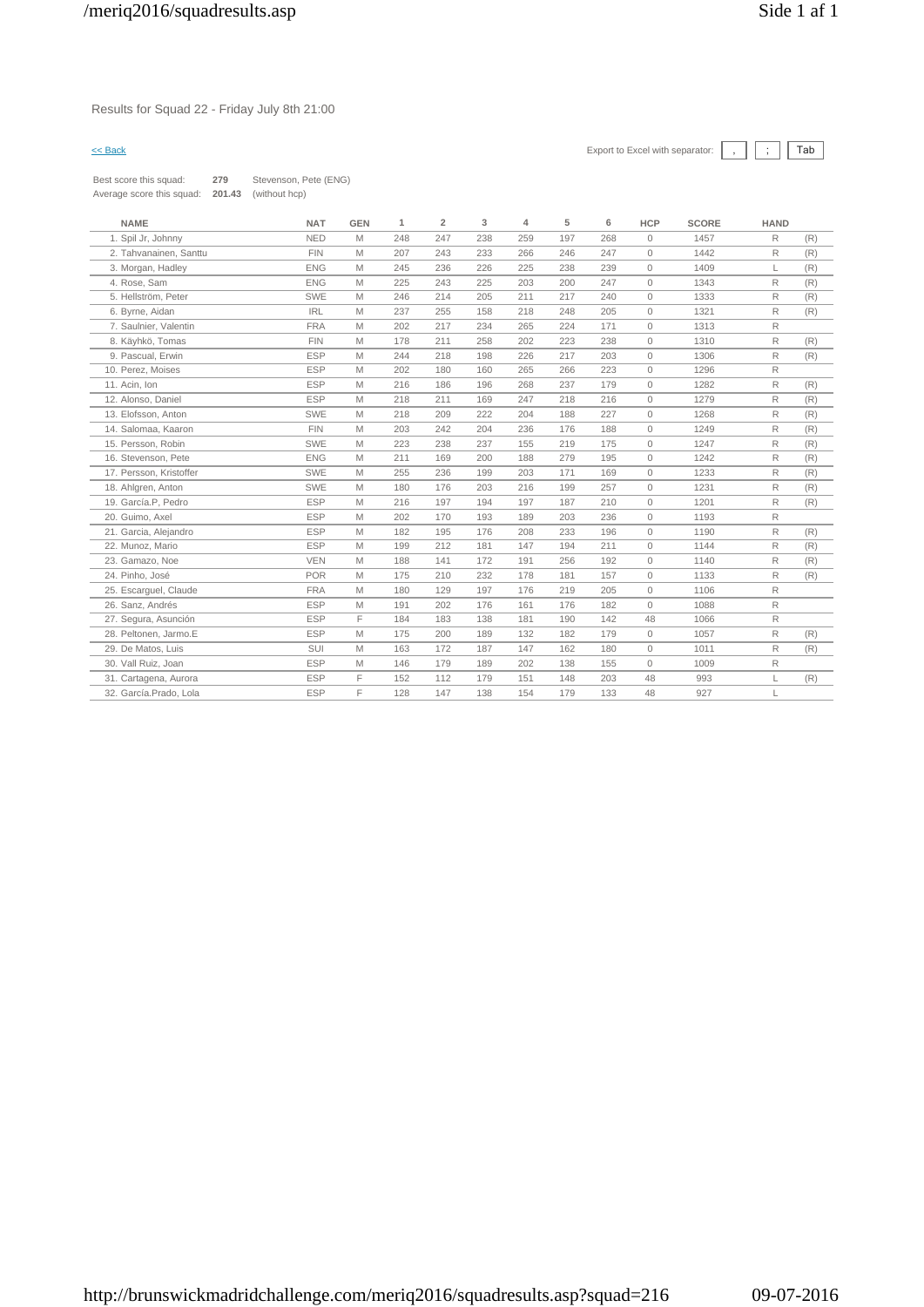Results for Squad 23 - Saturday July 9th 09:00

| Best score this squad:    | 298    | Williams, Stuart (ENG) |
|---------------------------|--------|------------------------|
| Average score this squad: | 208.19 | (without hcp)          |

| <b>NAME</b>             | <b>NAT</b> | <b>GEN</b> | 1   | $\overline{2}$ | 3   | 4   | 5   | 6   | HCP          | <b>SCORE</b> | <b>HAND</b>  |     |
|-------------------------|------------|------------|-----|----------------|-----|-----|-----|-----|--------------|--------------|--------------|-----|
| 1. Williams, Stuart     | <b>ENG</b> | M          | 219 | 298            | 236 | 226 | 258 | 240 | $\circ$      | 1477         | $\mathsf R$  | (R) |
| 2. Agerbo, Jesper       | <b>DEN</b> | M          | 259 | 226            | 203 | 279 | 236 | 257 | $\circ$      | 1460         | $\mathsf{R}$ | (R) |
| 3. Meka, Patrick        | <b>NED</b> | M          | 202 | 279            | 237 | 279 | 239 | 214 | $\circ$      | 1450         | $\mathsf{R}$ | (R) |
| 4. Teece, Richard       | <b>ENG</b> | M          | 236 | 246            | 277 | 235 | 206 | 205 | $\circ$      | 1405         | $\mathsf{R}$ | (R) |
| 5. Orche, Ruben         | <b>ESP</b> | M          | 249 | 268            | 225 | 216 | 213 | 234 | $\circ$      | 1405         | R            | (R) |
| 6. Ratia, Jari          | <b>FIN</b> | M          | 246 | 217            | 224 | 221 | 257 | 236 | $\circ$      | 1401         | $\mathsf{R}$ | (R) |
| 7. Moreno, Javier       | <b>ESP</b> | M          | 237 | 231            | 248 | 224 | 258 | 192 | $\circ$      | 1390         | R            | (R) |
| 8. Lopes, Paulo         | <b>POR</b> | M          | 245 | 208            | 236 | 225 | 257 | 218 | $\circ$      | 1389         | $\mathsf R$  |     |
| 9. Stevenson, Pete      | <b>ENG</b> | M          | 278 | 226            | 225 | 192 | 226 | 223 | $\circ$      | 1370         | $\mathsf R$  | (R) |
| 10. Van Geel, Jeroen    | <b>NED</b> | M          | 225 | 214            | 211 | 222 | 258 | 231 | $\circ$      | 1361         | $\mathsf{R}$ | (R) |
| 11. Sijssens, Mitchell  | <b>NED</b> | M          | 229 | 257            | 235 | 245 | 200 | 184 | $\circ$      | 1350         | R            | (R) |
| 12. Cardona Jr, Alvar   | <b>ESP</b> | M          | 221 | 280            | 220 | 177 | 237 | 208 | $\circ$      | 1343         | R            | (R) |
| 13. Lopes, Alexandra    | <b>FRA</b> | F          | 249 | 219            | 182 | 259 | 166 | 212 | 48           | 1335         | $\mathsf R$  |     |
| 14. Tomas, Cheska       | <b>NED</b> | F          | 227 | 199            | 235 | 198 | 222 | 200 | 48           | 1329         | $\mathsf R$  | (R) |
| 15. Puente, Txus        | <b>ESP</b> | M          | 278 | 229            | 197 | 211 | 200 | 203 | $\circ$      | 1318         | R            | (R) |
| 16. Colomer, Artur      | <b>ESP</b> | M          | 217 | 233            | 220 | 187 | 237 | 212 | $\circ$      | 1306         | $\mathsf{R}$ |     |
| 17. Pascual, Erwin      | <b>ESP</b> | M          | 203 | 242            | 214 | 207 | 194 | 242 | $\circ$      | 1302         | R            | (R) |
| 18. Mouveroux, Gaëtan   | <b>FRA</b> | M          | 209 | 199            | 242 | 265 | 187 | 189 | $\circ$      | 1291         | $\mathsf{R}$ | (R) |
| 19. Hellström, Peter    | <b>SWE</b> | M          | 227 | 226            | 158 | 203 | 206 | 245 | $\circ$      | 1265         | R            | (R) |
| 20. Purnell, Adam       | <b>ENG</b> | M          | 217 | 200            | 255 | 215 | 204 | 147 | $\circ$      | 1238         | R            | (R) |
| 21. Esteban, Martinez   | <b>ESP</b> | M          | 221 | 204            | 201 | 191 | 213 | 197 | $\mathbb O$  | 1227         | $\mathsf R$  |     |
| 22. Zampin, Kévin       | <b>FRA</b> | M          | 258 | 213            | 215 | 163 | 201 | 164 | $\mathbb O$  | 1214         | R            | (R) |
| 23. Merelles, Javier    | <b>ESP</b> | M          | 198 | 217            | 171 | 197 | 238 | 184 | $\circ$      | 1205         | $\mathsf R$  |     |
| 24. Berganza, Guillermo | <b>ESP</b> | M          | 256 | 206            | 177 | 214 | 181 | 168 | $\circ$      | 1202         | R            | (R) |
| 25. Celli, Massimiliano | <b>ITA</b> | M          | 206 | 220            | 202 | 199 | 150 | 219 | $\mathbf{0}$ | 1196         | R            | (R) |
| 26. Petrov, Julian      | <b>BUL</b> | M          | 218 | 200            | 191 | 193 | 205 | 188 | $\circ$      | 1195         | $\mathsf{R}$ | (R) |
| 27. Bagnolini, Monica   | <b>ITA</b> | F.         | 183 | 196            | 209 | 197 | 158 | 195 | 48           | 1186         | $\mathsf{R}$ | (R) |
| 28. Garcia, Inigo       | <b>ESP</b> | M          | 183 | 187            | 146 | 217 | 210 | 233 | $\circ$      | 1176         | $\mathsf{R}$ | (R) |
| 29. Pico, Maren         | <b>ESP</b> | M          | 194 | 190            | 182 | 190 | 198 | 218 | $\circ$      | 1172         | R            |     |
| 30. McKay, George       | <b>USA</b> | M          | 193 | 167            | 195 | 231 | 175 | 161 | $\circ$      | 1122         | $\mathsf{R}$ | (R) |
| 31. Bettencourt, Olinda | <b>POR</b> | F.         | 174 | 172            | 153 | 167 | 199 | 150 | 48           | 1063         | R            | (R) |
| 32. Iussan, Andrei      | <b>ROU</b> | M          | 166 | 193            | 156 | 186 | 183 | 151 | $\circ$      | 1035         | R            | (R) |
| 33. Serrano, Iñaki      | <b>ESP</b> | M          | 104 | 205            | 152 | 200 | 213 | 153 | $\circ$      | 1027         | $\mathsf R$  |     |
| 34. Soares, Cristina    | <b>POR</b> | F          | 192 | 157            | 152 | 170 | 159 | 148 | 48           | 1026         | $\mathsf{R}$ |     |
| 35. Serrano, Jose-Luis  | <b>ESP</b> | M          | 182 | 175            | 149 | 216 | 140 | 157 | $\circ$      | 1019         | $\mathsf{R}$ |     |
| 36. Silva, José         | <b>POR</b> | M          | 149 | 138            | 157 | 157 | 145 | 213 | $\mathbb O$  | 959          | $\mathsf R$  |     |
|                         |            |            |     |                |     |     |     |     |              |              |              |     |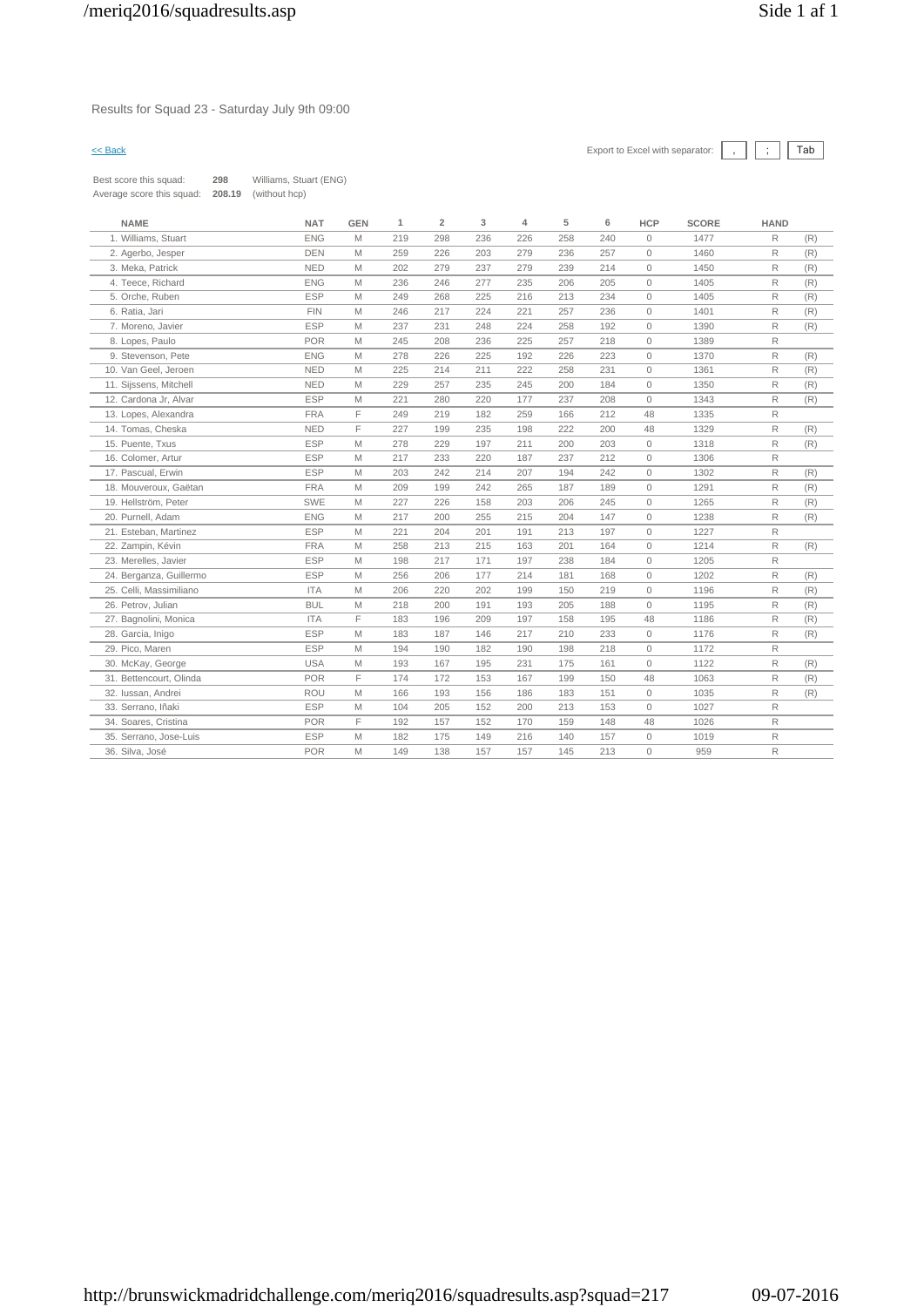Results for Squad 24 - Saturday July 9th 13:00

| Best score this squad:    | 298   | Sloan, Christopher (IRL) |
|---------------------------|-------|--------------------------|
| Average score this squad: | 203.5 | (without hcp)            |

| <b>NAME</b>             | <b>NAT</b> | <b>GEN</b> | 1   | $\overline{2}$ | 3   | $\overline{4}$ | 5   | 6   | <b>HCP</b>          | <b>SCORE</b> | <b>HAND</b>  |     |
|-------------------------|------------|------------|-----|----------------|-----|----------------|-----|-----|---------------------|--------------|--------------|-----|
| 1. Sloan, Christopher   | <b>IRL</b> | M          | 254 | 245            | 298 | 249            | 226 | 177 | $\mathbb O$         | 1449         | R            | (R) |
| 2. Moor, Paul           | <b>ENG</b> | M          | 262 | 225            | 245 | 224            | 194 | 268 | $\mathbb O$         | 1418         | L            | (R) |
| 3. Palermaa, Osku       | <b>FIN</b> | M          | 248 | 279            | 201 | 220            | 201 | 265 | $\mathsf{O}\xspace$ | 1414         | R            | (R) |
| 4. Torgersen, Tore      | <b>NOR</b> | M          | 223 | 279            | 187 | 200            | 240 | 267 | $\mathbb O$         | 1396         | R            | (R) |
| 5. Stevenson, Pete      | <b>ENG</b> | M          | 242 | 247            | 256 | 234            | 206 | 206 | $\circ$             | 1391         | R            | (R) |
| 6. Guimo, Axel          | <b>ESP</b> | M          | 247 | 246            | 221 | 228            | 236 | 212 | $\circ$             | 1390         | R            | (R) |
| 7. Persson, Robin       | <b>SWE</b> | M          | 223 | 209            | 236 | 278            | 237 | 205 | $\mathbf{0}$        | 1388         | $\mathsf{R}$ | (R) |
| 8. Ahlgren, Anton       | <b>SWE</b> | M          | 269 | 242            | 205 | 205            | 206 | 236 | $\circ$             | 1363         | R            | (R) |
| 9. Goron, Solène        | <b>FRA</b> | F          | 240 | 199            | 213 | 206            | 247 | 205 | 48                  | 1358         | R            | (R) |
| 10. Andersson, Ida      | <b>SWE</b> | F          | 246 | 198            | 224 | 205            | 216 | 195 | 48                  | 1332         | R            | (R) |
| 11. Crosby, Elliot      | <b>ENG</b> | M          | 232 | 245            | 215 | 232            | 192 | 212 | $\circ$             | 1328         | R            | (R) |
| 12. Castle, Alex        | <b>ENG</b> | M          | 210 | 187            | 211 | 205            | 223 | 279 | $\mathbb O$         | 1315         | L            | (R) |
| 13. Perez, Moises       | <b>ESP</b> | M          | 227 | 253            | 244 | 212            | 147 | 218 | $\mathbb O$         | 1301         | R            | (R) |
| 14. Wegner, Jenny       | <b>SWE</b> | F          | 201 | 225            | 213 | 221            | 189 | 201 | 48                  | 1298         | R            | (R) |
| 15. Hellström, Peter    | <b>SWE</b> | M          | 209 | 222            | 227 | 224            | 202 | 211 | $\mathsf{O}\xspace$ | 1295         | R            | (R) |
| 16. Byrne, Aidan        | <b>IRL</b> | M          | 212 | 217            | 208 | 216            | 214 | 225 | $\mathbb O$         | 1292         | R            | (R) |
| 17. Teece, Ray          | <b>ENG</b> | M          | 235 | 248            | 146 | 178            | 256 | 226 | $\mathbb O$         | 1289         | $\mathsf{R}$ | (R) |
| 18. Saulnier, Valentin  | <b>FRA</b> | M          | 237 | 188            | 179 | 229            | 239 | 209 | $\mathbb O$         | 1281         | $\mathsf{R}$ | (R) |
| 19. Acin, Ion           | <b>ESP</b> | M          | 258 | 212            | 236 | 194            | 202 | 177 | $\circ$             | 1279         | R            | (R) |
| 20. Barrett, Dominic    | <b>GBR</b> | M          | 182 | 194            | 227 | 206            | 246 | 203 | $\circ$             | 1258         | R            | (R) |
| 21. Rose, Sam           | <b>ENG</b> | M          | 163 | 215            | 204 | 222            | 235 | 217 | $\mathbb O$         | 1256         | R            | (R) |
| 22. Stathatos, Giannis  | GRE        | M          | 204 | 186            | 189 | 218            | 232 | 217 | $\mathsf{O}\xspace$ | 1246         | R            | (R) |
| 23. Julià, Ingrid       | <b>ESP</b> | F          | 258 | 182            | 201 | 171            | 202 | 180 | 48                  | 1242         | R            |     |
| 24. Rubio-H, Jose       | <b>ESP</b> | M          | 211 | 242            | 211 | 201            | 184 | 186 | $\mathsf{O}\xspace$ | 1235         | L            |     |
| 25. Pongolini, Nicola   | <b>ITA</b> | M          | 226 | 210            | 193 | 213            | 205 | 181 | $\circ$             | 1228         | $\mathsf{R}$ | (R) |
| 26. Martinez, Manuel    | <b>ESP</b> | M          | 215 | 204            | 206 | 202            | 176 | 202 | $\mathsf{O}\xspace$ | 1205         | R            | (R) |
| 27. Pinho, José         | <b>POR</b> | M          | 183 | 216            | 180 | 199            | 193 | 202 | $\mathbb O$         | 1173         | R            | (R) |
| 28. Monsen, Kjell-Roald | <b>ESP</b> | M          | 204 | 130            | 191 | 219            | 234 | 183 | $\mathbf{0}$        | 1161         | $\mathsf{R}$ | (R) |
| 29. Vall Ruiz, Joan     | <b>ESP</b> | M          | 172 | 205            | 210 | 165            | 212 | 176 | $\mathbf{0}$        | 1140         | $\mathsf{R}$ | (R) |
| 30. Soler, Oscar        | <b>ESP</b> | M          | 191 | 183            | 194 | 220            | 192 | 154 | $\circ$             | 1134         | R            |     |
| 31. Esteve, Dolores     | <b>ESP</b> | F          | 167 | 167            | 155 | 184            | 192 | 200 | 48                  | 1113         | R            |     |
| 32. Escarquel, Claude   | <b>FRA</b> | M          | 209 | 151            | 200 | 217            | 171 | 160 | $\circ$             | 1108         | R            | (R) |
| 33. Jimenez, Edmundo    | <b>ESP</b> | M          | 212 | 155            | 165 | 180            | 178 | 175 | $\mathsf{O}\xspace$ | 1065         | R            |     |
| 34. De Matos, Luis      | <b>SUI</b> | M          | 181 | 167            | 171 | 186            | 157 | 180 | $\circ$             | 1042         | R            | (R) |
| 35. Cinca, Eloy         | <b>ESP</b> | M          | 201 | 170            | 176 | 170            | 129 | 171 | $\mathbb O$         | 1017         | $\mathsf{R}$ |     |
| 36. Yakubov, Utkir      | <b>UZB</b> | Μ          | 145 | 173            | 173 | 176            | 168 | 177 | $\circ$             | 1012         | R            | (R) |
| 37. Tubella, Jordi      | <b>ESP</b> | M          | 169 | 177            | 175 | 167            | 163 | 157 | $\mathsf{O}\xspace$ | 1008         | R            |     |
| 38. Segura, Asunción    | <b>ESP</b> | F          | 168 | 164            | 152 | 149            | 158 | 158 | 48                  | 997          | R            | (R) |
| 39. Sanz, Andrés        | <b>ESP</b> | M          | 178 | 190            | 147 | 146            | 180 | 127 | $\mathsf{O}\xspace$ | 968          | R            | (R) |
| 40. Stefani, Massimo    | <b>ITA</b> | M          | 148 | 175            | 182 | 162            | 126 | 151 | $\circ$             | 944          | R            | (R) |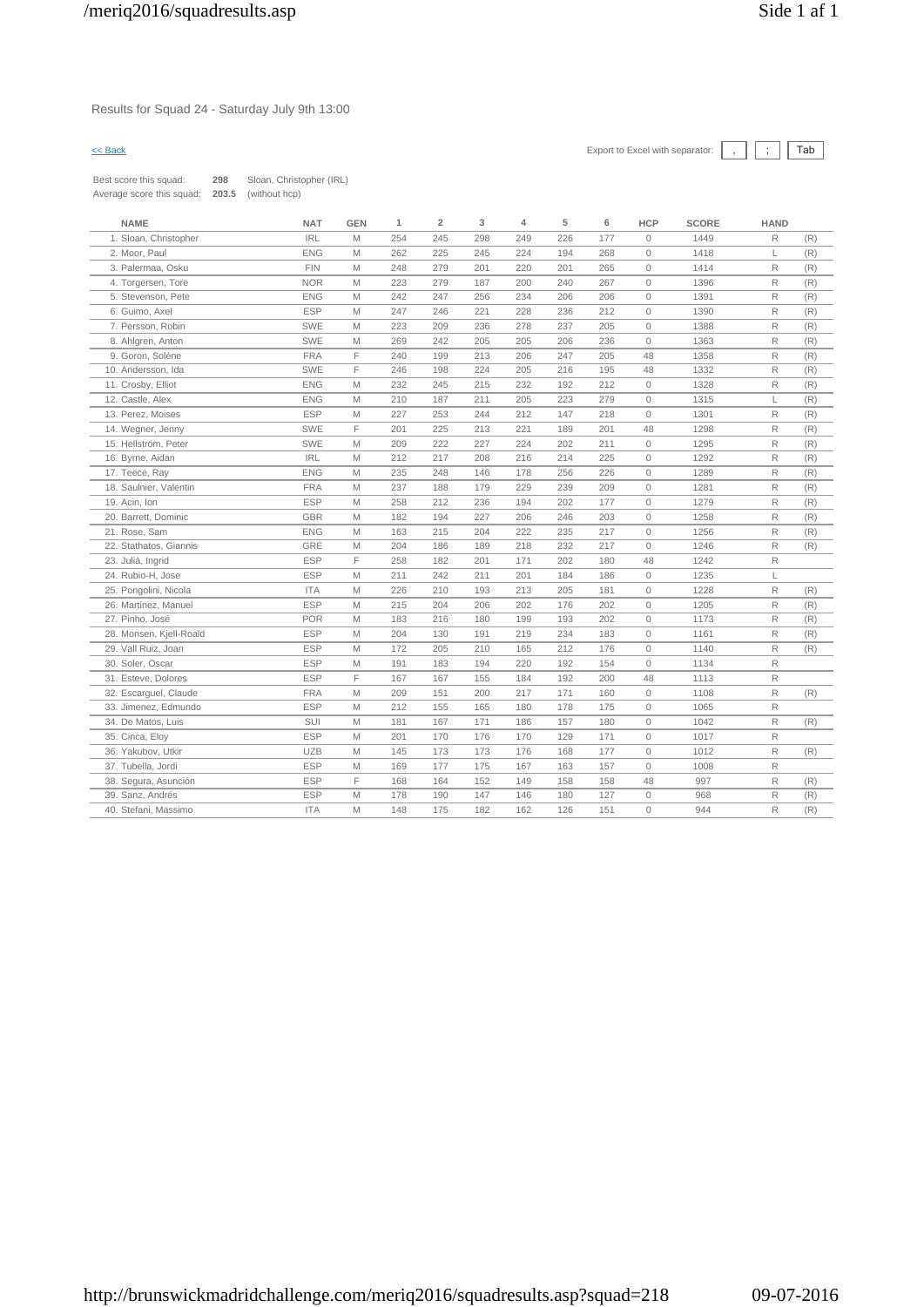Results for Squad 25 - Saturday July 9th 17:00

| Best score this squad:    | 300    | Pascual, Erwin (ESP) |
|---------------------------|--------|----------------------|
| Average score this squad: | 208.52 | (without hcp)        |

| <b>FRA</b><br>R<br>1. Mouveroux. Gaëtan<br>M<br>194<br>280<br>259<br>246<br>259<br>240<br>$\mathbf{0}$<br>1478<br>(R)<br><b>ESP</b><br>R<br>2. Pascual, Erwin<br>M<br>200<br>300<br>216<br>233<br>253<br>231<br>$\mathbf{0}$<br>1433<br>(R)<br>3. Persson. Kristoffer<br><b>SWE</b><br>222<br>257<br>224<br>203<br>268<br>222<br>$\Omega$<br>1396<br>R<br>M<br>(R)<br>SWE<br>F<br>R<br>4. Andersson, Ida<br>256<br>215<br>206<br>207<br>277<br>180<br>48<br>1389<br>(R)<br>5. Cocker, Lee<br><b>ENG</b><br>M<br>222<br>216<br>245<br>255<br>225<br>223<br>$\mathbf{0}$<br>1386<br>R<br>(R)<br><b>FRA</b><br>6. Saulnier, Valentin<br>202<br>214<br>244<br>194<br>236<br>279<br>$\mathbf{0}$<br>1369<br>R<br>M<br>(R)<br><b>ENG</b><br>R<br>7. Thurlby, Rob<br>M<br>222<br>224<br>216<br>242<br>268<br>175<br>$\mathbf{0}$<br>1347<br>(R)<br><b>SWE</b><br>231<br>$\Omega$<br>R<br>8. Ekstedt, Jesper<br>M<br>223<br>235<br>212<br>204<br>228<br>1333<br>(R)<br>F<br>9. Bartaire, Wendy<br><b>FRA</b><br>217<br>209<br>1329<br>R<br>257<br>186<br>216<br>196<br>48<br>(R)<br>R<br>10. Celli, Massimiliano<br><b>ITA</b><br>M<br>233<br>218<br>213<br>214<br>226<br>222<br>$\mathbf{0}$<br>1326<br>(R)<br>11. García.P, Pedro<br><b>ESP</b><br>R<br>M<br>224<br>215<br>200<br>208<br>253<br>223<br>$\circ$<br>1323<br>(R)<br>12. Purnell. Adam<br><b>ENG</b><br>223<br>213<br>235<br>244<br>202<br>$\mathbf{0}$<br>1323<br>R<br>M<br>206<br>(R)<br>13. Fredriksson, Timmy<br><b>SWE</b><br>R<br>M<br>254<br>247<br>210<br>193<br>190<br>208<br>$\mathbf{0}$<br>1302<br>(R)<br><b>SWE</b><br>R<br>14. Elofsson, Anton<br>226<br>233<br>206<br>185<br>$\circ$<br>1296<br>M<br>245<br>201<br>(R)<br>R<br>15. Pajari, Olli-Pekka<br><b>FIN</b><br>245<br>256<br>214<br>236<br>172<br>170<br>$\mathbf{0}$<br>1293<br>(R)<br>M<br><b>ESP</b><br>R<br>16. Colomer, Artur<br>M<br>258<br>206<br>258<br>200<br>182<br>186<br>$\mathbf{0}$<br>1290<br>(R)<br>R<br>17. Pasini, Furio<br><b>ITA</b><br>166<br>257<br>233<br>213<br>194<br>$\mathbf{0}$<br>1273<br>M<br>210<br>(R)<br><b>FIN</b><br>1272<br>$\mathsf{R}$<br>18. Käyhkö, Tomas<br>246<br>222<br>259<br>193<br>183<br>169<br>$\mathbf{0}$<br>(R)<br>M<br>19. Morten Pedersen, Glenn<br><b>NOR</b><br>169<br>237<br>216<br>196<br>204<br>$\Omega$<br>1252<br>R<br>M<br>230<br>(R)<br>20. Barrett, Dominic<br><b>GBR</b><br>224<br>229<br>157<br>278<br>194<br>$\mathbf{0}$<br>1248<br>R<br>(R)<br>M<br>166<br>F<br><b>ITA</b><br>R<br>21. Bagnolini, Monica<br>189<br>213<br>248<br>181<br>180<br>188<br>48<br>1247<br>(R)<br><b>NOR</b><br>225<br>182<br>202<br>1245<br>R<br>22. Torgersen, Tore<br>M<br>183<br>266<br>187<br>$\mathbf{0}$<br>(R)<br>DEN<br>23. Østergaard-Poulsen, Dan<br>M<br>190<br>219<br>170<br>247<br>191<br>218<br>$\mathbf{0}$<br>1235<br>R<br>(R)<br><b>FIN</b><br>R<br>24. Salomaa, Kaaron<br>M<br>205<br>163<br>188<br>206<br>200<br>257<br>$\mathbf{0}$<br>1219<br>(R)<br>F<br>25. Lopes, Alexandra<br><b>FRA</b><br>223<br>223<br>212<br>151<br>1214<br>R<br>204<br>153<br>48<br>(R)<br><b>ITA</b><br>26. Pongolini, Nicola<br>M<br>231<br>192<br>200<br>192<br>191<br>194<br>$\mathbf{0}$<br>1200<br>R<br>(R)<br><b>FIN</b><br>27. Sipilä, Lauri<br>M<br>235<br>189<br>160<br>196<br>174<br>224<br>$\mathbf{0}$<br>1178<br>R<br>(R)<br>28. Escarquel, Claude<br><b>FRA</b><br>M<br>173<br>224<br>182<br>226<br>206<br>159<br>1170<br>R<br>$\mathbf{0}$<br>(R)<br><b>ESP</b><br>29. Esteban, Martinez<br>M<br>217<br>138<br>192<br>200<br>214<br>195<br>$\mathbf{0}$<br>1156<br>R<br>(R)<br><b>ESP</b><br>R<br>30. Merelles, Javier<br>M<br>156<br>198<br>190<br>213<br>202<br>194<br>$\mathbf{0}$<br>1153<br>(R)<br><b>ITA</b><br>31. Baldo, Alessandro<br>M<br>197<br>222<br>193<br>144<br>1146<br>(R)<br>202<br>188<br>$\mathbf{0}$<br>L<br>32. Sacco, Giorgio<br><b>ITA</b><br>171<br>163<br>139<br>224<br>$\mathbf{0}$<br>1117<br>L<br>M<br>210<br>210<br>(R)<br>F<br><b>POR</b><br>R<br>33. Soares, Cristina<br>159<br>159<br>177<br>211<br>178<br>171<br>48<br>1103<br>(R)<br><b>ESP</b><br>$\mathsf{R}$<br>34. Jimenez, Edmundo<br>M<br>177<br>179<br>(R)<br>201<br>159<br>158<br>226<br>$\circ$<br>1100<br><b>ENG</b><br>R<br>35. Sturt, Jonathan<br>M<br>214<br>159<br>158<br>177<br>182<br>200<br>$\mathbf{0}$<br>1090<br>(R)<br><b>ESP</b><br>$\mathsf{R}$<br>M<br>178<br>164<br>$\mathbf{0}$<br>(R)<br>36. Ramirez, Jose-A.<br>188<br>163<br>169<br>188<br>1050 | <b>NAME</b> | <b>NAT</b> | <b>GEN</b> | 1 | $\overline{2}$ | 3 | 4 | 5 | 6 | <b>HCP</b> | <b>SCORE</b> | <b>HAND</b> |  |
|----------------------------------------------------------------------------------------------------------------------------------------------------------------------------------------------------------------------------------------------------------------------------------------------------------------------------------------------------------------------------------------------------------------------------------------------------------------------------------------------------------------------------------------------------------------------------------------------------------------------------------------------------------------------------------------------------------------------------------------------------------------------------------------------------------------------------------------------------------------------------------------------------------------------------------------------------------------------------------------------------------------------------------------------------------------------------------------------------------------------------------------------------------------------------------------------------------------------------------------------------------------------------------------------------------------------------------------------------------------------------------------------------------------------------------------------------------------------------------------------------------------------------------------------------------------------------------------------------------------------------------------------------------------------------------------------------------------------------------------------------------------------------------------------------------------------------------------------------------------------------------------------------------------------------------------------------------------------------------------------------------------------------------------------------------------------------------------------------------------------------------------------------------------------------------------------------------------------------------------------------------------------------------------------------------------------------------------------------------------------------------------------------------------------------------------------------------------------------------------------------------------------------------------------------------------------------------------------------------------------------------------------------------------------------------------------------------------------------------------------------------------------------------------------------------------------------------------------------------------------------------------------------------------------------------------------------------------------------------------------------------------------------------------------------------------------------------------------------------------------------------------------------------------------------------------------------------------------------------------------------------------------------------------------------------------------------------------------------------------------------------------------------------------------------------------------------------------------------------------------------------------------------------------------------------------------------------------------------------------------------------------------------------------------------------------------------------------------------------------------------------------------------------------------------------------------------------------------------------------------------------------------------------------------------------------------------------------------------------------------------------------------------------------------------------------------------------------------------------------------------------------------------------------------------------------------------------------------------------------------------------------------------------------------------------------------------------------------------------------------------------------------------------------------------------------------------------|-------------|------------|------------|---|----------------|---|---|---|---|------------|--------------|-------------|--|
|                                                                                                                                                                                                                                                                                                                                                                                                                                                                                                                                                                                                                                                                                                                                                                                                                                                                                                                                                                                                                                                                                                                                                                                                                                                                                                                                                                                                                                                                                                                                                                                                                                                                                                                                                                                                                                                                                                                                                                                                                                                                                                                                                                                                                                                                                                                                                                                                                                                                                                                                                                                                                                                                                                                                                                                                                                                                                                                                                                                                                                                                                                                                                                                                                                                                                                                                                                                                                                                                                                                                                                                                                                                                                                                                                                                                                                                                                                                                                                                                                                                                                                                                                                                                                                                                                                                                                                                                                                                          |             |            |            |   |                |   |   |   |   |            |              |             |  |
|                                                                                                                                                                                                                                                                                                                                                                                                                                                                                                                                                                                                                                                                                                                                                                                                                                                                                                                                                                                                                                                                                                                                                                                                                                                                                                                                                                                                                                                                                                                                                                                                                                                                                                                                                                                                                                                                                                                                                                                                                                                                                                                                                                                                                                                                                                                                                                                                                                                                                                                                                                                                                                                                                                                                                                                                                                                                                                                                                                                                                                                                                                                                                                                                                                                                                                                                                                                                                                                                                                                                                                                                                                                                                                                                                                                                                                                                                                                                                                                                                                                                                                                                                                                                                                                                                                                                                                                                                                                          |             |            |            |   |                |   |   |   |   |            |              |             |  |
|                                                                                                                                                                                                                                                                                                                                                                                                                                                                                                                                                                                                                                                                                                                                                                                                                                                                                                                                                                                                                                                                                                                                                                                                                                                                                                                                                                                                                                                                                                                                                                                                                                                                                                                                                                                                                                                                                                                                                                                                                                                                                                                                                                                                                                                                                                                                                                                                                                                                                                                                                                                                                                                                                                                                                                                                                                                                                                                                                                                                                                                                                                                                                                                                                                                                                                                                                                                                                                                                                                                                                                                                                                                                                                                                                                                                                                                                                                                                                                                                                                                                                                                                                                                                                                                                                                                                                                                                                                                          |             |            |            |   |                |   |   |   |   |            |              |             |  |
|                                                                                                                                                                                                                                                                                                                                                                                                                                                                                                                                                                                                                                                                                                                                                                                                                                                                                                                                                                                                                                                                                                                                                                                                                                                                                                                                                                                                                                                                                                                                                                                                                                                                                                                                                                                                                                                                                                                                                                                                                                                                                                                                                                                                                                                                                                                                                                                                                                                                                                                                                                                                                                                                                                                                                                                                                                                                                                                                                                                                                                                                                                                                                                                                                                                                                                                                                                                                                                                                                                                                                                                                                                                                                                                                                                                                                                                                                                                                                                                                                                                                                                                                                                                                                                                                                                                                                                                                                                                          |             |            |            |   |                |   |   |   |   |            |              |             |  |
|                                                                                                                                                                                                                                                                                                                                                                                                                                                                                                                                                                                                                                                                                                                                                                                                                                                                                                                                                                                                                                                                                                                                                                                                                                                                                                                                                                                                                                                                                                                                                                                                                                                                                                                                                                                                                                                                                                                                                                                                                                                                                                                                                                                                                                                                                                                                                                                                                                                                                                                                                                                                                                                                                                                                                                                                                                                                                                                                                                                                                                                                                                                                                                                                                                                                                                                                                                                                                                                                                                                                                                                                                                                                                                                                                                                                                                                                                                                                                                                                                                                                                                                                                                                                                                                                                                                                                                                                                                                          |             |            |            |   |                |   |   |   |   |            |              |             |  |
|                                                                                                                                                                                                                                                                                                                                                                                                                                                                                                                                                                                                                                                                                                                                                                                                                                                                                                                                                                                                                                                                                                                                                                                                                                                                                                                                                                                                                                                                                                                                                                                                                                                                                                                                                                                                                                                                                                                                                                                                                                                                                                                                                                                                                                                                                                                                                                                                                                                                                                                                                                                                                                                                                                                                                                                                                                                                                                                                                                                                                                                                                                                                                                                                                                                                                                                                                                                                                                                                                                                                                                                                                                                                                                                                                                                                                                                                                                                                                                                                                                                                                                                                                                                                                                                                                                                                                                                                                                                          |             |            |            |   |                |   |   |   |   |            |              |             |  |
|                                                                                                                                                                                                                                                                                                                                                                                                                                                                                                                                                                                                                                                                                                                                                                                                                                                                                                                                                                                                                                                                                                                                                                                                                                                                                                                                                                                                                                                                                                                                                                                                                                                                                                                                                                                                                                                                                                                                                                                                                                                                                                                                                                                                                                                                                                                                                                                                                                                                                                                                                                                                                                                                                                                                                                                                                                                                                                                                                                                                                                                                                                                                                                                                                                                                                                                                                                                                                                                                                                                                                                                                                                                                                                                                                                                                                                                                                                                                                                                                                                                                                                                                                                                                                                                                                                                                                                                                                                                          |             |            |            |   |                |   |   |   |   |            |              |             |  |
|                                                                                                                                                                                                                                                                                                                                                                                                                                                                                                                                                                                                                                                                                                                                                                                                                                                                                                                                                                                                                                                                                                                                                                                                                                                                                                                                                                                                                                                                                                                                                                                                                                                                                                                                                                                                                                                                                                                                                                                                                                                                                                                                                                                                                                                                                                                                                                                                                                                                                                                                                                                                                                                                                                                                                                                                                                                                                                                                                                                                                                                                                                                                                                                                                                                                                                                                                                                                                                                                                                                                                                                                                                                                                                                                                                                                                                                                                                                                                                                                                                                                                                                                                                                                                                                                                                                                                                                                                                                          |             |            |            |   |                |   |   |   |   |            |              |             |  |
|                                                                                                                                                                                                                                                                                                                                                                                                                                                                                                                                                                                                                                                                                                                                                                                                                                                                                                                                                                                                                                                                                                                                                                                                                                                                                                                                                                                                                                                                                                                                                                                                                                                                                                                                                                                                                                                                                                                                                                                                                                                                                                                                                                                                                                                                                                                                                                                                                                                                                                                                                                                                                                                                                                                                                                                                                                                                                                                                                                                                                                                                                                                                                                                                                                                                                                                                                                                                                                                                                                                                                                                                                                                                                                                                                                                                                                                                                                                                                                                                                                                                                                                                                                                                                                                                                                                                                                                                                                                          |             |            |            |   |                |   |   |   |   |            |              |             |  |
|                                                                                                                                                                                                                                                                                                                                                                                                                                                                                                                                                                                                                                                                                                                                                                                                                                                                                                                                                                                                                                                                                                                                                                                                                                                                                                                                                                                                                                                                                                                                                                                                                                                                                                                                                                                                                                                                                                                                                                                                                                                                                                                                                                                                                                                                                                                                                                                                                                                                                                                                                                                                                                                                                                                                                                                                                                                                                                                                                                                                                                                                                                                                                                                                                                                                                                                                                                                                                                                                                                                                                                                                                                                                                                                                                                                                                                                                                                                                                                                                                                                                                                                                                                                                                                                                                                                                                                                                                                                          |             |            |            |   |                |   |   |   |   |            |              |             |  |
|                                                                                                                                                                                                                                                                                                                                                                                                                                                                                                                                                                                                                                                                                                                                                                                                                                                                                                                                                                                                                                                                                                                                                                                                                                                                                                                                                                                                                                                                                                                                                                                                                                                                                                                                                                                                                                                                                                                                                                                                                                                                                                                                                                                                                                                                                                                                                                                                                                                                                                                                                                                                                                                                                                                                                                                                                                                                                                                                                                                                                                                                                                                                                                                                                                                                                                                                                                                                                                                                                                                                                                                                                                                                                                                                                                                                                                                                                                                                                                                                                                                                                                                                                                                                                                                                                                                                                                                                                                                          |             |            |            |   |                |   |   |   |   |            |              |             |  |
|                                                                                                                                                                                                                                                                                                                                                                                                                                                                                                                                                                                                                                                                                                                                                                                                                                                                                                                                                                                                                                                                                                                                                                                                                                                                                                                                                                                                                                                                                                                                                                                                                                                                                                                                                                                                                                                                                                                                                                                                                                                                                                                                                                                                                                                                                                                                                                                                                                                                                                                                                                                                                                                                                                                                                                                                                                                                                                                                                                                                                                                                                                                                                                                                                                                                                                                                                                                                                                                                                                                                                                                                                                                                                                                                                                                                                                                                                                                                                                                                                                                                                                                                                                                                                                                                                                                                                                                                                                                          |             |            |            |   |                |   |   |   |   |            |              |             |  |
|                                                                                                                                                                                                                                                                                                                                                                                                                                                                                                                                                                                                                                                                                                                                                                                                                                                                                                                                                                                                                                                                                                                                                                                                                                                                                                                                                                                                                                                                                                                                                                                                                                                                                                                                                                                                                                                                                                                                                                                                                                                                                                                                                                                                                                                                                                                                                                                                                                                                                                                                                                                                                                                                                                                                                                                                                                                                                                                                                                                                                                                                                                                                                                                                                                                                                                                                                                                                                                                                                                                                                                                                                                                                                                                                                                                                                                                                                                                                                                                                                                                                                                                                                                                                                                                                                                                                                                                                                                                          |             |            |            |   |                |   |   |   |   |            |              |             |  |
|                                                                                                                                                                                                                                                                                                                                                                                                                                                                                                                                                                                                                                                                                                                                                                                                                                                                                                                                                                                                                                                                                                                                                                                                                                                                                                                                                                                                                                                                                                                                                                                                                                                                                                                                                                                                                                                                                                                                                                                                                                                                                                                                                                                                                                                                                                                                                                                                                                                                                                                                                                                                                                                                                                                                                                                                                                                                                                                                                                                                                                                                                                                                                                                                                                                                                                                                                                                                                                                                                                                                                                                                                                                                                                                                                                                                                                                                                                                                                                                                                                                                                                                                                                                                                                                                                                                                                                                                                                                          |             |            |            |   |                |   |   |   |   |            |              |             |  |
|                                                                                                                                                                                                                                                                                                                                                                                                                                                                                                                                                                                                                                                                                                                                                                                                                                                                                                                                                                                                                                                                                                                                                                                                                                                                                                                                                                                                                                                                                                                                                                                                                                                                                                                                                                                                                                                                                                                                                                                                                                                                                                                                                                                                                                                                                                                                                                                                                                                                                                                                                                                                                                                                                                                                                                                                                                                                                                                                                                                                                                                                                                                                                                                                                                                                                                                                                                                                                                                                                                                                                                                                                                                                                                                                                                                                                                                                                                                                                                                                                                                                                                                                                                                                                                                                                                                                                                                                                                                          |             |            |            |   |                |   |   |   |   |            |              |             |  |
|                                                                                                                                                                                                                                                                                                                                                                                                                                                                                                                                                                                                                                                                                                                                                                                                                                                                                                                                                                                                                                                                                                                                                                                                                                                                                                                                                                                                                                                                                                                                                                                                                                                                                                                                                                                                                                                                                                                                                                                                                                                                                                                                                                                                                                                                                                                                                                                                                                                                                                                                                                                                                                                                                                                                                                                                                                                                                                                                                                                                                                                                                                                                                                                                                                                                                                                                                                                                                                                                                                                                                                                                                                                                                                                                                                                                                                                                                                                                                                                                                                                                                                                                                                                                                                                                                                                                                                                                                                                          |             |            |            |   |                |   |   |   |   |            |              |             |  |
|                                                                                                                                                                                                                                                                                                                                                                                                                                                                                                                                                                                                                                                                                                                                                                                                                                                                                                                                                                                                                                                                                                                                                                                                                                                                                                                                                                                                                                                                                                                                                                                                                                                                                                                                                                                                                                                                                                                                                                                                                                                                                                                                                                                                                                                                                                                                                                                                                                                                                                                                                                                                                                                                                                                                                                                                                                                                                                                                                                                                                                                                                                                                                                                                                                                                                                                                                                                                                                                                                                                                                                                                                                                                                                                                                                                                                                                                                                                                                                                                                                                                                                                                                                                                                                                                                                                                                                                                                                                          |             |            |            |   |                |   |   |   |   |            |              |             |  |
|                                                                                                                                                                                                                                                                                                                                                                                                                                                                                                                                                                                                                                                                                                                                                                                                                                                                                                                                                                                                                                                                                                                                                                                                                                                                                                                                                                                                                                                                                                                                                                                                                                                                                                                                                                                                                                                                                                                                                                                                                                                                                                                                                                                                                                                                                                                                                                                                                                                                                                                                                                                                                                                                                                                                                                                                                                                                                                                                                                                                                                                                                                                                                                                                                                                                                                                                                                                                                                                                                                                                                                                                                                                                                                                                                                                                                                                                                                                                                                                                                                                                                                                                                                                                                                                                                                                                                                                                                                                          |             |            |            |   |                |   |   |   |   |            |              |             |  |
|                                                                                                                                                                                                                                                                                                                                                                                                                                                                                                                                                                                                                                                                                                                                                                                                                                                                                                                                                                                                                                                                                                                                                                                                                                                                                                                                                                                                                                                                                                                                                                                                                                                                                                                                                                                                                                                                                                                                                                                                                                                                                                                                                                                                                                                                                                                                                                                                                                                                                                                                                                                                                                                                                                                                                                                                                                                                                                                                                                                                                                                                                                                                                                                                                                                                                                                                                                                                                                                                                                                                                                                                                                                                                                                                                                                                                                                                                                                                                                                                                                                                                                                                                                                                                                                                                                                                                                                                                                                          |             |            |            |   |                |   |   |   |   |            |              |             |  |
|                                                                                                                                                                                                                                                                                                                                                                                                                                                                                                                                                                                                                                                                                                                                                                                                                                                                                                                                                                                                                                                                                                                                                                                                                                                                                                                                                                                                                                                                                                                                                                                                                                                                                                                                                                                                                                                                                                                                                                                                                                                                                                                                                                                                                                                                                                                                                                                                                                                                                                                                                                                                                                                                                                                                                                                                                                                                                                                                                                                                                                                                                                                                                                                                                                                                                                                                                                                                                                                                                                                                                                                                                                                                                                                                                                                                                                                                                                                                                                                                                                                                                                                                                                                                                                                                                                                                                                                                                                                          |             |            |            |   |                |   |   |   |   |            |              |             |  |
|                                                                                                                                                                                                                                                                                                                                                                                                                                                                                                                                                                                                                                                                                                                                                                                                                                                                                                                                                                                                                                                                                                                                                                                                                                                                                                                                                                                                                                                                                                                                                                                                                                                                                                                                                                                                                                                                                                                                                                                                                                                                                                                                                                                                                                                                                                                                                                                                                                                                                                                                                                                                                                                                                                                                                                                                                                                                                                                                                                                                                                                                                                                                                                                                                                                                                                                                                                                                                                                                                                                                                                                                                                                                                                                                                                                                                                                                                                                                                                                                                                                                                                                                                                                                                                                                                                                                                                                                                                                          |             |            |            |   |                |   |   |   |   |            |              |             |  |
|                                                                                                                                                                                                                                                                                                                                                                                                                                                                                                                                                                                                                                                                                                                                                                                                                                                                                                                                                                                                                                                                                                                                                                                                                                                                                                                                                                                                                                                                                                                                                                                                                                                                                                                                                                                                                                                                                                                                                                                                                                                                                                                                                                                                                                                                                                                                                                                                                                                                                                                                                                                                                                                                                                                                                                                                                                                                                                                                                                                                                                                                                                                                                                                                                                                                                                                                                                                                                                                                                                                                                                                                                                                                                                                                                                                                                                                                                                                                                                                                                                                                                                                                                                                                                                                                                                                                                                                                                                                          |             |            |            |   |                |   |   |   |   |            |              |             |  |
|                                                                                                                                                                                                                                                                                                                                                                                                                                                                                                                                                                                                                                                                                                                                                                                                                                                                                                                                                                                                                                                                                                                                                                                                                                                                                                                                                                                                                                                                                                                                                                                                                                                                                                                                                                                                                                                                                                                                                                                                                                                                                                                                                                                                                                                                                                                                                                                                                                                                                                                                                                                                                                                                                                                                                                                                                                                                                                                                                                                                                                                                                                                                                                                                                                                                                                                                                                                                                                                                                                                                                                                                                                                                                                                                                                                                                                                                                                                                                                                                                                                                                                                                                                                                                                                                                                                                                                                                                                                          |             |            |            |   |                |   |   |   |   |            |              |             |  |
|                                                                                                                                                                                                                                                                                                                                                                                                                                                                                                                                                                                                                                                                                                                                                                                                                                                                                                                                                                                                                                                                                                                                                                                                                                                                                                                                                                                                                                                                                                                                                                                                                                                                                                                                                                                                                                                                                                                                                                                                                                                                                                                                                                                                                                                                                                                                                                                                                                                                                                                                                                                                                                                                                                                                                                                                                                                                                                                                                                                                                                                                                                                                                                                                                                                                                                                                                                                                                                                                                                                                                                                                                                                                                                                                                                                                                                                                                                                                                                                                                                                                                                                                                                                                                                                                                                                                                                                                                                                          |             |            |            |   |                |   |   |   |   |            |              |             |  |
|                                                                                                                                                                                                                                                                                                                                                                                                                                                                                                                                                                                                                                                                                                                                                                                                                                                                                                                                                                                                                                                                                                                                                                                                                                                                                                                                                                                                                                                                                                                                                                                                                                                                                                                                                                                                                                                                                                                                                                                                                                                                                                                                                                                                                                                                                                                                                                                                                                                                                                                                                                                                                                                                                                                                                                                                                                                                                                                                                                                                                                                                                                                                                                                                                                                                                                                                                                                                                                                                                                                                                                                                                                                                                                                                                                                                                                                                                                                                                                                                                                                                                                                                                                                                                                                                                                                                                                                                                                                          |             |            |            |   |                |   |   |   |   |            |              |             |  |
|                                                                                                                                                                                                                                                                                                                                                                                                                                                                                                                                                                                                                                                                                                                                                                                                                                                                                                                                                                                                                                                                                                                                                                                                                                                                                                                                                                                                                                                                                                                                                                                                                                                                                                                                                                                                                                                                                                                                                                                                                                                                                                                                                                                                                                                                                                                                                                                                                                                                                                                                                                                                                                                                                                                                                                                                                                                                                                                                                                                                                                                                                                                                                                                                                                                                                                                                                                                                                                                                                                                                                                                                                                                                                                                                                                                                                                                                                                                                                                                                                                                                                                                                                                                                                                                                                                                                                                                                                                                          |             |            |            |   |                |   |   |   |   |            |              |             |  |
|                                                                                                                                                                                                                                                                                                                                                                                                                                                                                                                                                                                                                                                                                                                                                                                                                                                                                                                                                                                                                                                                                                                                                                                                                                                                                                                                                                                                                                                                                                                                                                                                                                                                                                                                                                                                                                                                                                                                                                                                                                                                                                                                                                                                                                                                                                                                                                                                                                                                                                                                                                                                                                                                                                                                                                                                                                                                                                                                                                                                                                                                                                                                                                                                                                                                                                                                                                                                                                                                                                                                                                                                                                                                                                                                                                                                                                                                                                                                                                                                                                                                                                                                                                                                                                                                                                                                                                                                                                                          |             |            |            |   |                |   |   |   |   |            |              |             |  |
|                                                                                                                                                                                                                                                                                                                                                                                                                                                                                                                                                                                                                                                                                                                                                                                                                                                                                                                                                                                                                                                                                                                                                                                                                                                                                                                                                                                                                                                                                                                                                                                                                                                                                                                                                                                                                                                                                                                                                                                                                                                                                                                                                                                                                                                                                                                                                                                                                                                                                                                                                                                                                                                                                                                                                                                                                                                                                                                                                                                                                                                                                                                                                                                                                                                                                                                                                                                                                                                                                                                                                                                                                                                                                                                                                                                                                                                                                                                                                                                                                                                                                                                                                                                                                                                                                                                                                                                                                                                          |             |            |            |   |                |   |   |   |   |            |              |             |  |
|                                                                                                                                                                                                                                                                                                                                                                                                                                                                                                                                                                                                                                                                                                                                                                                                                                                                                                                                                                                                                                                                                                                                                                                                                                                                                                                                                                                                                                                                                                                                                                                                                                                                                                                                                                                                                                                                                                                                                                                                                                                                                                                                                                                                                                                                                                                                                                                                                                                                                                                                                                                                                                                                                                                                                                                                                                                                                                                                                                                                                                                                                                                                                                                                                                                                                                                                                                                                                                                                                                                                                                                                                                                                                                                                                                                                                                                                                                                                                                                                                                                                                                                                                                                                                                                                                                                                                                                                                                                          |             |            |            |   |                |   |   |   |   |            |              |             |  |
|                                                                                                                                                                                                                                                                                                                                                                                                                                                                                                                                                                                                                                                                                                                                                                                                                                                                                                                                                                                                                                                                                                                                                                                                                                                                                                                                                                                                                                                                                                                                                                                                                                                                                                                                                                                                                                                                                                                                                                                                                                                                                                                                                                                                                                                                                                                                                                                                                                                                                                                                                                                                                                                                                                                                                                                                                                                                                                                                                                                                                                                                                                                                                                                                                                                                                                                                                                                                                                                                                                                                                                                                                                                                                                                                                                                                                                                                                                                                                                                                                                                                                                                                                                                                                                                                                                                                                                                                                                                          |             |            |            |   |                |   |   |   |   |            |              |             |  |
|                                                                                                                                                                                                                                                                                                                                                                                                                                                                                                                                                                                                                                                                                                                                                                                                                                                                                                                                                                                                                                                                                                                                                                                                                                                                                                                                                                                                                                                                                                                                                                                                                                                                                                                                                                                                                                                                                                                                                                                                                                                                                                                                                                                                                                                                                                                                                                                                                                                                                                                                                                                                                                                                                                                                                                                                                                                                                                                                                                                                                                                                                                                                                                                                                                                                                                                                                                                                                                                                                                                                                                                                                                                                                                                                                                                                                                                                                                                                                                                                                                                                                                                                                                                                                                                                                                                                                                                                                                                          |             |            |            |   |                |   |   |   |   |            |              |             |  |
|                                                                                                                                                                                                                                                                                                                                                                                                                                                                                                                                                                                                                                                                                                                                                                                                                                                                                                                                                                                                                                                                                                                                                                                                                                                                                                                                                                                                                                                                                                                                                                                                                                                                                                                                                                                                                                                                                                                                                                                                                                                                                                                                                                                                                                                                                                                                                                                                                                                                                                                                                                                                                                                                                                                                                                                                                                                                                                                                                                                                                                                                                                                                                                                                                                                                                                                                                                                                                                                                                                                                                                                                                                                                                                                                                                                                                                                                                                                                                                                                                                                                                                                                                                                                                                                                                                                                                                                                                                                          |             |            |            |   |                |   |   |   |   |            |              |             |  |
|                                                                                                                                                                                                                                                                                                                                                                                                                                                                                                                                                                                                                                                                                                                                                                                                                                                                                                                                                                                                                                                                                                                                                                                                                                                                                                                                                                                                                                                                                                                                                                                                                                                                                                                                                                                                                                                                                                                                                                                                                                                                                                                                                                                                                                                                                                                                                                                                                                                                                                                                                                                                                                                                                                                                                                                                                                                                                                                                                                                                                                                                                                                                                                                                                                                                                                                                                                                                                                                                                                                                                                                                                                                                                                                                                                                                                                                                                                                                                                                                                                                                                                                                                                                                                                                                                                                                                                                                                                                          |             |            |            |   |                |   |   |   |   |            |              |             |  |
|                                                                                                                                                                                                                                                                                                                                                                                                                                                                                                                                                                                                                                                                                                                                                                                                                                                                                                                                                                                                                                                                                                                                                                                                                                                                                                                                                                                                                                                                                                                                                                                                                                                                                                                                                                                                                                                                                                                                                                                                                                                                                                                                                                                                                                                                                                                                                                                                                                                                                                                                                                                                                                                                                                                                                                                                                                                                                                                                                                                                                                                                                                                                                                                                                                                                                                                                                                                                                                                                                                                                                                                                                                                                                                                                                                                                                                                                                                                                                                                                                                                                                                                                                                                                                                                                                                                                                                                                                                                          |             |            |            |   |                |   |   |   |   |            |              |             |  |
|                                                                                                                                                                                                                                                                                                                                                                                                                                                                                                                                                                                                                                                                                                                                                                                                                                                                                                                                                                                                                                                                                                                                                                                                                                                                                                                                                                                                                                                                                                                                                                                                                                                                                                                                                                                                                                                                                                                                                                                                                                                                                                                                                                                                                                                                                                                                                                                                                                                                                                                                                                                                                                                                                                                                                                                                                                                                                                                                                                                                                                                                                                                                                                                                                                                                                                                                                                                                                                                                                                                                                                                                                                                                                                                                                                                                                                                                                                                                                                                                                                                                                                                                                                                                                                                                                                                                                                                                                                                          |             |            |            |   |                |   |   |   |   |            |              |             |  |
|                                                                                                                                                                                                                                                                                                                                                                                                                                                                                                                                                                                                                                                                                                                                                                                                                                                                                                                                                                                                                                                                                                                                                                                                                                                                                                                                                                                                                                                                                                                                                                                                                                                                                                                                                                                                                                                                                                                                                                                                                                                                                                                                                                                                                                                                                                                                                                                                                                                                                                                                                                                                                                                                                                                                                                                                                                                                                                                                                                                                                                                                                                                                                                                                                                                                                                                                                                                                                                                                                                                                                                                                                                                                                                                                                                                                                                                                                                                                                                                                                                                                                                                                                                                                                                                                                                                                                                                                                                                          |             |            |            |   |                |   |   |   |   |            |              |             |  |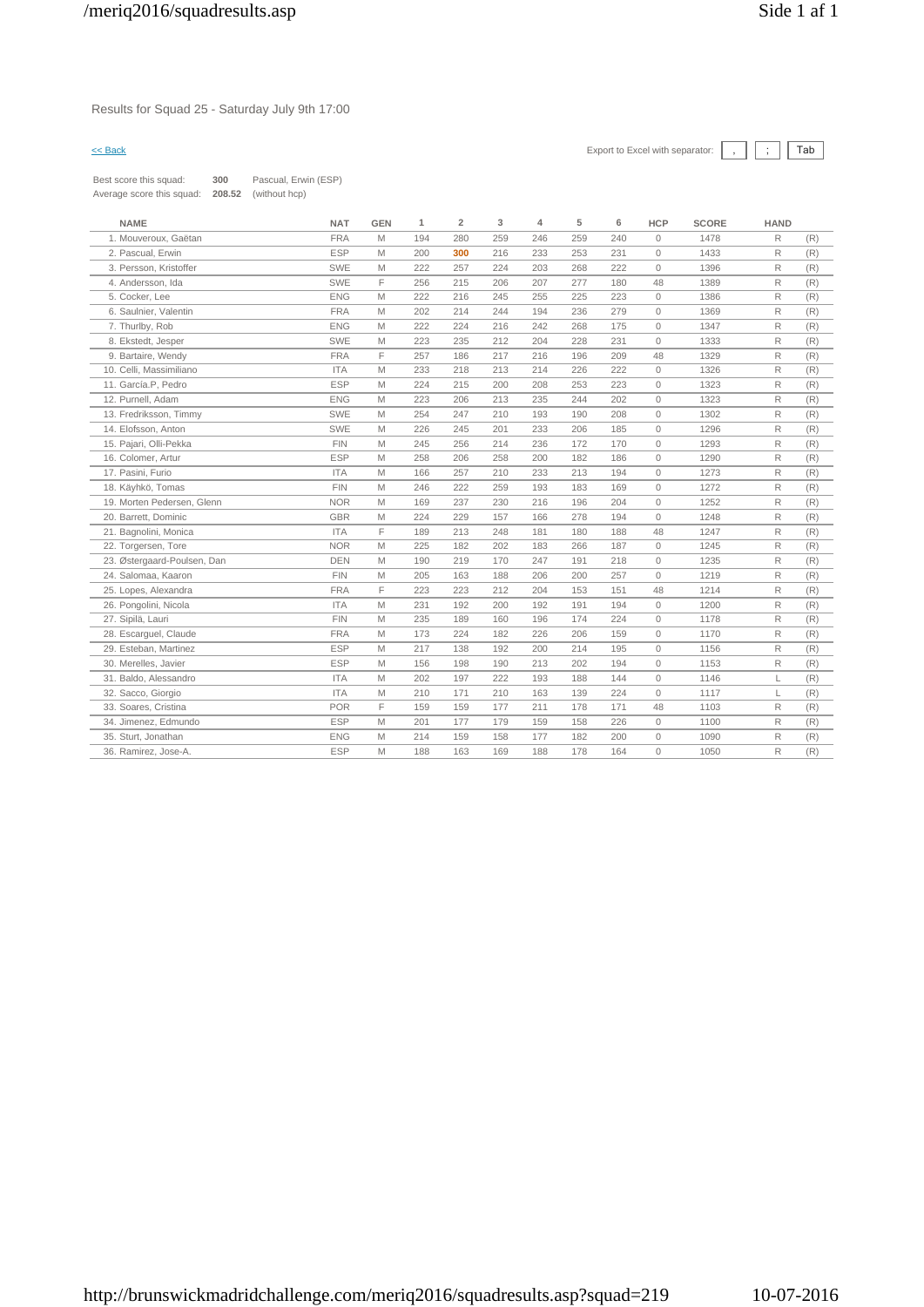Results for Squad 26 - Saturday July 9th 21:00

| Best score this squad:    | 300    | Persson, Robin (SWE) |
|---------------------------|--------|----------------------|
| Average score this squad: | 204.18 | (without hcp)        |

| <b>NAME</b>             | <b>NAT</b> | <b>GEN</b> | 1   | $\overline{2}$ | 3   | 4   | 5   | 6   | <b>HCP</b>          | <b>SCORE</b> | <b>HAND</b>  |     |
|-------------------------|------------|------------|-----|----------------|-----|-----|-----|-----|---------------------|--------------|--------------|-----|
| 1. Pöppler, Birgit      | <b>GER</b> | F          | 255 | 214            | 278 | 258 | 208 | 223 | 48                  | 1484         | $\mathsf{R}$ | (R) |
| 2. Elofsson, Anton      | <b>SWE</b> | M          | 254 | 232            | 212 | 247 | 227 | 257 | $\mathbf{0}$        | 1429         | $\mathsf{R}$ | (R) |
| 3. Persson, Robin       | <b>SWE</b> | M          | 300 | 181            | 191 | 278 | 210 | 214 | $\mathbf{0}$        | 1374         | R            | (R) |
| 4. Alonso, Daniel       | <b>ESP</b> | M          | 191 | 242            | 277 | 252 | 189 | 217 | $\mathbf{0}$        | 1368         | R            | (R) |
| 5. Byrne, Aidan         | <b>IRL</b> | M          | 246 | 213            | 215 | 268 | 187 | 236 | $\mathsf{O}\xspace$ | 1365         | R            | (R) |
| 6. Tahvanainen, Santtu  | <b>FIN</b> | M          | 178 | 238            | 229 | 284 | 248 | 182 | $\circ$             | 1359         | R            | (R) |
| 7. Gill, Steven         | SCO        | M          | 245 | 235            | 214 | 179 | 215 | 258 | $\circ$             | 1346         | L            | (R) |
| 8. Purnell, Adam        | <b>ENG</b> | M          | 222 | 171            | 276 | 197 | 236 | 234 | $\mathbf{0}$        | 1336         | $\mathsf{R}$ | (R) |
| 9. Wegner, Jenny        | SWE        | F          | 257 | 188            | 221 | 171 | 237 | 213 | 48                  | 1335         | $\mathsf{R}$ | (R) |
| 10. Ahlgren, Anton      | <b>SWE</b> | M          | 192 | 223            | 233 | 223 | 247 | 207 | $\mathbf{0}$        | 1325         | $\mathsf{R}$ | (R) |
| 11. Celli. Massimiliano | <b>ITA</b> | M          | 215 | 223            | 247 | 202 | 212 | 219 | $\mathbf{0}$        | 1318         | $\mathsf{R}$ | (R) |
| 12. Guimo, Axel         | <b>ESP</b> | M          | 224 | 171            | 268 | 215 | 209 | 222 | $\circ$             | 1309         | $\mathsf{R}$ | (R) |
| 13. Sijssens, Mitchell  | <b>NED</b> | M          | 214 | 246            | 211 | 215 | 173 | 225 | $\mathbf{0}$        | 1284         | R            | (R) |
| 14. Cocker, Lee         | <b>ENG</b> | M          | 186 | 186            | 257 | 233 | 240 | 154 | $\circ$             | 1256         | $\mathsf{R}$ | (R) |
| 15. Briceno, Luis       | <b>ESP</b> | M          | 192 | 247            | 192 | 189 | 224 | 211 | $\circ$             | 1255         | $\mathsf{R}$ | (R) |
| 16. Julià, Ingrid       | <b>ESP</b> | F          | 193 | 265            | 178 | 177 | 191 | 202 | 48                  | 1254         | R            | (R) |
| 17. García.P, Pedro     | <b>ESP</b> | M          | 213 | 176            | 218 | 189 | 236 | 217 | $\Omega$            | 1249         | $\mathsf{R}$ | (R) |
| 18. Tomas, Cheska       | <b>NED</b> | F          | 217 | 192            | 204 | 194 | 200 | 180 | 48                  | 1235         | $\mathsf{R}$ | (R) |
| 19. Petrov, Julian      | <b>BUL</b> | M          | 194 | 148            | 199 | 170 | 276 | 234 | $\mathbf{0}$        | 1221         | R            | (R) |
| 20. Perez, Moises       | <b>ESP</b> | M          | 177 | 200            | 197 | 217 | 200 | 229 | $\circ$             | 1220         | $\mathsf{R}$ | (R) |
| 21. Rose, Sam           | <b>ENG</b> | M          | 220 | 162            | 188 | 227 | 226 | 192 | $\circ$             | 1215         | R            | (R) |
| 22. Gonzalez, Luis      | <b>ESP</b> | M          | 231 | 169            | 233 | 213 | 167 | 174 | $\mathbb O$         | 1187         | R            | (R) |
| 23. Berganza, Guillermo | <b>ESP</b> | M          | 205 | 175            | 192 | 190 | 194 | 228 | $\circ$             | 1184         | R            | (R) |
| 24. Käyhkö, Tomas       | <b>FIN</b> | M          | 211 | 197            | 203 | 168 | 161 | 205 | $\mathbf{0}$        | 1145         | $\mathsf{R}$ | (R) |
| 25. Greig, Paul         | SCO        | M          | 155 | 158            | 201 | 219 | 202 | 186 | $\circ$             | 1121         | R            | (R) |
| 26. Martin, Enrique     | <b>ESP</b> | M          | 216 | 170            | 225 | 154 | 196 | 152 | $\mathbf{0}$        | 1113         | $\mathsf{R}$ | (R) |
| 27. García.Prado, Lola  | <b>ESP</b> | F          | 143 | 222            | 169 | 166 | 172 | 181 | 48                  | 1101         | L            | (R) |
| 28. Esteve, Dolores     | <b>ESP</b> | F          | 192 | 132            | 214 | 150 | 159 | 200 | 48                  | 1095         | R            | (R) |
| 29. Tubella, Jordi      | <b>ESP</b> | M          | 175 | 232            | 169 | 180 | 180 | 159 | $\mathbf{0}$        | 1095         | R            | (R) |
| 30. Segura, Asunción    | <b>ESP</b> | F          | 162 | 191            | 200 | 177 | 157 | 160 | 48                  | 1095         | R            | (R) |
| 31. Salomaa, Kaaron     | <b>FIN</b> | M          | 211 | 172            | 216 | 174 | 146 | 158 | $\circ$             | 1077         | R            | (R) |
| 32. P Puche, Manuel     | <b>ESP</b> | M          | 133 | 173            | 179 | 150 | 173 | 167 | $\mathbb O$         | 975          | $\mathsf{R}$ |     |
| 33. Monsen, Kjell-Roald | <b>ESP</b> | M          | 174 | 223            | 197 | 151 |     |     | $\circ$             | 745          | $\mathsf{R}$ | (R) |
| 34. Soler, Oscar        | <b>ESP</b> | M          | 135 | 220            | 152 | 195 |     |     | $\mathbf{0}$        | 702          | $\mathsf{R}$ | (R) |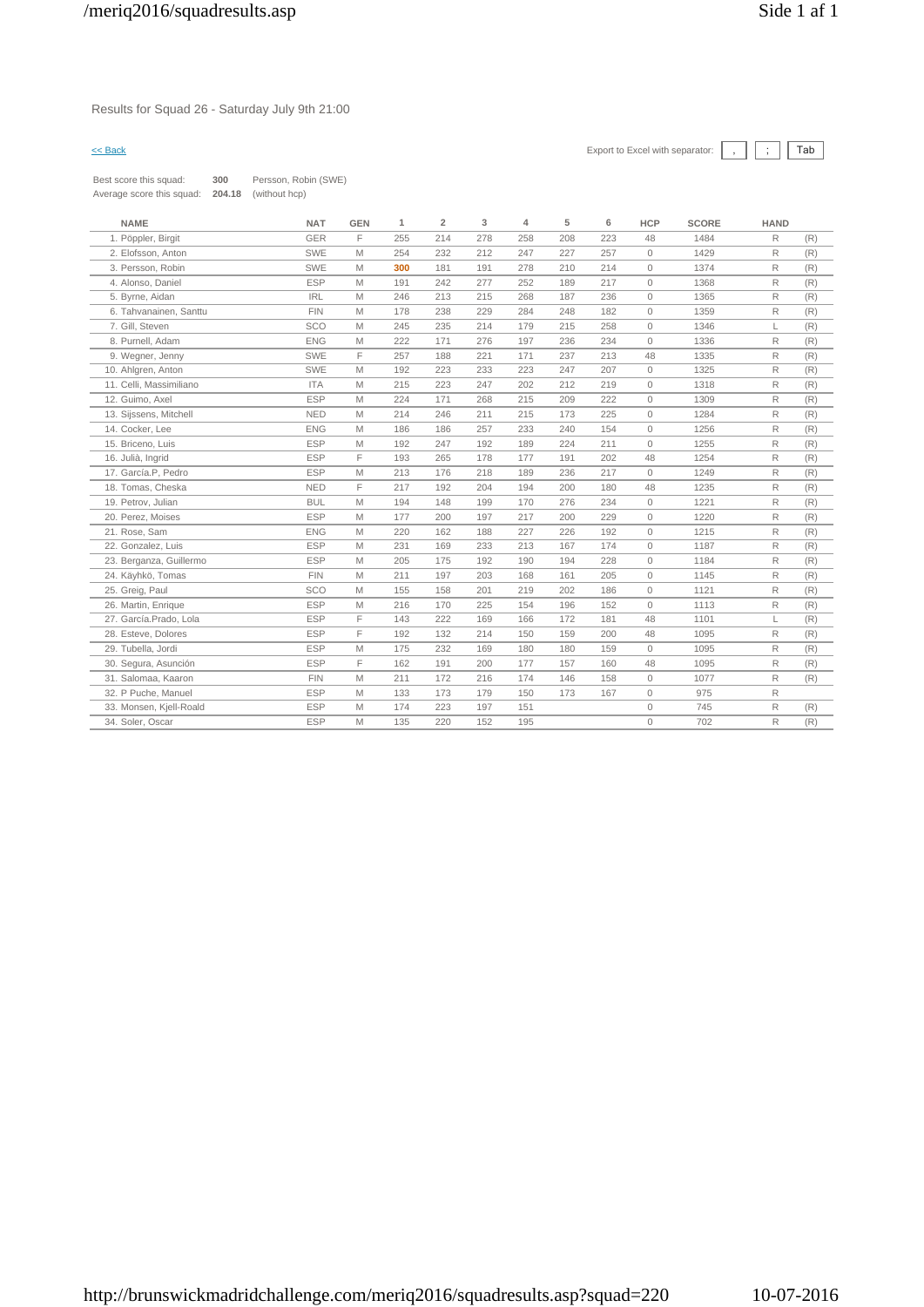### Results for DESPERADO

 $\leq$  Back Export to Excel with separator:  $\boxed{\phantom{s}}$   $\boxed{\phantom{s}}$   $\boxed{\phantom{s}}$ 

| Best score this squad:    | 290    | García.P, Pedro (ESP) |
|---------------------------|--------|-----------------------|
| Average score this squad: | 206.24 | (without hcp)         |

|                         |            |             |     | $\mathbf 2$ | 3 | $\overline{4}$ | 6 | <b>HCP</b>   | <b>SCORE</b> | <b>HAND</b>  |
|-------------------------|------------|-------------|-----|-------------|---|----------------|---|--------------|--------------|--------------|
| 1. García.P, Pedro      | <b>ESP</b> | M           | 290 |             |   |                |   | $\mathbf{0}$ | 290          | R            |
| 2. Goron, Solène        | <b>FRA</b> | F.          | 276 |             |   |                |   | 8            | 284          | $\mathsf{R}$ |
| 3. Sipilä, Lauri        | <b>FIN</b> | M           | 276 |             |   |                |   | $\mathbf{0}$ | 276          | R            |
| 4. Bartaire, Wendy      | <b>FRA</b> | E           | 255 |             |   |                |   | 8            | 263          | $\mathsf{R}$ |
| 5. Celli, Massimiliano  | <b>ITA</b> | M           | 255 |             |   |                |   | $\mathbf{0}$ | 255          | R            |
| 6. Cocker, Lee          | <b>ENG</b> | M           | 247 |             |   |                |   | $\mathbf{0}$ | 247          | R            |
| 7. Purnell, Adam        | <b>ENG</b> | M           | 246 |             |   |                |   | $\mathbf{0}$ | 246          | R            |
| 8. Käyhkö, Tomas        | <b>FIN</b> | M           | 244 |             |   |                |   | $\circ$      | 244          | $\mathsf R$  |
| 9. Greig, Paul          | SCO        | M           | 234 |             |   |                |   | $\mathbf{0}$ | 234          | $\mathsf{R}$ |
| 10. Ahlgren, Anton      | SWE        | M           | 229 |             |   |                |   | $\circ$      | 229          | $\mathsf R$  |
| 11. Guimo, Axel         | <b>ESP</b> | M           | 220 |             |   |                |   | $\circ$      | 220          | $\mathsf{R}$ |
| 12. Rose, Sam           | <b>ENG</b> | M           | 218 |             |   |                |   | $\circ$      | 218          | $\mathsf R$  |
| 13. Salomaa, Kaaron     | <b>FIN</b> | M           | 217 |             |   |                |   | $\circ$      | 217          | R            |
| 14. Persson, Robin      | SWE        | M           | 213 |             |   |                |   | $\mathbf{0}$ | 213          | R            |
| 15. Tatil, Ferico       | <b>ESP</b> | $\mathbb M$ | 211 |             |   |                |   | $\circ$      | 211          | L            |
| 16. Sacco, Giorgio      | <b>ITA</b> | M           | 207 |             |   |                |   | $\mathbf{0}$ | 207          | L            |
| 17. Berganza, Guillermo | <b>ESP</b> | M           | 204 |             |   |                |   | $\mathbf{0}$ | 204          | $\mathsf R$  |
| 18. Wegner, Jenny       | <b>SWE</b> | E           | 192 |             |   |                |   | 8            | 200          | R            |
| 19. Hellström, Peter    | SWE        | M           | 195 |             |   |                |   | $\mathbf{0}$ | 195          | $\mathsf{R}$ |
| 20. Andersson, Ida      | SWE        | F           | 185 |             |   |                |   | 8            | 193          | R            |
| 21. Alonso, Daniel      | <b>ESP</b> | M           | 191 |             |   |                |   | $\circ$      | 191          | R            |
| 22. Petrov, Julian      | <b>BUL</b> | M           | 191 |             |   |                |   | $\mathbf{0}$ | 191          | R            |
| 23. Baldo, Alessandro   | <b>ITA</b> | M           | 191 |             |   |                |   | $\mathbb O$  | 191          | L            |
| 24. Fredriksson, Timmy  | SWE        | M           | 190 |             |   |                |   | $\mathbf{0}$ | 190          | $\mathsf R$  |
| 25. Saulnier, Valentin  | <b>FRA</b> | M           | 184 |             |   |                |   | $\mathbf{0}$ | 184          | $\mathsf{R}$ |
| 26. Splendiani, Nedo    | <b>ITA</b> | M           | 184 |             |   |                |   | $\mathbf{0}$ | 184          | $\mathsf R$  |
| 27. Castle, Alex        | <b>ENG</b> | $\mathbb M$ | 182 |             |   |                |   | $\mathbf{0}$ | 182          | L            |
| 28. Gonzalez, Luis      | <b>ESP</b> | M           | 168 |             |   |                |   | $\circ$      | 168          | $\mathsf R$  |
| 29. Yakubov. Utkir      | <b>UZB</b> | M           | 166 |             |   |                |   | $\mathbf{0}$ | 166          | $\mathsf R$  |
| 30. Rubio-H, Jose       | <b>ESP</b> | M           | 163 |             |   |                |   | $\mathbf{0}$ | 163          | L            |
| 31. Mol, Roel           | <b>NED</b> | M           | 155 |             |   |                |   | $\mathbf{0}$ | 155          | L            |
| 32. Stevenson, Pete     | <b>ENG</b> | M           | 150 |             |   |                |   | $\mathbf{0}$ | 150          | R            |
| 33. P Puche, Manuel     | <b>ESP</b> | M           | 143 |             |   |                |   | $\Omega$     | 143          | R            |
| 34. Almagro, Jose       | <b>ESP</b> | M           | 140 |             |   |                |   | $\mathbf{0}$ | 140          | $\mathsf R$  |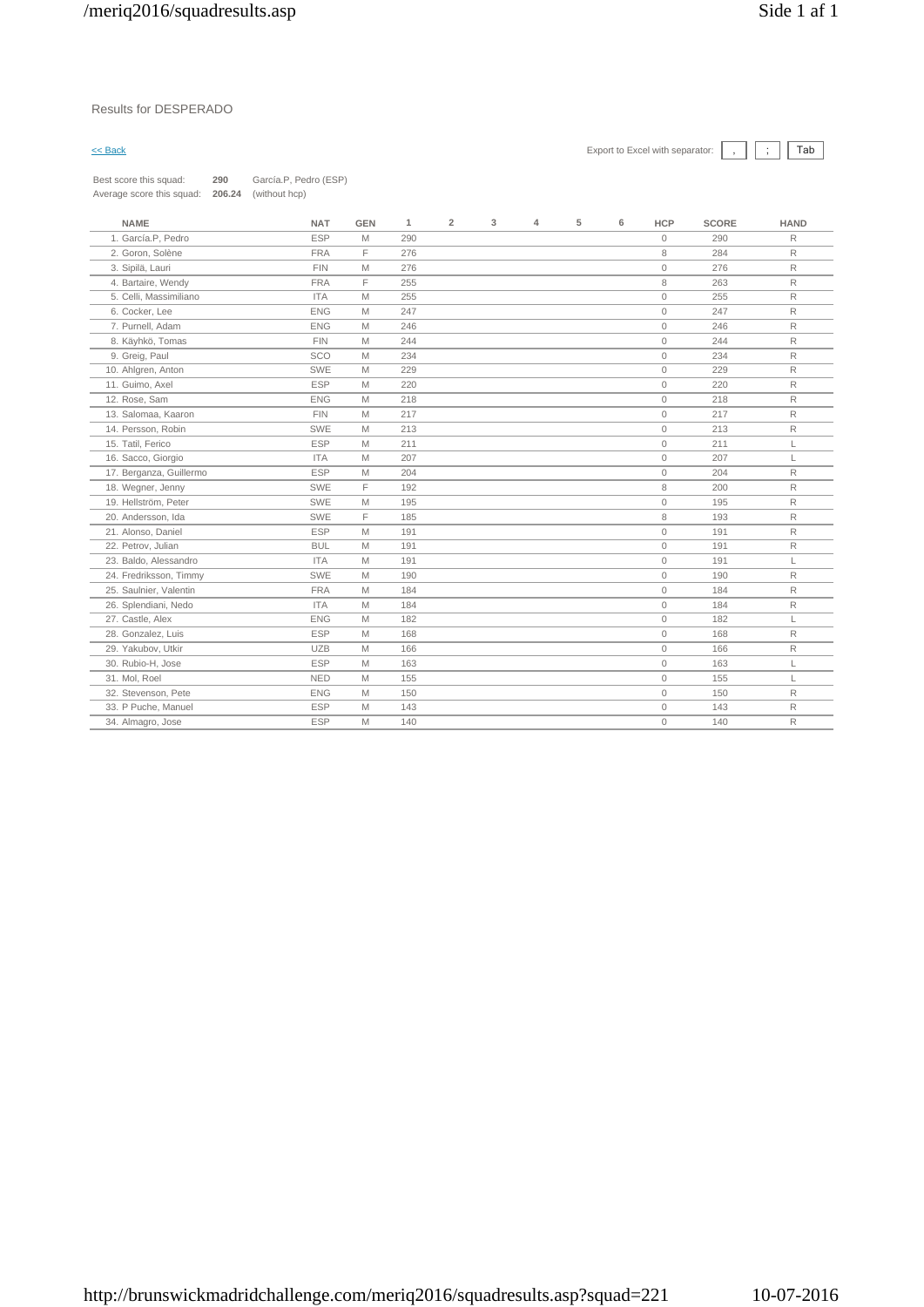Qualified directly to final step 3 (Position 1 - 10)

| POS            | <b>NAME</b>        | <b>NAT</b> | <b>GEN</b> | <b>BEST</b><br><b>PINS</b> | LAST<br><b>GAME</b> | SQUAD# | SQUAD<br><b>COUNT</b> | <b>HAND</b> |
|----------------|--------------------|------------|------------|----------------------------|---------------------|--------|-----------------------|-------------|
|                | Van Geel, Jeroen   | <b>NED</b> | M          | 1516                       | 257                 | 17     |                       | R           |
| $\overline{2}$ | Teece, Ray         | <b>ENG</b> | M          | 1489                       | 226                 | 17     | $\overline{2}$        | R           |
| 3              | Stinissen, Michell | <b>NED</b> | M          | 1484                       | 204                 | 17     |                       |             |
| 4              | Pöppler, Birgit    | <b>GER</b> | F          | 1484                       | 231                 | 26     | 4                     | R           |
| 5              | Barriopedro, Pablo | <b>ESP</b> | M          | 1479                       | 204                 | 05     | 4                     | R           |
| 6              | Mouveroux, Gaëtan  | <b>FRA</b> | M          | 1478                       | 240                 | 25     | 3                     | R           |
|                | Ruiz Jr, Ildemaro  | <b>VEN</b> | M          | 1478                       | 300                 | 09     | $\mathfrak{p}$        | R           |
| 8              | Williams, Stuart   | <b>ENG</b> | M          | 1477                       | 240                 | 23     | 4                     | R           |
| 9              | Cardona Jr, Alvar  | <b>ESP</b> | M          | 1467                       | 216                 | 21     | $\overline{2}$        | R           |
| 10             | Palermaa, Osku     | <b>FIN</b> | M          | 1466                       | 257                 | 20     | 3                     | R           |

### Qualified directly to final step 2 (Position 11 - 20)

| POS | <b>NAME</b>         | <b>NAT</b> | <b>GEN</b> | <b>BEST</b><br><b>PINS</b> | LAST<br><b>GAME</b> | SQUAD# | SQUAD<br><b>COUNT</b> | <b>HAND</b> |
|-----|---------------------|------------|------------|----------------------------|---------------------|--------|-----------------------|-------------|
| 11  | Legnani, Lucas      | <b>ARG</b> | M          | 1463                       | 247                 | 09     | $\mathfrak{p}$        | R           |
| 12  | Agerbo, Jesper      | <b>DEN</b> | M          | 1460                       | 257                 | 23     | 4                     | R           |
| 13  | Spil Jr, Johnny     | <b>NED</b> | M          | 1457                       | 268                 | 22     | $\overline{2}$        | R           |
| 14  | Meka, Patrick       | <b>NED</b> | M          | 1450                       | 214                 | 23     | 3                     | R           |
| 15  | Sloan, Christopher  | <b>IRL</b> | M          | 1449                       | 177                 | 24     | 4                     | R           |
| 16  | Moor, Paul          | <b>ENG</b> | M          | 1448                       | 256                 | 18     | $\Omega$              |             |
| 17  | Hansen, Carsten     | <b>DEN</b> | M          | 1445                       | 229                 | 21     | $\mathfrak{D}$        | R           |
| 18  | Thurlby, Rob        | <b>ENG</b> | M          | 1444                       | 267                 | 18     | $\overline{2}$        | R           |
| 19  | Tahvanainen, Santtu | <b>FIN</b> | M          | 1442                       | 247                 | 22     | 3                     | R           |
| 20  | Barrett, Dominic    | <b>GBR</b> | M          | 1441                       | 204                 | 18     | 4                     | R           |

### Qualified directly to final step 1 (Position 21 - 38)

| <b>POS</b> | <b>NAME</b>            | <b>NAT</b> | <b>GEN</b> | <b>BEST</b><br><b>PINS</b> | LAST<br><b>GAME</b> | SQUAD# | SQUAD<br><b>COUNT</b> | <b>HAND</b>  |
|------------|------------------------|------------|------------|----------------------------|---------------------|--------|-----------------------|--------------|
| 21         | Rodriguez, Paco        | <b>ESP</b> | M          | 1440                       | 243                 | 11     | 3                     | R            |
| 22         | Briceno, Luis          | <b>ESP</b> | M          | 1439                       | 247                 | 14     | 5                     | R            |
| 23         | Hilferink, Ramon       | <b>NED</b> | M          | 1435                       | 212                 | 21     | $\overline{2}$        | R            |
| 24         | Pascual, Erwin         | <b>ESP</b> | M          | 1433                       | 231                 | 25     | 7                     | R            |
| 25         | Jimenez, Raul          | <b>ESP</b> | M          | 1429                       | 230                 | 18     | $\overline{4}$        | R            |
| 26         | Elofsson, Anton        | SWE        | M          | 1429                       | 257                 | 26     | 5                     | R            |
| 27         | Crosby, Elliot         | <b>ENG</b> | M          | 1418                       | 190                 | 18     | $\overline{2}$        | R            |
| 28         | Morten Pedersen, Glenn | <b>NOR</b> | M          | 1417                       | 176                 | 20     | 2                     | R            |
| 29         | Gorter, Wesley         | <b>NED</b> | M          | 1413                       | 206                 | 11     | $\overline{2}$        | R            |
| 30         | Stathatos, Giannis     | GRE        | M          | 1411                       | 267                 | 12     | 3                     | R            |
| 31         | Morgan, Hadley         | <b>ENG</b> | M          | 1409                       | 239                 | 22     | 3                     |              |
| 32         | Teece, Richard         | <b>ENG</b> | M          | 1405                       | 205                 | 23     | 5                     | $\mathsf{R}$ |
| 33         | Orche, Ruben           | <b>ESP</b> | M          | 1405                       | 234                 | 23     | 5                     | R            |
| 34         | Zampin, Kévin          | <b>FRA</b> | M          | 1402                       | 213                 | 14     | $\overline{4}$        | R            |
| 35         | Ratia, Jari            | <b>FIN</b> | M          | 1402                       | 226                 | 21     | $\overline{2}$        | R            |
| 36         | Gonzalez, Julio        | <b>ESP</b> | M          | 1398                       | 235                 | 11     | $\overline{4}$        | R            |
| 37         | Torgersen, Tore        | <b>NOR</b> | M          | 1396                       | 267                 | 24     | 3                     | R            |
| 38         | Persson, Kristoffer    | SWE        | M          | 1396                       | 222                 | 25     | $\overline{4}$        | R            |
|            |                        |            |            |                            |                     |        |                       |              |

Players positioned 1-3 in a separate standing for the squads conducted on July 2nd - July 3rd (Position 39 - 41) Full results for July 2nd - July 3rd

|     |                      |            |            | <b>BEST</b> | LAST        |        | SQUAD        |             |
|-----|----------------------|------------|------------|-------------|-------------|--------|--------------|-------------|
| POS | <b>NAME</b>          | <b>NAT</b> | <b>GEN</b> | <b>PINS</b> | <b>GAME</b> | SQUAD# | <b>COUNT</b> | <b>HAND</b> |
| 39  | Garcia, Inigo        | <b>ESP</b> | <b>IVI</b> | 1375        | 223         | 01     |              |             |
| 40  | Acin, Ion            | <b>ESP</b> | <b>IVI</b> | 1369        | 246         | 05     |              |             |
| 41  | Arjonilla, Alejandro | <b>ESP</b> | <b>IVI</b> | 1358        | 23          | 05     |              |             |
|     |                      |            |            |             |             |        |              |             |

### Players positioned 1-5 in a separate standing for the squads conducted on July 4th - July 5th (Position 42 - 46) Full results for July 4th - July 5th **SQUAD**

|     |                 |            |            | <b>BEST</b> | LAST        |        | SQUAD        |             |
|-----|-----------------|------------|------------|-------------|-------------|--------|--------------|-------------|
| POS | <b>NAME</b>     | <b>NAT</b> | <b>GEN</b> | <b>PINS</b> | <b>GAME</b> | SQUAD# | <b>COUNT</b> | <b>HAND</b> |
| 42  | Gill, Steven    | <b>SCO</b> | M          | 1378        | 213         | 11     |              |             |
| 43  | Moreno, Javier  | <b>ESP</b> | M          | 1378        | 234         | 10     |              |             |
| 44  | Ovide, Marcial  | <b>ESP</b> | M          | 1366        | 236         |        |              |             |
| 45  | Garcia, Gonzalo | <b>ESP</b> | M          | 1301        | 195         |        |              |             |
| 46  | Marian, Juan    | <b>ESP</b> | M          | 1268        | 182         | 12     |              |             |
|     |                 |            |            |             |             |        |              |             |

Players positioned 1-4 in the desperado standing (Position 47-50) Full results for Desperado

|     |             |            |      | <b>BEST</b><br>_______ | `QUAL-<br>______ |            |
|-----|-------------|------------|------|------------------------|------------------|------------|
| POS |             |            |      |                        |                  |            |
|     | <b>NAME</b> | <b>NAT</b> | יו⊐כ | PIN <sup>?</sup>       | COUN.            | <b>AND</b> |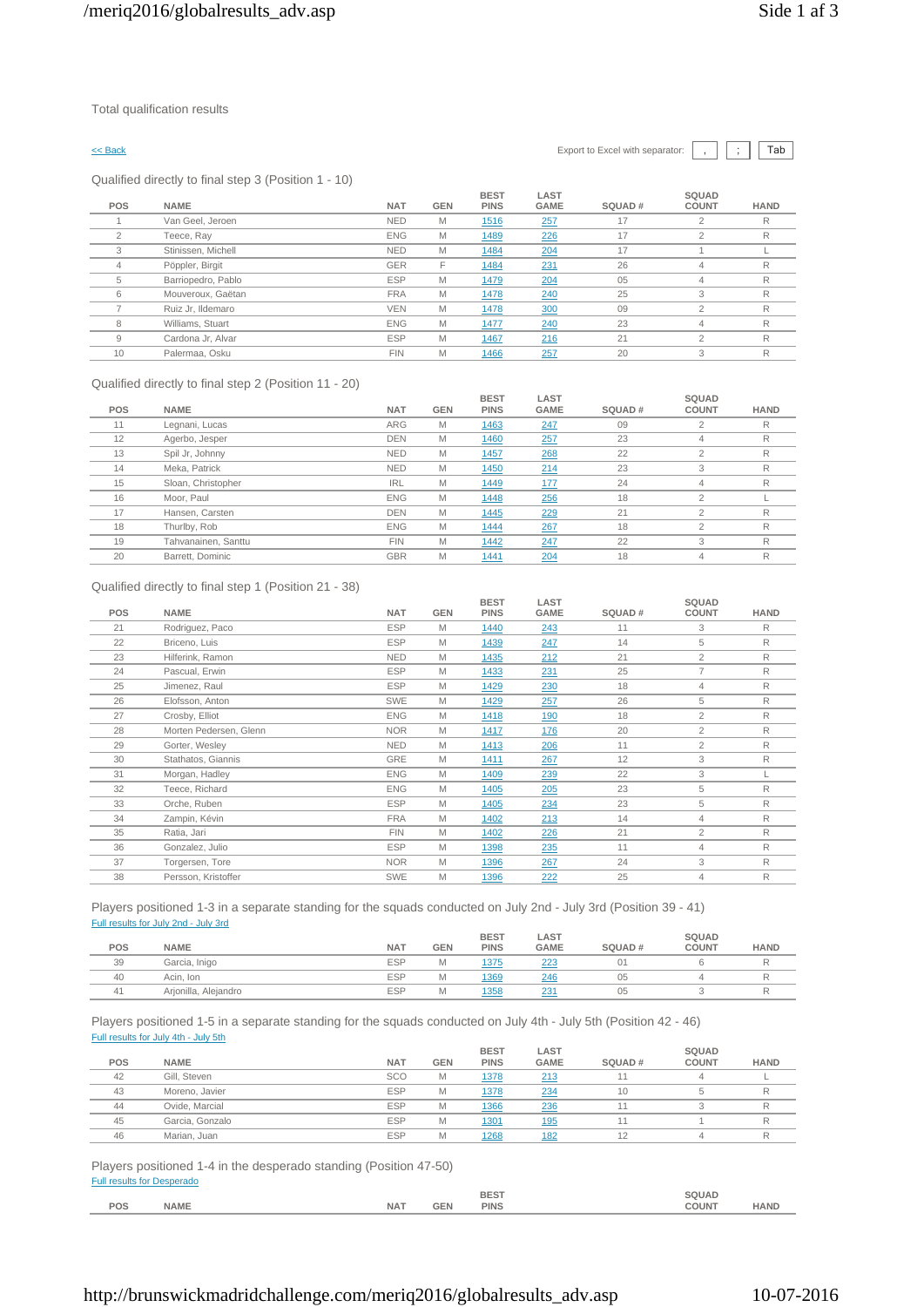# /meriq2016/globalresults\_adv.asp Side 2 af 3

|    | García.P, Pedro | <b>ESP</b> | 200    |  |  |
|----|-----------------|------------|--------|--|--|
| 48 | Goron, Solène   | <b>FRA</b> | 284    |  |  |
| 49 | Sipilä, Lauri   | <b>FIN</b> | $\sim$ |  |  |
| 50 | Bartaire, Wendy | <b>FRA</b> | 263    |  |  |

Players positioned 51 -

| POS | <b>NAME</b>             | <b>NAT</b> | GEN | <b>BEST</b><br><b>PINS</b> | LAST<br><b>GAME</b> | SQUAD# | <b>SQUAD</b><br><b>COUNT</b> | <b>HAND</b>        |
|-----|-------------------------|------------|-----|----------------------------|---------------------|--------|------------------------------|--------------------|
| 51  | Wegner, Jenny           | <b>SWE</b> | F   | 1394                       | 233                 | 17     | 4                            | R                  |
| 52  | Stevenson, Pete         | <b>ENG</b> | M   | 1391                       | 206                 | 24     | 5                            | R                  |
| 53  | Vontobel, Larry         | SUI        | M   | 1390                       | 238                 | 17     | 3                            | R                  |
| 54  | Guimo, Axel             | <b>ESP</b> | M   | 1390                       | 212                 | 24     | 3                            | R                  |
| 55  | Andersson, Ida          | <b>SWE</b> | F   | 1389                       | <u>188</u>          | 18     | $\sqrt{5}$                   | R                  |
| 56  | Lopes, Paulo            | <b>POR</b> | M   | 1389                       | 218                 | 23     | $\mathbf{1}$                 | $\mathsf R$        |
| 57  | Persson, Robin          | <b>SWE</b> | M   | 1388                       | 205                 | 24     | 5                            | R                  |
| 58  | Cocker, Lee             | <b>ENG</b> | M   | 1386                       | 223                 | 25     | $\sqrt{4}$                   | $\mathsf R$        |
| 59  | Saulnier, Valentin      | <b>FRA</b> | M   | 1369                       | 279                 | 25     | 3                            | R                  |
| 60  | Fredriksson, Timmy      | <b>SWE</b> | M   | 1368                       | 276                 | 20     | 3                            | R                  |
| 61  | Alonso, Daniel          | <b>ESP</b> | M   | 1368                       | 217                 | 26     | 6                            | $\mathsf R$        |
| 62  | Byrne, Aidan            | <b>IRL</b> | M   | 1365                       | <u>236</u>          | 26     | 5                            | R                  |
| 63  | Purnell, Adam           | <b>ENG</b> | M   | 1365                       | 257                 | 21     | 5                            | $\mathsf R$        |
| 64  | Ahlgren, Anton          | <b>SWE</b> | M   | 1363                       | <u>236</u>          | 24     | 5                            | R                  |
| 65  | Weber, Andreas          | SUI        | M   | 1360                       | 213                 | 14     | 3                            | $\mathsf R$        |
| 66  | Sijssens, Mitchell      | <b>NED</b> | M   | 1353                       | 212                 | 17     | 5                            | $\mathsf{R}% _{T}$ |
| 67  | Pongolini, Nicola       | <b>ITA</b> | M   | 1351                       | 215                 | 21     | 3                            | R                  |
| 68  | Rose, Sam               | <b>ENG</b> | M   | 1343                       | 247                 | 22     | 5                            | $\mathsf R$        |
| 69  | Gamazo, Noe             | <b>VEN</b> | M   | 1341                       | <u>165</u>          | 14     | 8                            | R                  |
| 70  | Østergaard-Poulsen, Dan | <b>DEN</b> | M   | 1338                       | <u>179</u>          | 20     | $\sqrt{4}$                   | $\mathsf R$        |
| 71  | Lopes, Alexandra        | <b>FRA</b> | F   | 1335                       | 220                 | 23     | $\overline{c}$               | $\mathsf R$        |
| 72  | Ekstedt, Jesper         | <b>SWE</b> | M   | 1333                       | 231                 | 25     | $\sqrt{2}$                   | $\mathsf R$        |
| 73  | Hellström, Peter        | <b>SWE</b> | M   | 1333                       | 240                 | 22     | 6                            | R                  |
| 74  | Gonzalez, Luis          | <b>ESP</b> | M   | 1330                       | 238                 | 14     | $\overline{4}$               | R                  |
| 75  | Tomas, Cheska           | <b>NED</b> | F   | 1329                       | 208                 | 23     | 3                            | $\mathsf R$        |
| 76  | Celli, Massimiliano     | ITA        | M   | 1326                       | 222                 | 25     | $\overline{4}$               | $\mathsf{R}% _{T}$ |
| 77  | Tatil, Ferico           | <b>ESP</b> | M   | 1318                       | 233                 | 05     | $\overline{4}$               | L                  |
| 78  | Puente, Txus            | <b>ESP</b> | M   | 1318                       | 203                 | 23     | 5                            | $\mathsf R$        |
| 79  | Castle, Alex            | <b>ENG</b> | M   | 1315                       | 279                 | 24     | 3                            | L                  |
| 80  | Käyhkö, Tomas           | <b>FIN</b> | M   | 1310                       | 238                 | 22     | $\overline{4}$               | R                  |
| 81  | Stiegelbauer, Martin    | SUI        | M   | 1308                       | 209                 | 14     | 3                            | R                  |
| 82  | Salomaa, Kaaron         | <b>FIN</b> | M   | 1308                       | 224                 | 21     | $\overline{4}$               | $\mathsf R$        |
| 83  | Colomer, Artur          | <b>ESP</b> | M   | 1306                       | 212                 | 23     | $\overline{c}$               | $\mathsf{R}% _{T}$ |
| 84  | Del Olmo, Sara          | <b>ESP</b> | F   | 1302                       | 253                 | 05     | 3                            | R                  |
| 85  | Perez, Moises           | <b>ESP</b> | M   | 1301                       | <u> 218</u>         | 24     | 3                            | $\mathsf R$        |
| 86  | Ballesteros, Jesus      | <b>ESP</b> | M   | 1300                       | 211                 | 01     | $\,$ 5 $\,$                  | $\mathsf R$        |
| 87  | Petrov, Julian          | <b>BUL</b> | M   | 1296                       | 203                 | 05     | 5                            | R                  |
| 88  | Pajari, Olli-Pekka      | <b>FIN</b> | M   | 1293                       | 170                 | 25     | $\overline{2}$               | R                  |
| 89  | Almagro, Jose           | <b>ESP</b> | M   | 1290                       | 212                 | 05     | 3                            | $\mathsf R$        |
| 90  | lussan, Andrei          | <b>ROU</b> | M   | 1275                       | 209                 | 18     | 3                            | $\mathsf{R}% _{T}$ |
| 91  | Pasini, Furio           | <b>ITA</b> | M   | 1273                       | <u>194</u>          | 25     | $\overline{c}$               | $\mathsf R$        |
| 92  | Garcia, Vanessa         | <b>ESP</b> | F   | 1267                       | 208                 | 12     | 3                            | R                  |
| 93  | Tayara, Amin            | <b>ESP</b> | M   | <u>1265</u>                | <u>196</u>          | 12     | 3                            | R                  |
| 94  | Björk, Johanna          | <b>SWE</b> | F   | 1265                       | 167                 | 20     | $\overline{2}$               | R                  |
| 95  | Sturt, Jonathan         | <b>ENG</b> | M   | 1262                       | 204                 | 20     | $\overline{2}$               | $\mathsf R$        |
| 96  | Larracoechea, Ignacio   | <b>ESP</b> | M   | 1262                       | 255                 | 21     | 6                            | R                  |
| 97  | Roa, Margarita          | COL        | F   | 1262                       | <u>228</u>          | 17     | $\overline{c}$               | R                  |
| 98  | Barriopedro, Teresa     | <b>ESP</b> | F   | 1260                       | <u>191</u>          | 05     | $\overline{4}$               | $\mathsf R$        |
| 99  | Sanchez, JoseA          | <b>ESP</b> | M   | 1254                       | <u>186</u>          | 10     | $\overline{c}$               | R                  |
| 100 | Julià, Ingrid           | <b>ESP</b> | F   | 1254                       | 210                 | 26     | $\overline{c}$               | R                  |
| 101 | Monsen, Kjell-Roald     | <b>ESP</b> | M   | 1249                       | 224                 | 21     | $\overline{4}$               | R                  |
| 102 | Rodriguez-P, Julian     | <b>USA</b> | M   | 1248                       | <u>192</u>          | 17     | 3                            | R                  |
| 103 | Bagnolini, Monica       | <b>ITA</b> | F   | 1247                       | <u>196</u>          | 25     | 3                            | $\mathsf R$        |
| 104 | Greig, Paul             | SCO        | M   | 1240                       | 205                 | 17     | 3                            | R                  |
| 105 | Roshchenko, Olena       | <b>UKR</b> | F   | 1235                       | 227                 | 17     | $\sqrt{2}$                   | L                  |
| 106 | Rubio-H, Jose           | <b>ESP</b> | M   | 1235                       | <u>186</u>          | 24     | $\mathbf{1}$                 | L                  |
| 107 | Calva, Carlos           | <b>ESP</b> | M   | 1234                       | 213                 | 01     | $\sqrt{2}$                   | R                  |
| 108 | Garcia, Alejandro       | <b>ESP</b> | M   | 1232                       | <u>159</u>          | 11     | 6                            | $\mathsf R$        |
| 109 | Sanchez-L, Antonio      | <b>ESP</b> | M   | 1231                       | <u>191</u>          | 14     | 3                            | R                  |
| 110 | Esteban, Martinez       | <b>ESP</b> | M   | 1227                       | 197                 | 23     | $\overline{c}$               | R                  |
| 111 | Ruzzante, Matías        | <b>ESP</b> | M   | 1224                       | 224                 | 09     | $\mathbf{1}$                 | R                  |
| 112 | Hurtado, Jorge          | <b>ESP</b> | M   | 1223                       | <u>198</u>          | 11     | $\sqrt{2}$                   | $\mathsf R$        |
| 113 | Aubrecht, Sven          | SUI        | M   | 1222                       | 236                 | 17     | 3                            | R                  |
| 114 | Martinez, Manuel        | <b>ESP</b> | M   | 1219                       | 226                 | 21     | $\overline{c}$               | R                  |
| 115 | DeCarvajal, Carlos      | <b>ESP</b> | M   | 1210                       | 215                 | 10     | $\overline{2}$               | $\mathsf R$        |
| 116 | Martin, Enrique         | <b>ESP</b> | M   | 1209                       | <u>164</u>          | 14     | $\overline{c}$               | R                  |
| 117 | Merelles, Javier        | <b>ESP</b> | M   | 1205                       | 184                 | 23     | $\sqrt{2}$                   | R                  |
| 118 | Berganza, Guillermo     | <b>ESP</b> | M   | 1202                       | <u>168</u>          | 23     | 3                            | R                  |
| 119 | Larragan, F.Javier      | <b>ESP</b> | M   | 1201                       | <b>186</b>          | 10     | $\mathbf{1}$                 | R                  |
| 120 | Ramirez, Jose-A.        | <b>ESP</b> | M   | 1198                       | 205                 | 21     | $\overline{c}$               | $\mathsf R$        |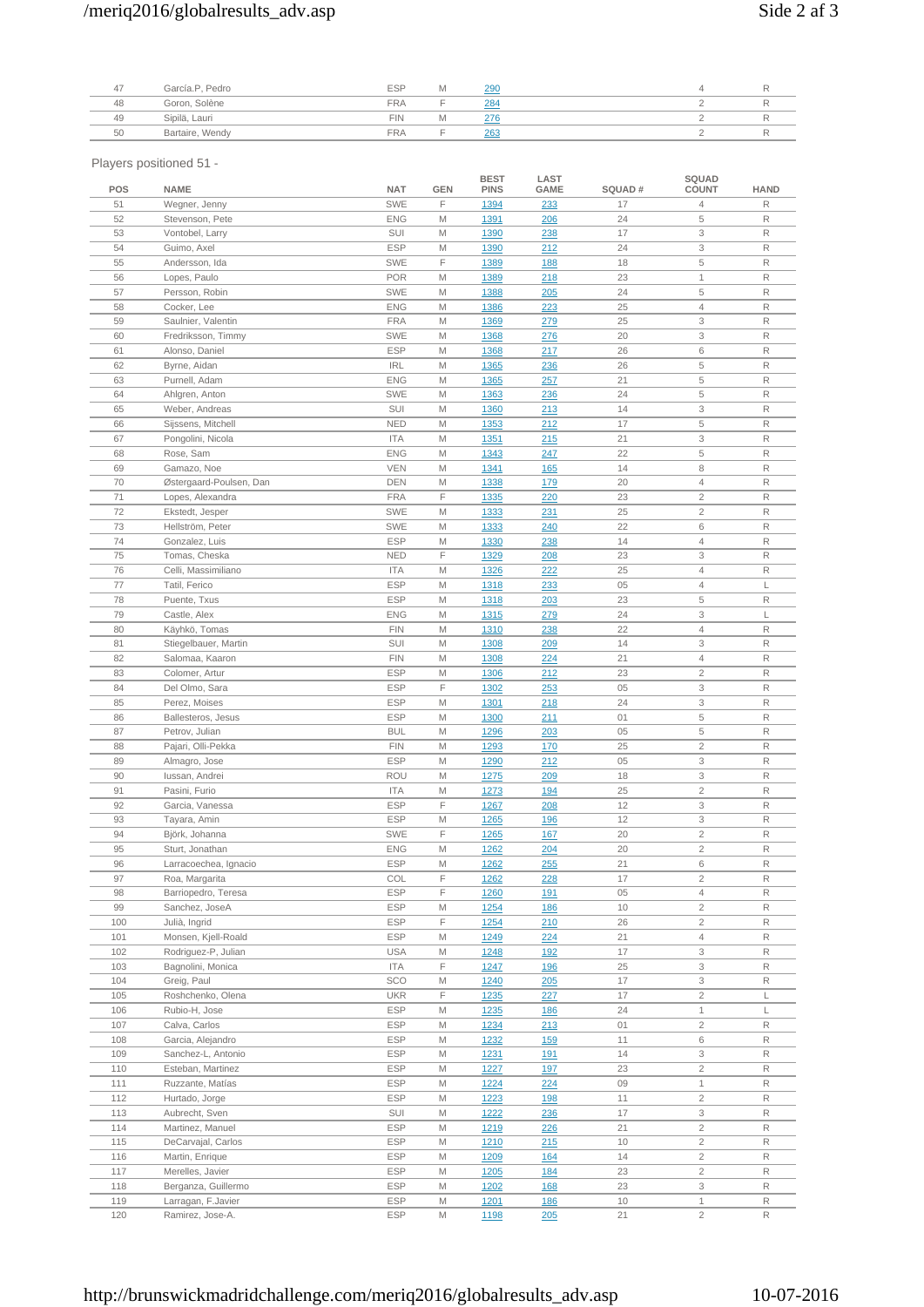# /meriq2016/globalresults\_adv.asp Side 3 af 3

| 121 | Splendiani, Nedo      | <b>ITA</b> | M | 1193        | <b>150</b>  | 21 | $\mathbf{1}$   | R |
|-----|-----------------------|------------|---|-------------|-------------|----|----------------|---|
| 122 | Alonso, JuanPablo     | <b>ESP</b> | M | 1186        | 205         | 12 | $\overline{4}$ | R |
|     |                       |            | M |             |             |    |                | R |
| 123 | Munoz, Mario          | <b>ESP</b> |   | 1183        | 202         | 12 | 3              |   |
| 124 | DeCarvajal, Jaime     | <b>ESP</b> | M | 1180        | 212         | 10 | $\overline{2}$ | R |
| 125 | Pinho, José           | <b>POR</b> | M | 1173        | 202         | 24 | $\overline{4}$ | R |
| 126 | Albares, Juan         | <b>ESP</b> | M | 1172        | <u>155</u>  | 14 | $\overline{c}$ | R |
| 127 | Pico, Maren           | <b>ESP</b> | M | 1172        | 218         | 23 | $\mathbf{1}$   | R |
| 128 | Escarguel, Claude     | <b>FRA</b> | M | 1170        | <b>159</b>  | 25 | 3              | R |
| 129 | Scarfone, Pablo       | <b>ESP</b> | M | 1169        | 213         | 11 | $\sqrt{2}$     | R |
| 130 | Bailly, Michael       | <b>FRA</b> | M | 1160        | 227         | 12 | $\overline{c}$ | R |
| 131 | Morlanes, Pablo       | <b>ESP</b> | M | 1158        | <u>194</u>  | 05 | $\sqrt{2}$     | R |
| 132 | Velasco, Carlos       | <b>ESP</b> | M | 1155        | 193         | 05 | $\mathbf{1}$   | R |
|     |                       |            |   |             |             |    |                | R |
| 133 | Martin-L, JoseL       | <b>ESP</b> | M | 1148        | 216         | 11 | $\overline{c}$ |   |
| 134 | Baldo, Alessandro     | <b>ITA</b> | M | 1146        | 144         | 25 | $\overline{2}$ | L |
| 135 | Capmany, Carlos       | ESP        | M | 1145        | <u>168</u>  | 12 | 3              | R |
| 136 | Martinez, Joaquin     | <b>ESP</b> | M | 1140        | 237         | 12 | 3              | R |
| 137 | Vall Ruiz, Joan       | <b>ESP</b> | M | 1140        | 176         | 24 | $\sqrt{2}$     | R |
| 138 | Castillo, Sammy       | <b>ESP</b> | M | 1139        | 215         | 12 | 3              | L |
| 139 | Barrionuevo, Eloy     | <b>ESP</b> | M | 1136        | 201         | 05 | $\mathbf{1}$   | R |
| 140 | Peltonen, Jarmo.E     | <b>ESP</b> | M | 1136        | <u>169</u>  | 18 | $\overline{c}$ | R |
| 141 | Soler, Oscar          | <b>ESP</b> | M | 1134        | 154         | 24 | $\overline{2}$ | R |
| 142 | Goron, Cecilia        | <b>FRA</b> | F | <u>1133</u> | <u>149</u>  | 21 | $\mathbf{1}$   | R |
| 143 | Stefani, Massimo      | <b>ITA</b> | M | 1128        | 190         | 21 | $\overline{2}$ | R |
| 144 | Cartagena, Aurora     | <b>ESP</b> | F |             |             | 17 | $\overline{4}$ | L |
|     |                       |            |   | 1126        | <u>199</u>  |    |                |   |
| 145 | Hidalgo.Jr, Pablo     | <b>ESP</b> | M | 1125        | <u>190</u>  | 17 | $\mathbf{1}$   | R |
| 146 | McKay, George         | <b>USA</b> | M | 1122        | <u>161</u>  | 23 | $\overline{c}$ | R |
| 147 | Valera, Sergio        | <b>ESP</b> | M | 1120        | 190         | 01 | $\mathbf{1}$   | R |
| 148 | Sacco, Giorgio        | <b>ITA</b> | M | 1117        | 224         | 25 | $\overline{2}$ | L |
| 149 | Barreto, Jose         | <b>VEN</b> | M | <u>1116</u> | 183         | 01 | $\mathbf{1}$   | R |
| 150 | Machon, Daniel        | <b>ESP</b> | M | 1116        | 170         | 01 | $\overline{2}$ | R |
| 151 | Erick, Howard         | <b>VEN</b> | M | 1113        | <u>172</u>  | 01 | $\mathbf{1}$   | R |
| 152 | Van Der Poel, Rody    | <b>NED</b> | M | 1113        | 217         | 14 | $\sqrt{2}$     | R |
| 153 | Esteve, Dolores       | <b>ESP</b> | F | 1113        | 208         | 24 | $\overline{2}$ | R |
| 154 | Carrera, Florentino   | <b>ESP</b> | M | 1104        |             | 10 | $\overline{2}$ | R |
|     |                       |            |   |             | 234         |    |                |   |
| 155 | Prieto.J, Enrique     | <b>ESP</b> | M | 1103        | 170         | 14 | $\mathbf{1}$   | R |
| 156 | Soares, Cristina      | <b>POR</b> | F | 1103        | <u>179</u>  | 25 | $\overline{c}$ | R |
| 157 | García.Prado, Lola    | <b>ESP</b> | F | 1101        | <u>189</u>  | 26 | $\overline{2}$ | L |
| 158 | Mol, Roel             | <b>NED</b> | M | 1101        | <u>180</u>  | 09 | $\mathbf{1}$   | L |
| 159 | Jimenez, Edmundo      | <b>ESP</b> | M | 1100        | 226         | 25 | $\overline{c}$ | R |
| 160 | Rodriguez, Evaristo   | <b>ESP</b> | M | 1099        | 190         | 14 | $\mathbf{1}$   | R |
| 161 | Cuevas, Olegario      | <b>ESP</b> | M | <u>1098</u> | <u>217</u>  | 05 | $\mathbf{1}$   | R |
| 162 | Marazuela, Encarni    | <b>USA</b> | F | 1097        | <u>156</u>  | 05 | $\mathbf{1}$   | R |
| 163 | Tubella, Jordi        | <b>ESP</b> | M | 1095        | <u>159</u>  | 26 | $\overline{c}$ | R |
| 164 | Segura, Asunción      | <b>ESP</b> | F | 1095        | <u>168</u>  | 26 | 3              | R |
| 165 | Crespo, Luis          | <b>ESP</b> | M | 1089        | 193         | 05 | $\overline{c}$ | R |
|     |                       |            |   |             |             |    |                |   |
| 166 | Sanz, Andrés          | <b>ESP</b> | M | 1088        | 182         | 22 | $\overline{c}$ | R |
| 167 | Serrano, Lidia        | <b>ESP</b> | F | 1079        | 164         | 14 | $\mathbf{1}$   | R |
| 168 | Lopez, Francisco      | ESP        | M | <u>1076</u> | <u> 179</u> | 05 | 1              | R |
| 169 | Benavente, JoseManuel | <b>ESP</b> | M | 1076        | <u>193</u>  | 11 | $\overline{c}$ | R |
| 170 | Vallet.d.E, Juan      | <b>ESP</b> | M | 1063        | 177         | 09 | $\mathbf{1}$   | R |
| 171 | Bettencourt, Olinda   | <b>POR</b> | F | 1063        | <u>158</u>  | 23 | $\sqrt{2}$     | R |
| 172 | Gonzalez, Rosa        | <b>ESP</b> | F | 1060        | 145         | 01 | 3              | R |
| 173 | Pascual, Cathy        | <b>ESP</b> | F | 1055        | 173         | 01 | $\mathbf{1}$   | R |
| 174 | Yakubov, Utkir        | <b>UZB</b> | M | 1051        | <u>131</u>  | 17 | 5              | R |
| 175 | Perez, Miguel-A       | <b>ESP</b> | M | 1050        | <u>177</u>  | 10 | $\overline{c}$ | R |
| 176 | Cruz, Juan Mari       | <b>ESP</b> | M | 1045        | <b>162</b>  | 05 | $\mathbf{1}$   | R |
|     |                       |            |   |             |             |    |                |   |
| 177 | De Matos, Luis        | SUI        | M | 1042        | <b>180</b>  | 24 | $\overline{4}$ | R |
| 178 | Medellin, William     | <b>ESP</b> | M | 1033        | <u>194</u>  | 12 | $\mathbf{1}$   | R |
| 179 | Carrera, Elena        | <b>ESP</b> | F | 1032        | <u>196</u>  | 12 | $\mathbf{1}$   | R |
| 180 | Roman, Jose Luis      | <b>ESP</b> | M | 1030        | 181         | 05 | $\sqrt{2}$     | R |
| 181 | Serrano, Iñaki        | <b>ESP</b> | M | 1027        | <b>153</b>  | 23 | $\mathbf{1}$   | R |
| 182 | Urbistazu, Gabriela   | <b>ESP</b> | F | 1027        | 148         | 09 | $\mathbf{1}$   | R |
| 183 | Serrano, Jose-Luis    | <b>ESP</b> | M | 1019        | 157         | 23 | $\mathbf{1}$   | R |
| 184 | Cinca, Eloy           | <b>ESP</b> | M | 1017        | 171         | 24 | $\mathbf{1}$   | R |
| 185 | Feoli, Anna Maria     | <b>ITA</b> | F | 1008        | <u>169</u>  | 11 | $\mathbf{1}$   | L |
| 186 | Goni, Julio           | <b>ESP</b> | M | 1007        | 140         | 10 | $\sqrt{2}$     | R |
|     |                       |            |   |             |             |    |                |   |
| 187 | Panuccio, Marco       | <b>ITA</b> | M | 1007        | 147         | 21 | $\mathbf{1}$   | R |
| 188 | P Puche, Manuel       | <b>ESP</b> | M | 975         | <u>167</u>  | 26 | $\mathbf{1}$   | R |
| 189 | Serrani, Umberto      | <b>ITA</b> | M | 973         | <u>126</u>  | 11 | $\mathbf{1}$   | R |
| 190 | Silva, José           | <b>POR</b> | M | 959         | 213         | 23 | $\mathbf{1}$   | R |
| 191 | Fernandez, Karolina   | <b>ESP</b> | F | 952         | 130         | 11 | $\sqrt{2}$     | R |
| 192 | Pepelanov, Rayko      | <b>BUL</b> | M | 941         | 193         | 09 | $\mathbf{1}$   | R |
| 193 | Dominguez, Jose       | <b>ESP</b> | M | 939         | 134         | 12 | $\mathbf{1}$   | R |
| 194 | Campo, Miguel-A       | <b>USA</b> | M | 807         | 148         | 11 | $\mathbf{1}$   | R |
|     |                       |            |   |             |             |    |                |   |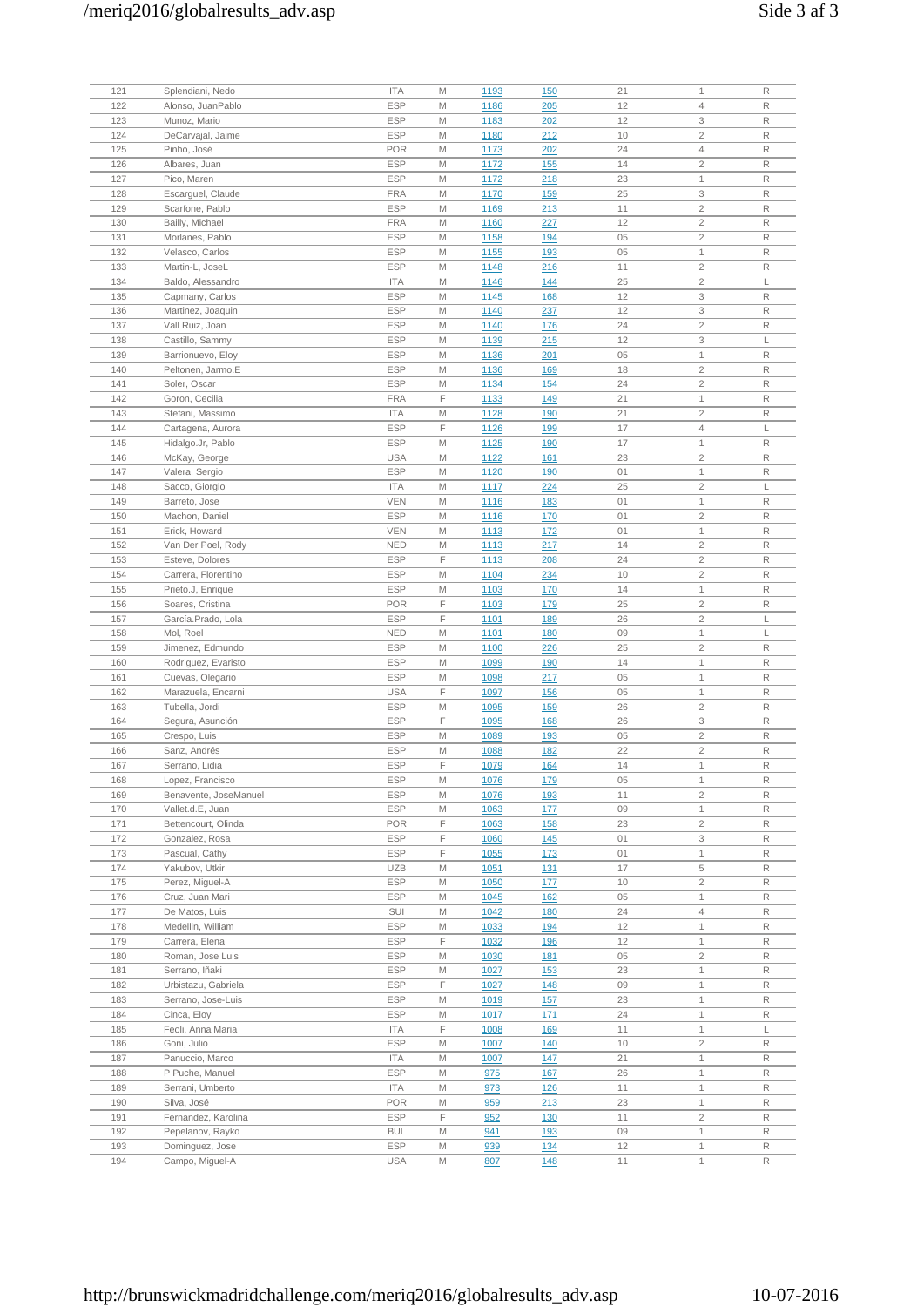### Results for Final Step 1

# $\leq$  Back Export to Excel with separator:  $\boxed{\phantom{s}}$ ,  $\boxed{\phantom{s}}$   $\boxed{\phantom{s}}$

| <b>NAME</b>               | <b>NAT</b> | <b>GEN</b> | $\mathbf{1}$ | $\overline{2}$ | 3   | $\overline{4}$ | <b>HCP</b> | <b>SCORE</b> | <b>HAND</b>  |
|---------------------------|------------|------------|--------------|----------------|-----|----------------|------------|--------------|--------------|
| 1. Goron, Solène          | <b>FRA</b> | F          | 279          | 239            | 222 | 213            | 32         | 985          | R            |
| 2. Morgan, Hadley         | <b>ENG</b> | M          | 253          | 237            | 224 | 258            | $\circ$    | 972          | L            |
| 3. Acin, Ion              | <b>ESP</b> | M          | 228          | 259            | 221 | 255            | 0          | 963          | R            |
| 4. Ratia, Jari            | <b>FIN</b> | M          | 220          | 215            | 245 | 278            | $\circ$    | 958          | $\mathsf{R}$ |
| 5. Hilferink, Ramon       | <b>NED</b> | M          | 279          | 231            | 247 | 179            | 0          | 936          | R            |
| 6. Orche, Ruben           | <b>ESP</b> | M          | 209          | 234            | 236 | 245            | 0          | 924          | R            |
| 7. Teece, Richard         | <b>ENG</b> | M          | 280          | 201            | 194 | 246            | $\circ$    | 921          | R            |
| 8. Morten Pedersen, Glenn | <b>NOR</b> | M          | 246          | 209            | 258 | 202            | $\circ$    | 915          | $\mathsf{R}$ |
| 9. Gill, Steven           | SCO        | M          | 202          | 224            | 255 | 230            | 0          | 911          | L            |
| 10. Crosby, Elliot        | <b>ENG</b> | M          | 245          | 223            | 249 | 192            | $\circ$    | 909          | R            |
| 11. Torgersen, Tore       | <b>NOR</b> | M          | 212          | 258            | 204 | 232            | $\circ$    | 906          | R            |
| 12. Gorter, Wesley        | <b>NED</b> | M          | 219          | 259            | 215 | 211            | $\circ$    | 904          | R            |
| 13. Jimenez, Raul         | <b>ESP</b> | M          | 256          | 256            | 214 | 170            | 0          | 896          | R            |
| 14. Moreno, Javier        | <b>ESP</b> | M          | 231          | 247            | 223 | 184            | $\circ$    | 885          | R            |
| 15. Arjonilla, Alejandro  | <b>ESP</b> | M          | 257          | 238            | 186 | 203            | $\circ$    | 884          | R            |
| 16. Elofsson, Anton       | SWE        | M          | 185          | 225            | 259 | 203            | $\circ$    | 872          | R            |
| 17. Sipilä, Lauri         | <b>FIN</b> | M          | 186          | 231            | 194 | 256            | $\circ$    | 867          | $\mathsf R$  |
| 18. Stathatos, Giannis    | <b>GRE</b> | M          | 237          | 214            | 192 | 213            | 0          | 856          | R            |
| 19. Rodriguez, Paco       | <b>ESP</b> | M          | 206          | 194            | 216 | 233            | $\circ$    | 849          | R            |
| 20. Bartaire, Wendy       | <b>FRA</b> | F          | 213          | 212            | 157 | 234            | 32         | 848          | R            |
| 21. Briceno, Luis         | <b>ESP</b> | M          | 227          | 201            | 182 | 224            | $\circ$    | 834          | R            |
| 22. García.P, Pedro       | <b>ESP</b> | M          | 199          | 196            | 223 | 213            | $\circ$    | 831          | $\mathsf{R}$ |
| 23. Ovide, Marcial        | <b>ESP</b> | M          | 205          | 202            | 211 | 204            | $\circ$    | 822          | $\mathsf R$  |
| 24. Garcia, Gonzalo       | <b>ESP</b> | M          | 184          | 233            | 178 | 221            | $\circ$    | 816          | R            |
| 25. Garcia, Inigo         | <b>ESP</b> | M          | 199          | 232            | 157 | 211            | $\circ$    | 799          | R            |
| 26. Persson, Kristoffer   | SWE        | M          | 191          | 191            | 247 | 169            | $\circ$    | 798          | R            |
| 27. Gonzalez, Julio       | <b>ESP</b> | M          | 205          | 150            | 218 | 218            | $\circ$    | 791          | $\mathsf R$  |
| 28. Zampin, Kévin         | <b>FRA</b> | Μ          | 213          | 205            | 151 | 211            | 0          | 780          | $\mathsf R$  |
| 29. Marian, Juan          | <b>ESP</b> | M          | 180          | 201            | 190 | 180            | $\circ$    | 751          | R            |
| 30. Pascual, Erwin        | <b>ESP</b> | M          | 163          | 159            | 211 | 152            | $\circ$    | 685          | R            |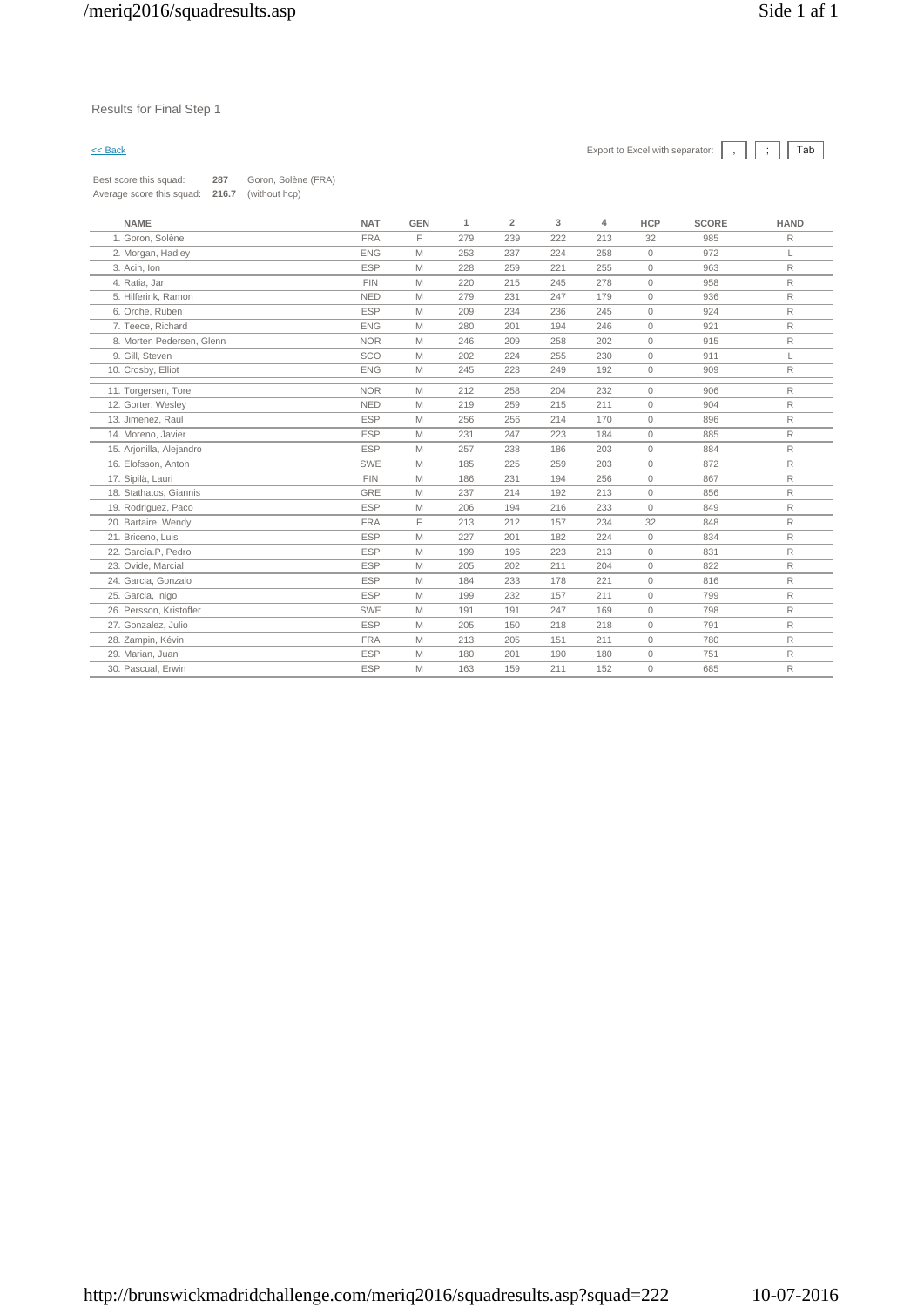# $\leq$  Back Export to Excel with separator:  $\boxed{\phantom{s}}$ ,  $\boxed{\phantom{s}}$   $\boxed{\phantom{s}}$

| Best score this squad:    | 290    | Barrett, Dominic (GBR)<br>Morten Pedersen, Glenn (NOR) |
|---------------------------|--------|--------------------------------------------------------|
| Average score this squad: | 228.09 | (without hcp)                                          |

| <b>NAME</b>               | <b>NAT</b> | <b>GEN</b> | 1   | $\overline{2}$ | 3   | 4   | <b>HCP</b>   | <b>SCORE</b> | <b>HAND</b> |
|---------------------------|------------|------------|-----|----------------|-----|-----|--------------|--------------|-------------|
| 1. Barrett, Dominic       | <b>GBR</b> | M          | 259 | 279            | 233 | 290 | 0            | 1061         | R           |
| 2. Gill, Steven           | SCO        | M          | 248 | 241            | 257 | 245 | $\circ$      | 991          | L           |
| 3. Goron, Solène          | <b>FRA</b> | F          | 183 | 278            | 244 | 240 | 32           | 977          | R           |
| 4. Agerbo, Jesper         | <b>DEN</b> | M          | 256 | 225            | 257 | 233 | $\circ$      | 971          | R           |
| 5. Teece, Richard         | <b>ENG</b> | M          | 266 | 213            | 235 | 245 | $\circ$      | 959          | R           |
| 6. Morten Pedersen, Glenn | <b>NOR</b> | M          | 227 | 290            | 192 | 243 | $\circ$      | 952          | R           |
| 7. Legnani, Lucas         | <b>ARG</b> | M          | 266 | 204            | 215 | 242 | $\circ$      | 927          | R           |
| 8. Hilferink, Ramon       | <b>NED</b> | M          | 248 | 232            | 183 | 249 | 0            | 912          | R           |
| 9. Hansen, Carsten        | <b>DEN</b> | M          | 237 | 240            | 240 | 195 | $\circ$      | 912          | R           |
| 10. Ratia, Jari           | <b>FIN</b> | M          | 235 | 215            | 227 | 232 | 0            | 909          | R           |
| 11. Orche, Ruben          | <b>ESP</b> | M          | 217 | 224            | 233 | 234 | 0            | 908          | R           |
| 12. Tahvanainen, Santtu   | <b>FIN</b> | M          | 247 | 191            | 234 | 233 | $\circ$      | 905          | R           |
| 13. Meka. Patrick         | <b>NED</b> | M          | 226 | 206            | 213 | 242 | $\mathbf 0$  | 887          | R           |
| 14. Sloan, Christopher    | <b>IRL</b> | M          | 266 | 217            | 177 | 218 | $\circ$      | 878          | R           |
| 15. Moor, Paul            | <b>ENG</b> | M          | 197 | 220            | 239 | 220 | $\circ$      | 876          | L           |
| 16. Spil Jr, Johnny       | <b>NED</b> | M          | 269 | 203            | 208 | 187 | 0            | 867          | R           |
| 17. Crosby, Elliot        | <b>ENG</b> | M          | 228 | 193            | 218 | 226 | $\circ$      | 865          | R           |
| 18. Thurlby, Rob          | <b>ENG</b> | M          | 204 | 205            | 237 | 216 | $\circ$      | 862          | R           |
| 19. Morgan, Hadley        | <b>ENG</b> | M          | 206 | 242            | 174 | 217 | $\circ$      | 839          |             |
| 20. Acin, Ion             | <b>ESP</b> | M          | 152 | 256            | 215 | 198 | $\mathbf{0}$ | 821          | R           |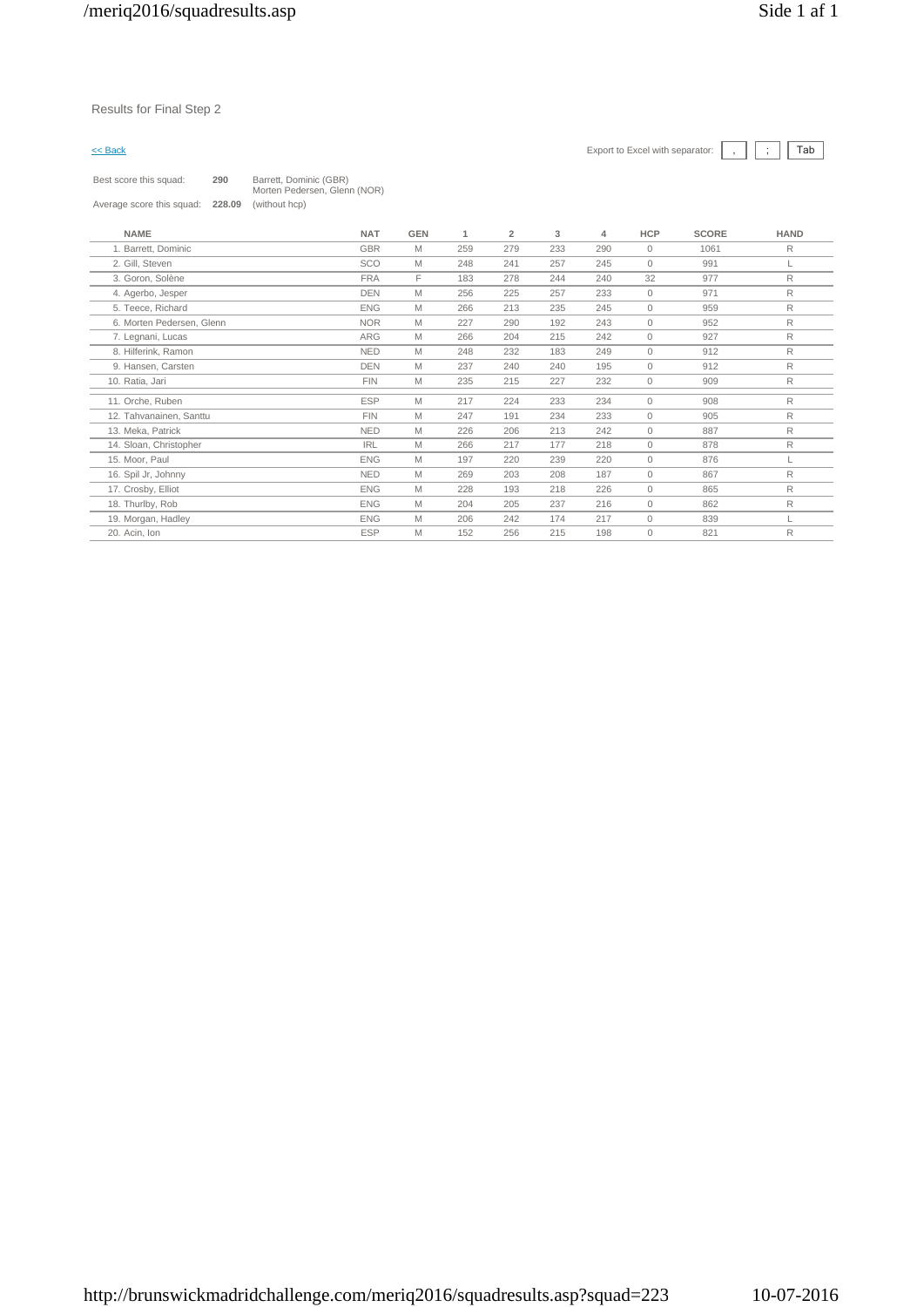# Results for Final Step 3

| Best score this squad:    | 290    | Palermaa, Osku (FIN) |
|---------------------------|--------|----------------------|
| Average score this squad: | 224.91 | (without hcp)        |

| <b>NAME</b>               | <b>NAT</b> | GEN | 1   | $\overline{2}$ | 3   | 4   | <b>HCP</b>   | <b>SCORE</b> | <b>HAND</b> |
|---------------------------|------------|-----|-----|----------------|-----|-----|--------------|--------------|-------------|
| 1. Morten Pedersen, Glenn | <b>NOR</b> | M   | 269 | 228            | 245 | 278 | $\mathbf{0}$ | 1020         | R           |
| 2. Palermaa, Osku         | <b>FIN</b> | M   | 268 | 290            | 246 | 181 | $\mathbf{0}$ | 985          | R           |
| 3. Teece, Ray             | <b>ENG</b> | M   | 259 | 278            | 226 | 214 | $\mathbf{0}$ | 977          | R           |
| 4. Williams, Stuart       | <b>ENG</b> | Μ   | 265 | 228            | 246 | 234 | $\mathbf{0}$ | 973          | R           |
| 5. Van Geel, Jeroen       | <b>NED</b> | M   | 266 | 214            | 236 | 248 | 0            | 964          | R           |
| 6. Barrett, Dominic       | GBR        | Μ   | 279 | 235            | 245 | 197 | $\mathbf{0}$ | 956          | R           |
| 7. Pöppler, Birgit        | <b>GER</b> | F   | 217 | 224            | 255 | 206 | 32           | 934          | R           |
| 8. Ruiz Jr, Ildemaro      | <b>VEN</b> | M   | 224 | 268            | 216 | 201 | $\mathbf{0}$ | 909          | R           |
| 9. Goron, Solène          | <b>FRA</b> | F   | 206 | 210            | 246 | 215 | 32           | 909          | R           |
| 10. Teece, Richard        | <b>ENG</b> | M   | 226 | 233            | 211 | 235 | $\circ$      | 905          | R           |
| 11. Hilferink, Ramon      | <b>NED</b> | M   | 235 | 224            | 228 | 215 | $\circ$      | 902          | R           |
| 12. Cardona Jr, Alvar     | <b>ESP</b> | M   | 211 | 246            | 226 | 213 | $\mathbf{0}$ | 896          | R           |
| 13. Mouveroux, Gaëtan     | <b>FRA</b> | M   | 183 | 233            | 216 | 258 | $\mathbf{0}$ | 890          | R           |
| 14. Hansen, Carsten       | <b>DEN</b> | M   | 169 | 255            | 216 | 247 | $\mathbf{0}$ | 887          | R           |
| 15. Barriopedro, Pablo    | <b>ESP</b> | M   | 227 | 223            | 216 | 217 | $\mathbf{0}$ | 883          | R           |
| 16. Stinissen, Michell    | <b>NED</b> | M   | 178 | 224            | 216 | 259 | $\circ$      | 877          |             |
| 17. Gill, Steven          | SCO        | M   | 226 | 214            | 220 | 202 | $\circ$      | 862          |             |
| 18. Legnani, Lucas        | <b>ARG</b> | M   | 200 | 214            | 225 | 213 | 0            | 852          | R           |
| 19. Ratia, Jari           | <b>FIN</b> | M   | 205 | 163            | 205 | 198 | $\mathbf{0}$ | 771          | R           |
| 20. Agerbo, Jesper        | <b>DEN</b> | M   | 207 | 158            | 183 | 157 | $\circ$      | 705          | R           |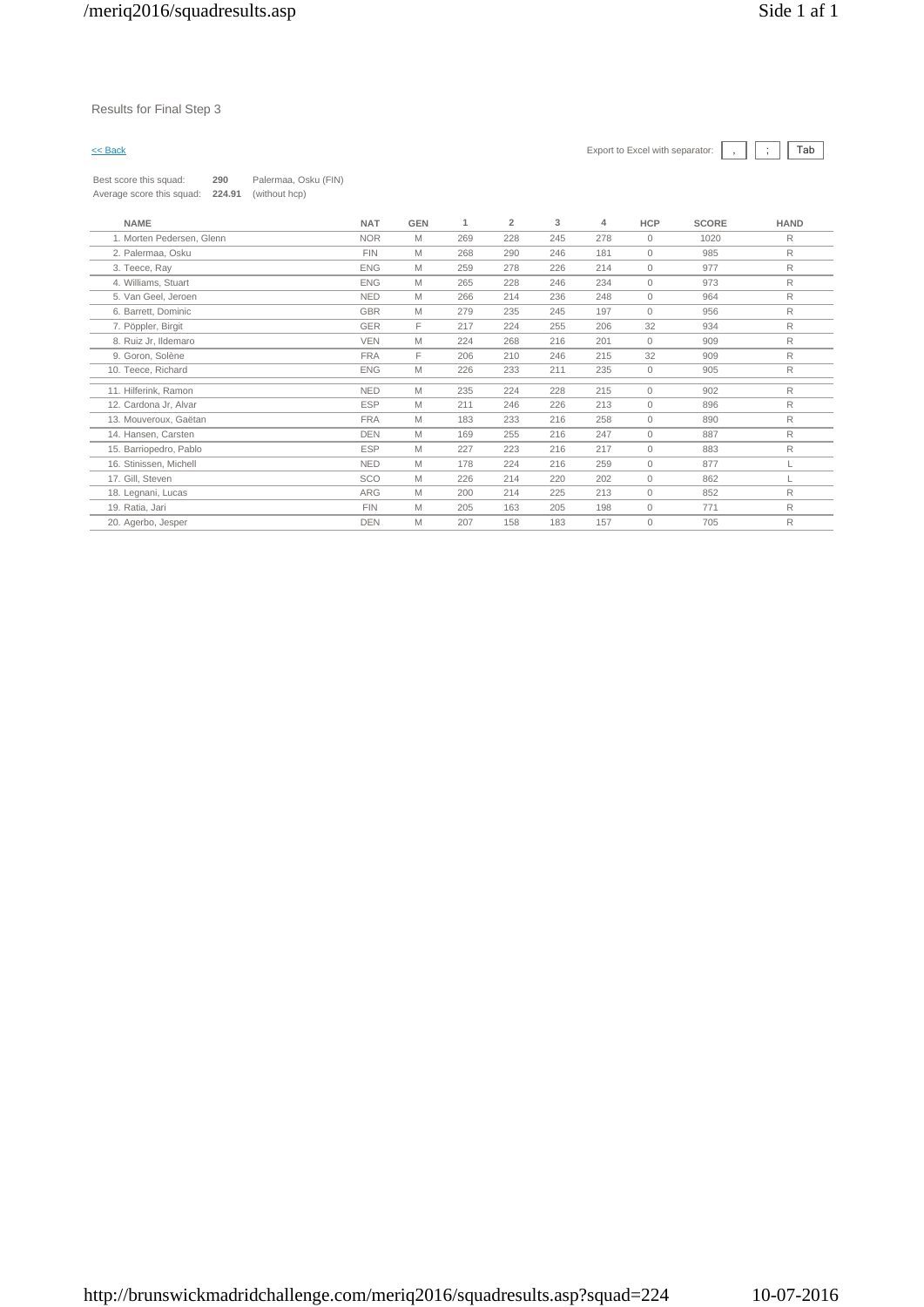Results for Final Step 4

| $<<$ Back                 |       |                                                   |            |     |                |     |     |              | Export to Excel with separator: |             |              | Tab         |
|---------------------------|-------|---------------------------------------------------|------------|-----|----------------|-----|-----|--------------|---------------------------------|-------------|--------------|-------------|
| Best score this squad:    | 279   | Barrett, Dominic (GBR)<br>Ruiz Jr, Ildemaro (VEN) |            |     |                |     |     |              |                                 |             |              |             |
| Average score this squad: | 235.1 | (without hcp)                                     |            |     |                |     |     |              |                                 |             |              |             |
| <b>NAME</b>               |       | <b>NAT</b>                                        | <b>GEN</b> | 1   | $\overline{2}$ | 3   | 4   | <b>HCP</b>   | <b>SCORE</b>                    | <b>PREV</b> | <b>TOTAL</b> | <b>HAND</b> |
| 1. Williams, Stuart       |       | <b>ENG</b>                                        | M          | 268 | 257            | 276 | 259 | $\mathbf{0}$ | 1060                            | 973         | 2033         | R           |
| 2. Barrett, Dominic       |       | <b>GBR</b>                                        | M          | 236 | 267            | 276 | 279 | $\mathbf{0}$ | 1058                            | 956         | 2014         | R           |
| 3. Teece, Rav             |       | <b>ENG</b>                                        | M          | 237 | 215            | 258 | 255 | $\mathbf{0}$ | 965                             | 977         | 1942         | R           |
| 4. Pöppler, Birgit        |       | <b>GER</b>                                        | F          | 215 | 223            | 265 | 245 | 32           | 980                             | 934         | 1914         | R           |
| 5. Palermaa, Osku         |       | <b>FIN</b>                                        | M          | 248 | 239            | 211 | 207 | $\mathbf{0}$ | 905                             | 985         | 1890         | R           |
| 6. Morten Pedersen, Glenn |       | <b>NOR</b>                                        | M          | 185 | 225            | 208 | 248 | $\mathbf 0$  | 866                             | 1020        | 1886         | R           |
| 7. Teece, Richard         |       | <b>ENG</b>                                        | M          | 238 | 257            | 217 | 259 | $\mathbf{0}$ | 971                             | 905         | 1876         | R           |

8. Van Geel, Jeroen NED M 268 259 181 179 0 887 964 1851 R

10. Goron, Solène FRA F 211 198 214 203 32 858 909 1767 R

9. Ruiz Jr, Ildemaro VEN M 227 279 207 205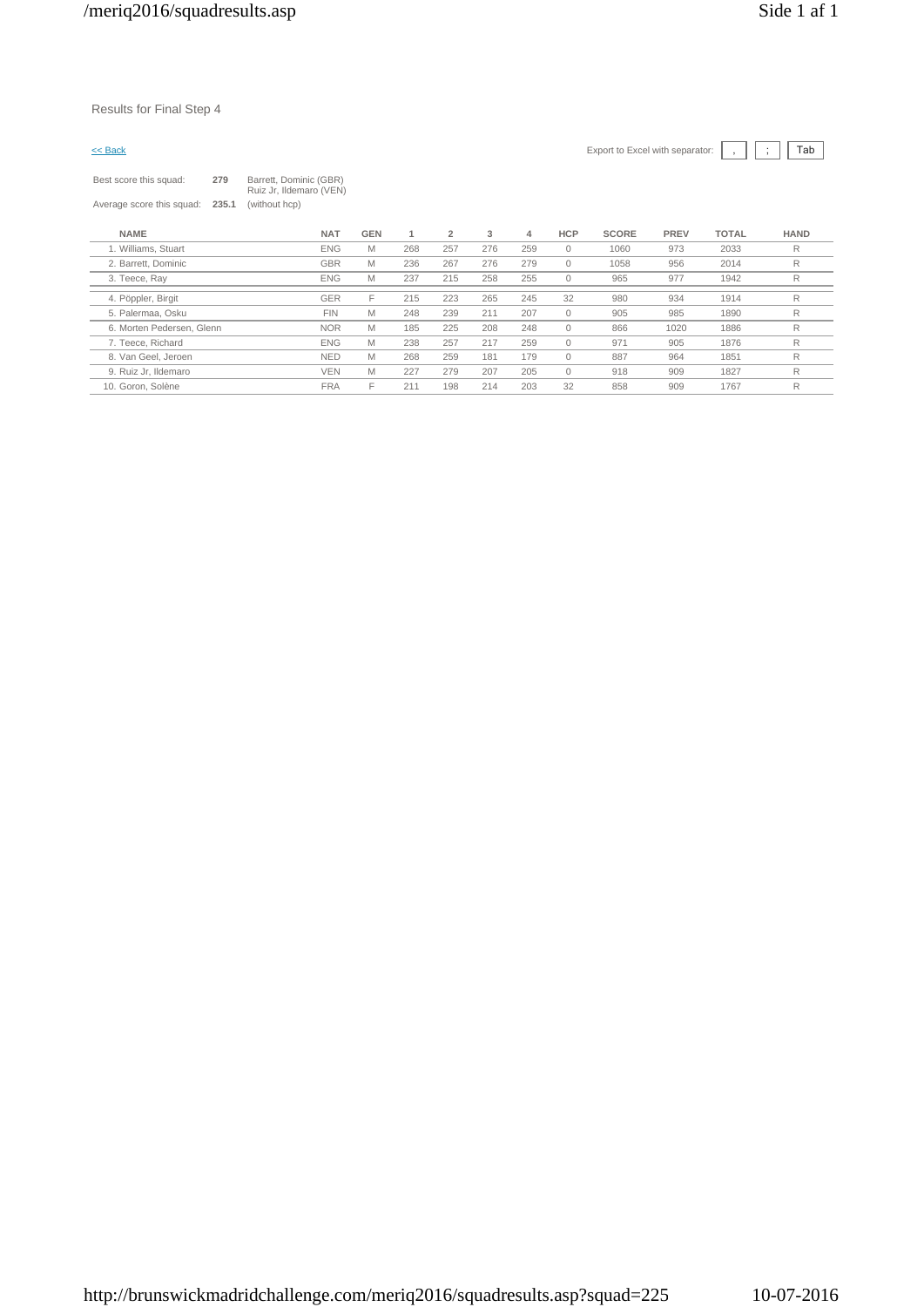Results for Final Step 5 - Match 1

| $\leq$ Back                                               |     |                                   |            |     |            | Export to Excel with separator: | Tab<br>$\overline{\phantom{a}}$ |
|-----------------------------------------------------------|-----|-----------------------------------|------------|-----|------------|---------------------------------|---------------------------------|
| Best score this squad:<br>Average score this squad: 247.5 | 257 | Teece, Ray (ENG)<br>(without hcp) |            |     |            |                                 |                                 |
| <b>NAME</b>                                               |     | <b>NAT</b>                        | <b>GEN</b> |     | <b>HCP</b> | <b>SCORE</b>                    | <b>HAND</b>                     |
| 1. Teece, Ray                                             |     | <b>ENG</b>                        | M          | 257 | $\Omega$   | 257                             | R                               |
| 2. Barrett, Dominic                                       |     | <b>GBR</b>                        | M          | 238 | u          | 238                             | R                               |